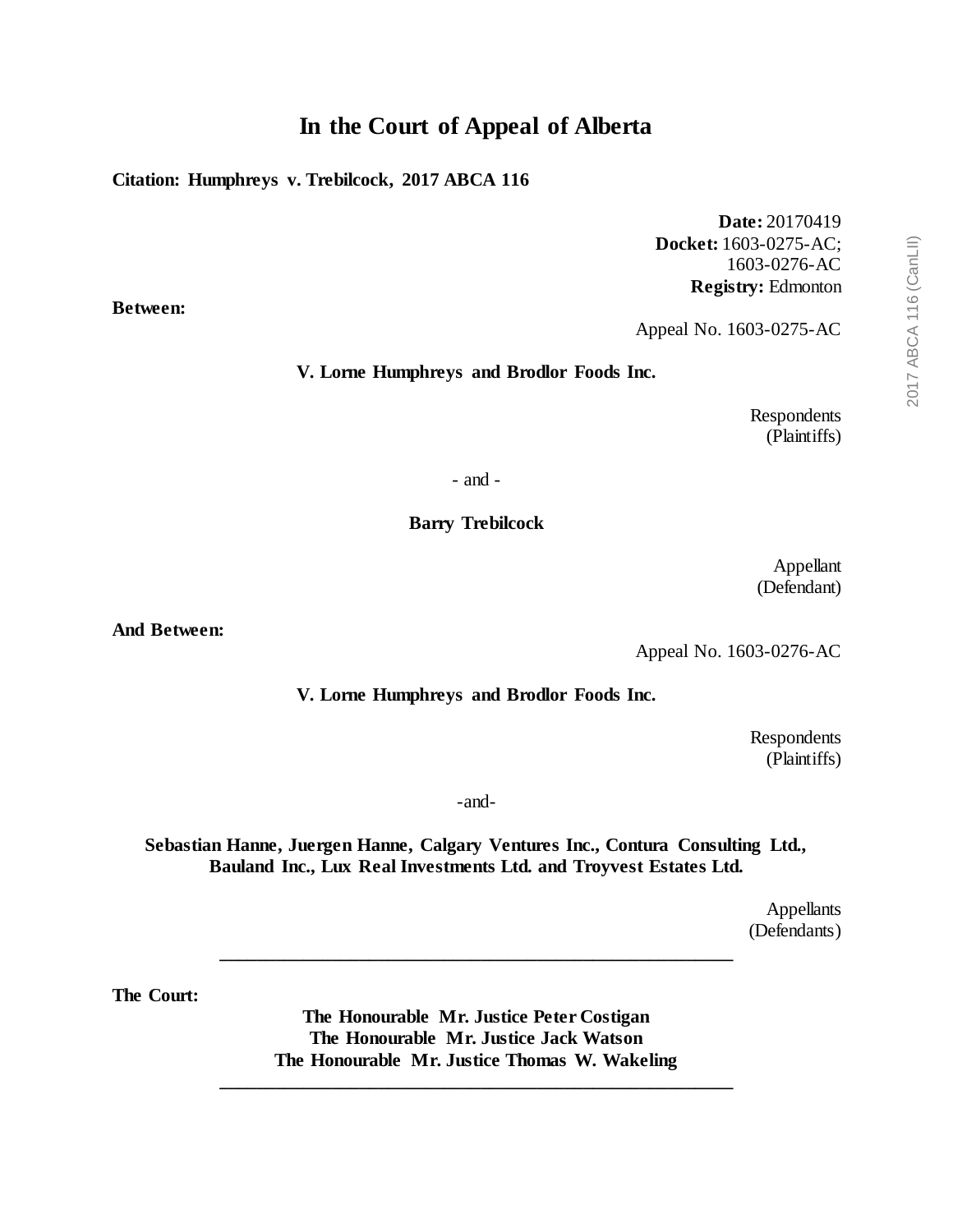## **Memorandum of Judgment**

Appeal from the Order by The Honourable Mr. Justice P.B. Michalyshyn Dated the 14th day of October, 2016 Filed on the 9th day of December, 2016 (2016 ABQB 579, Docket: 0603 15792)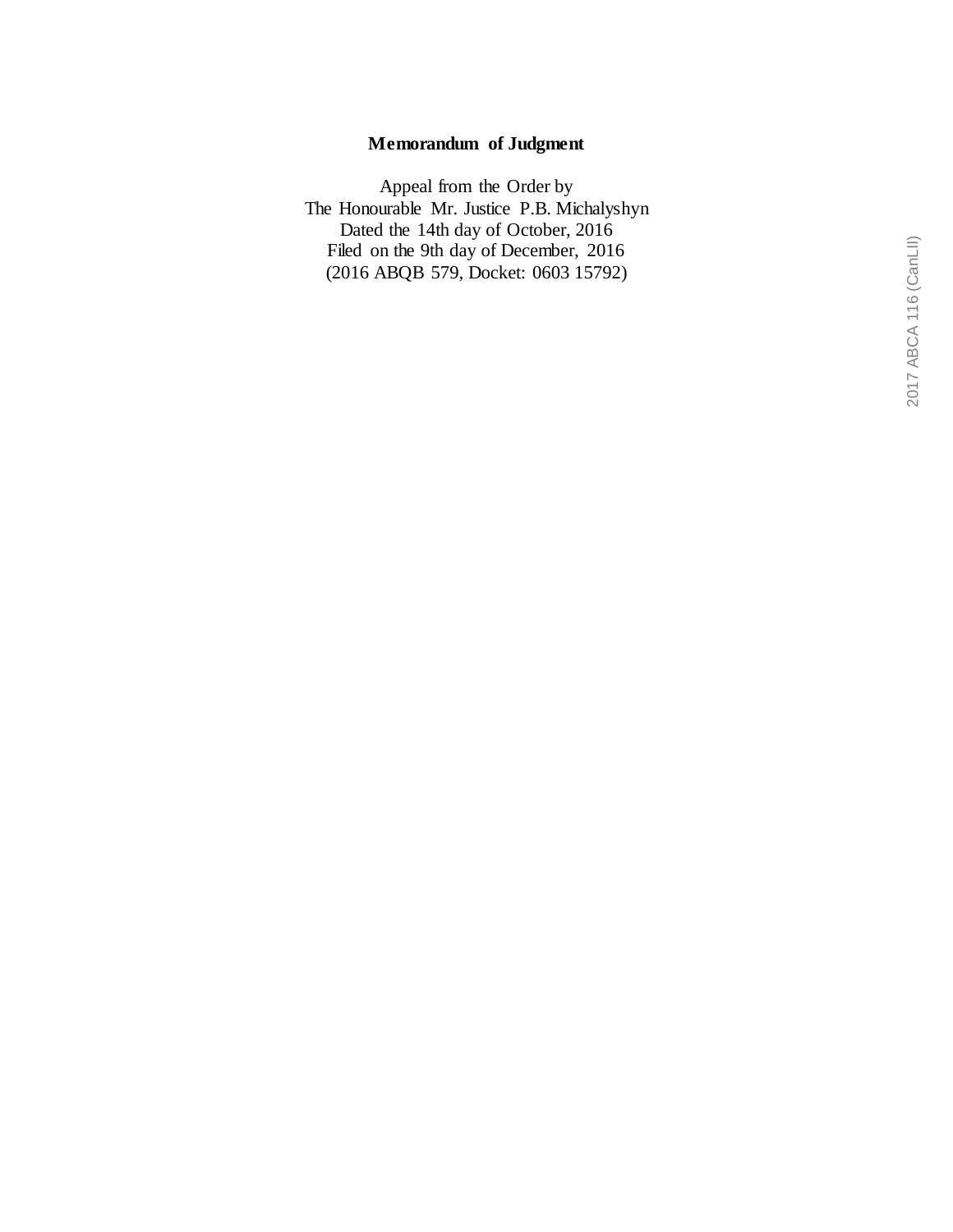## **Memorandum of Judgment** \_\_\_\_\_\_\_\_\_\_\_\_\_\_\_\_\_\_\_\_\_\_\_\_\_\_\_\_\_\_\_\_\_\_\_\_\_\_\_\_\_\_\_\_\_\_\_\_\_\_\_\_\_\_\_

\_\_\_\_\_\_\_\_\_\_\_\_\_\_\_\_\_\_\_\_\_\_\_\_\_\_\_\_\_\_\_\_\_\_\_\_\_\_\_\_\_\_\_\_\_\_\_\_\_\_\_\_\_\_\_

#### **The Court**

## **I. Introduction**

[1] This is an appeal from a motion court's decision<sup>1</sup> in a standard commercial action dismissing the defendants' delay applications under r. 4.31(1) of the *Alberta Rules of Court*<sup>2</sup> .

## **II. Questions Presented**

[2] The respondents commenced their action against the appellants and others on December 14, 2006. It probably will not be tried until 2020. The respondents claim that the appellants engaged in fraudulent business practices.

[3] Roughly 9.5 years after the plaintiffs started their lawsuit, the appellants invoked r. 4.31(1) and sought dismissal of the plaintiffs' action.

[4] The appellants allege that the plaintiffs have prosecuted their action in such a dilatory manner that it constitutes inordinate delay, that the inordinate delay is inexcusable and that this inordinate and inexcusable delay has caused them significant litigation and nonlitigation prejudice.

[5] To support their claim of litigation prejudice they assert that several persons they had intended to call as witnesses have either died or disappeared and that they have lost some important documents. In addition, they say that the memories of potential witnesses have degraded with the passage of time. These facts have compromised their ability to defend the claims the plaintiffs have made against them.

[6] Barry Trebilcock, one of the applicants, swore in his supporting affidavit that the continued existence of this suit has caused him significant nonlitigation prejudice: "I am in the agricultural research business and have been in this business for over 20 years. The ... lawsuit impacts my ability to apply for government grants for research and development related to agriculture, and it is effecting [sic] my employment opportunities, as its disclosure impacts my financial stability". The nonmoving parties have not challenged this assertion.

[7] Sebastian Hanne is another moving party. Part of his affidavit reads as follows:

I, as well as the other Defendants, have had for the past decade an apparently indeterminable \$3.5 Million claim hanging over each of us. … [I]t continues to

l

<sup>1</sup> *Humphreys v. Trebilcock* , 2016 ABQB 579.

<sup>2</sup> Alta. Reg. 124/2010.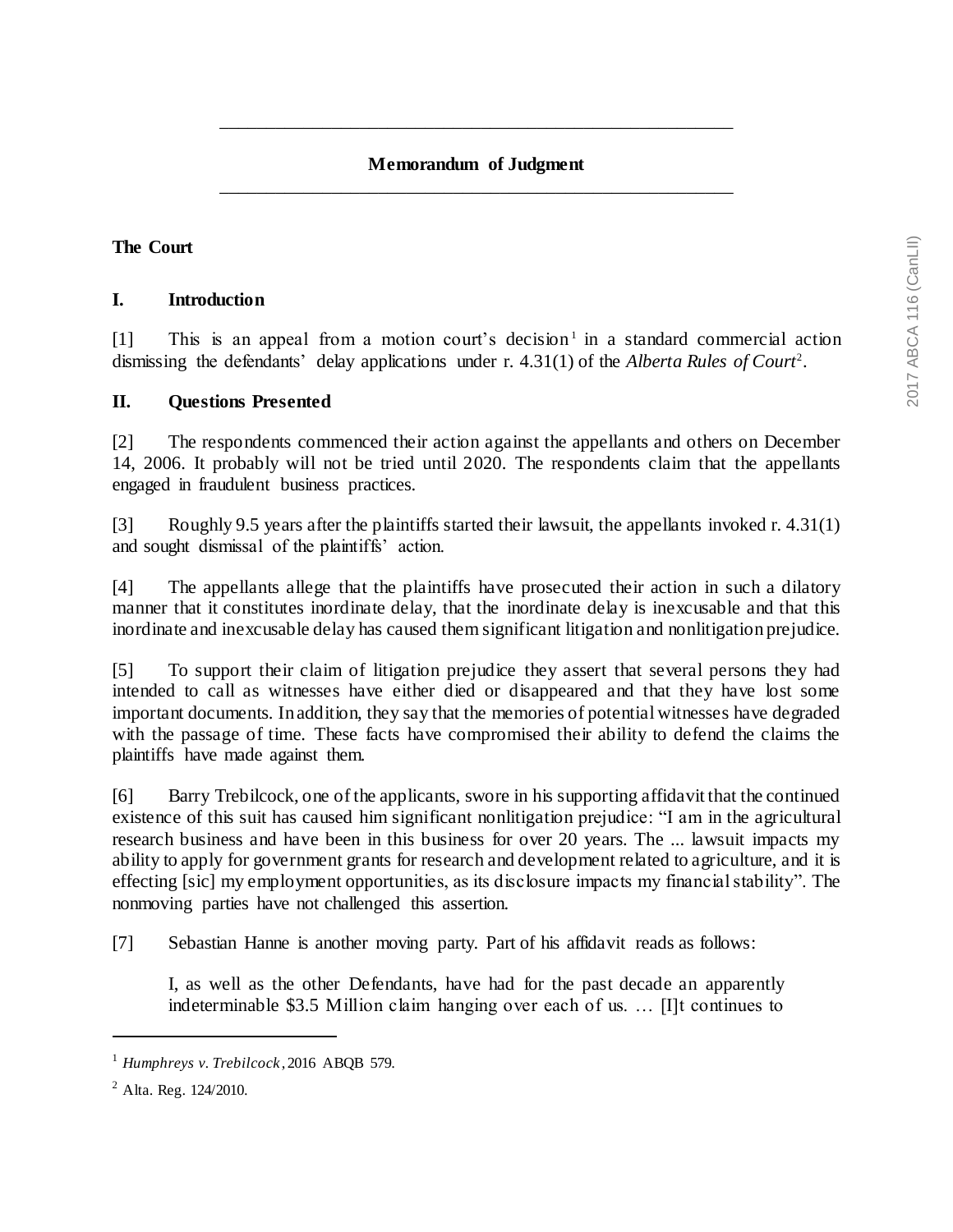have [a deleterious effect] on my character and credit worthiness, which at 34 years of age and pursuing a business career I continue to experience as a substantial burden.

[8] Again, the plaintiffs neither cross-examined the deponent nor led any evidence relating to prejudice<sup>3</sup>.

[9] The motions court dismissed the two delay applications.

[10] Did it commit reversible errors? Are there errors of principle? Is the disposition plainly wrong?

[11] If so, what is the proper disposition of the appellants' r. 4.31(1) applications?

[12] To answer this query several other questions must be answered.

[13] Is delay a feature of this action? Have the plaintiffs prosecuted their action at a slower pace than a reasonable claimant in comparable circumstances would have?

[14] If so, is the differential of such a magnitude that it may be described as "inordinate", an essential attribute of delay this Court has adopted in applying r. 4.31(1)?

[15] Has the nonmoving party provided an explanation for the delay? If so, is the delay inexcusable?

[16] If so, has this delay "resulted in significant prejudice" to any of or all the defendants? Is this because the defendants have proven on a balance of probabilities that all or some of them have endured significant prejudice on account of the plaintiffs' delay? Or is it because of the rebuttable legal presumption stated in r. 4.31(2)? If the latter, have the plaintiffs rebutted the presumption?

[17] If the applicants have met the criteria for granting relief under r. 4.31(1), is there any compelling reason why the adjudicator should nonetheless decline to grant relief?

## **III. Brief Answers**

l

[18] The motions court committed four reversible errors.

[19] First, it failed to explain its conclusion that inordinate and inexcusable delay were not features of the plaintiffs' action. Given that almost ten years had lapsed since the plaintiffs commenced their action and a trial was still years away, a detailed and compelling explanation was required. Absent cogent reasons, the record requires the contrary conclusion.

<sup>3</sup> *Humphreys v. Trebilcock* , 2016 ABQB 579, ¶11.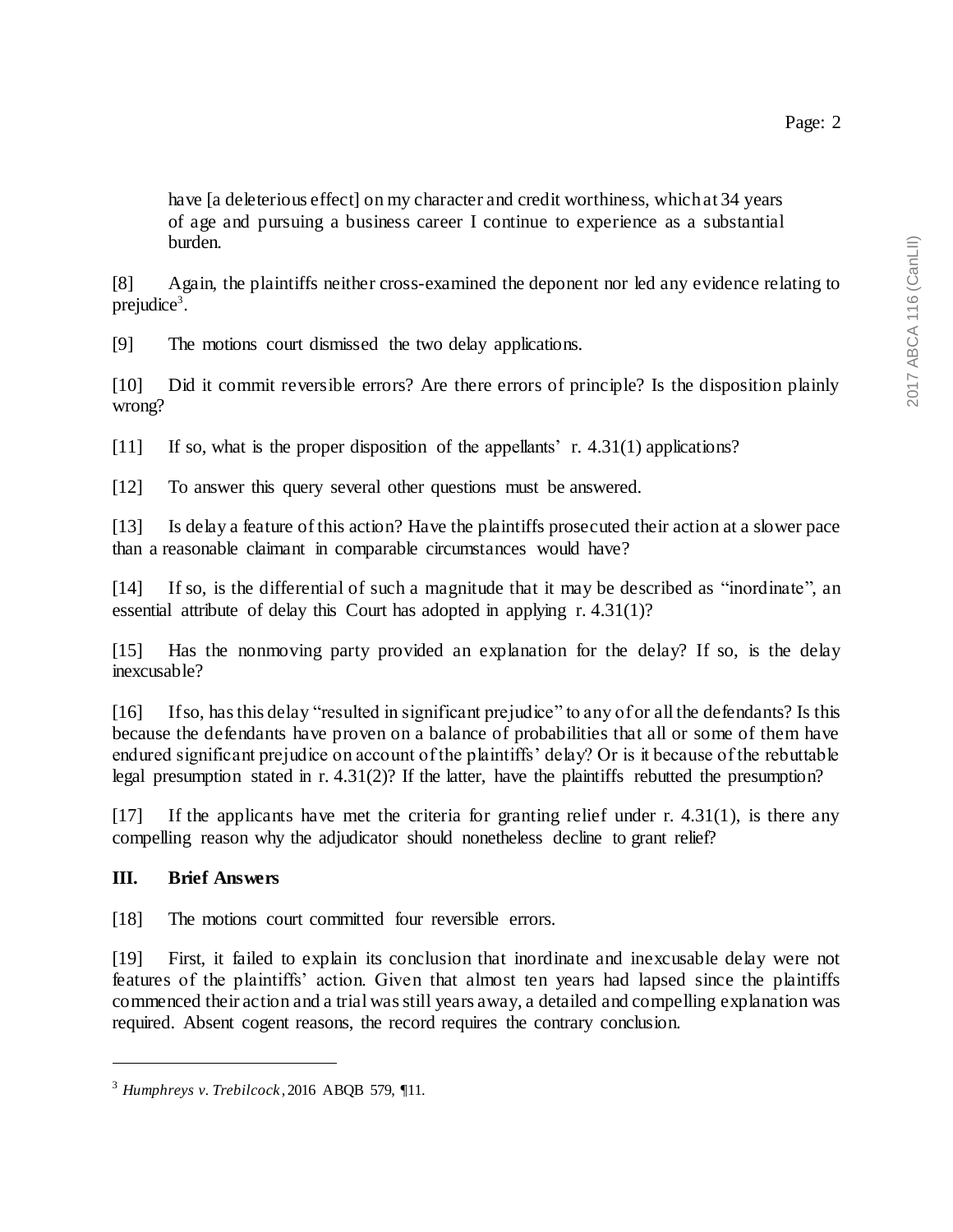[20] Second, the motions court failed to ask the right questions in the right order. It did not start its analysis with a consideration of delay. How much delay is there? Is this delay inordinate because of the nature of the claim or for any other reason? Have the plaintiffs provided an explanation for the delay? What is it? Does it justify or excuse the pace at which the litigation has proceeded? Instead, the motions court initially asked whether the moving party had established that the nonmoving party's delay had caused it litigation prejudice. Had the motions court undertaken this study we expect that it would have been hardpressed to reach the conclusion that it did.

[21] Third, the motions court did not address the moving parties' nonlitigation prejudice complaints.

[22] Fourth, the record compelled the motions court to dismiss the plaintiffs' action. The plaintiffs' delay was of such a magnitude and nature that it could only be described as inordinate, inexcusable and the cause of the significant prejudice the defendants endured. The motions court's contrary decision was clearly wrong.

[23] The plaintiffs have prosecuted their action in a dilatory manner and it has resulted in delay in the action. This action was commenced on December 14, 2006 and has been moving glacially for a very long time. The delay is so pronounced that it must be described as inordinate. There is nothing in this record to justify any other conclusion.

[24] Mr. Humphreys provided an explanation for this delay in an affidavit he filed in support of a June 9, 2016 application he made for the variation of a case management order. He swore that the plaintiffs, after the appointment of Aran Veylan, Q.C., to The Provincial Court of Alberta on October 12, 2012, "struggled to obtain continuous representation of counsel". The law firm that represented the plaintiffs in the period between October 12, 2012 and January 1, 2016, the date the plaintiffs retained Mr. Belzil, had assigned at least three different lawyers to the plaintiffs' file. But it was not until sometime in the last quarter of 2015 that the plaintiffs' dissatisfaction prompted them to search for new counsel. Mr. Belzil agreed to act for them on January 1, 2016.

[25] While we understand that the introduction of new counsel to the file caused the plaintiffs inconvenience and expense, this regrettable background does not provide a valid explanation for the delay. First, the plaintiffs did not decide to change counsel until sometime in the last quarter of 2015. They retained Mr. Belzil effective January 1, 2016. This is a relatively short period of time. Second, the plaintiffs' delay became inordinate before October 12, 2012. By then, the plaintiffs' action should at least have been set down for trial, if not tried. Third, the plaintiffs alone are responsible for the conduct of their own lawyers.

[26] Given the complete absence of evidence explaining why the plaintiffs had made so little progress in this action before they decided to look for new counsel sometime in the last quarter of 2015 – there was no allegation that the defendants had engaged in unwarranted obstructive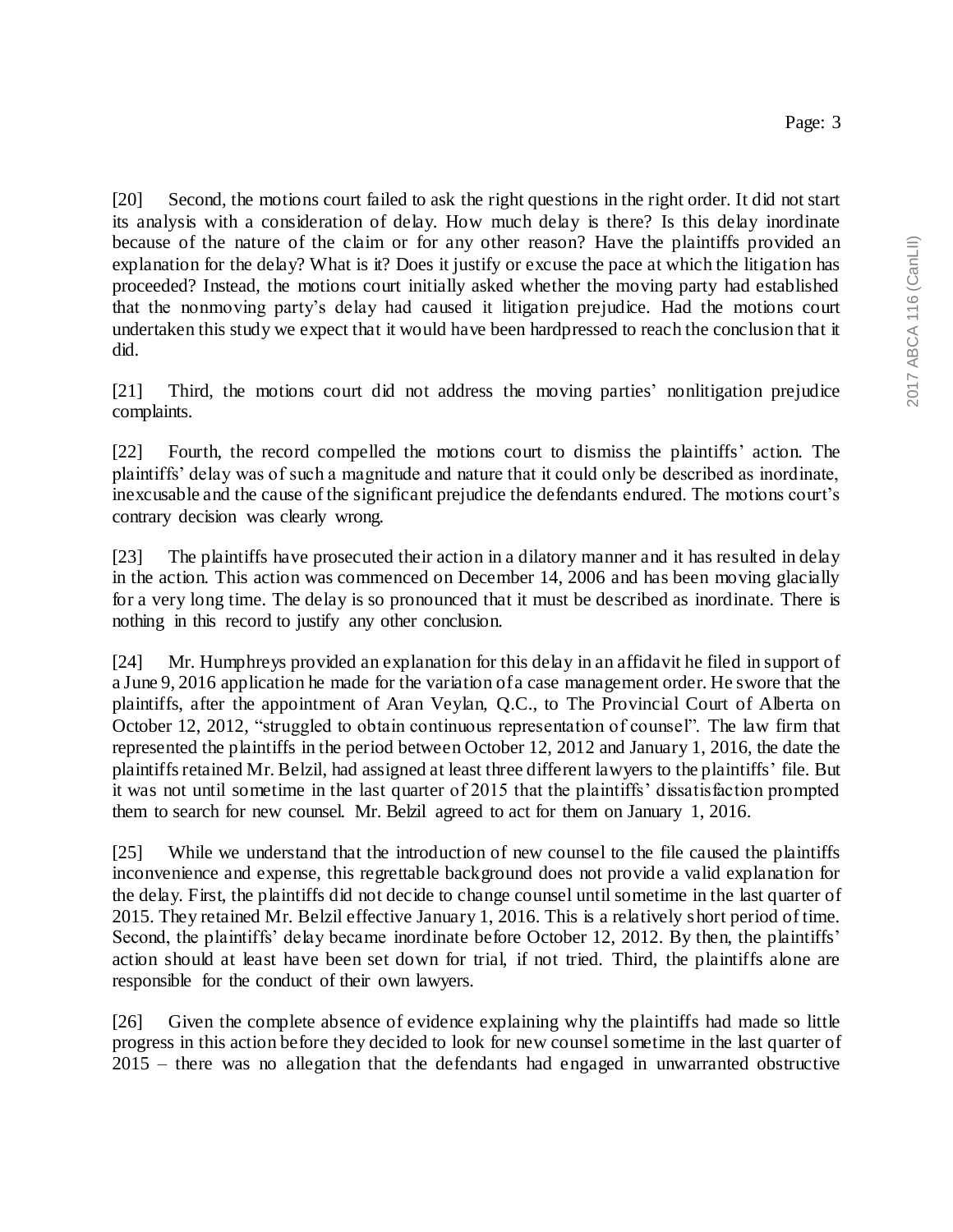behaviour – an adjudicator must conclude that the plaintiffs are wholly responsible for the pedestrian pace at which their action has advanced along the litigation spectrum.

[27] There is no valid excuse for the plaintiffs' delay. A contrary decision cannot be reached on this record.

[28] Prejudice includes litigation and nonlitigation prejudice.

[29] The plaintiffs' inordinate delay has caused the appellants significant nonlitigation prejudice.

[30] This is attributable to several factors.

[31] First, the plaintiffs allege that the appellants have engaged in fraudulent acts. This exacerbates the stress normally associated with being a defendant in a lawsuit. Common sense supports the conclusion that such claims probably have damaged the appellants' business reputation in the community in which they operate and have harmed their interests in the short or long term or both. It is more likely than not that enterprises familiar with the defendants and these claims have been unwilling to do business with the defendants. This causes financial hardship.

[32] Second, those who make claims of this nature must prosecute them with reasonable expedition. So long as they do the law forces the alleged wrongdoers to patiently endure the harm these unproven claims may do to their reputations and their ability to do business in favour of the plaintiffs' interest in securing a judicial determination of their differences with the appellants.

[33] Third, the plaintiffs have not proceeded with reasonable expedition. More than ten years have passed since the plaintiffs commenced their action. It will not be tried, in all likelihood, until 2020.

[34] Fourth, it follows that the plaintiffs' interest in securing a judicial determination of the ir dispute with the appellants is no longer more important than the appellants' interest in carrying on business without fear that unsubstantiated claims of fraudulent conduct in an extant lawsuit will cause others in the circle in which the appellants function to refrain from doing business with them.

[35] The appellants have also made out a case of litigation prejudice. This is largely attributable to the undeniable fact that a person's ability to recall events diminishes with the passage of time. Degraded memories will undoubtedly adversely affect the appellants' witnesses. As this action will most likely not be tried before 2020, their witnesses will be questioned about events that occurred between 2003 and 2006 – fourteen to seventeen years ago. In addition, the appellants have not had the opportunity to question Mr. Humphreys. That a paper trail may exist does not adequately reduce the prejudice that the appellants more likely than not will experience in defending themselves in a 2020 trial.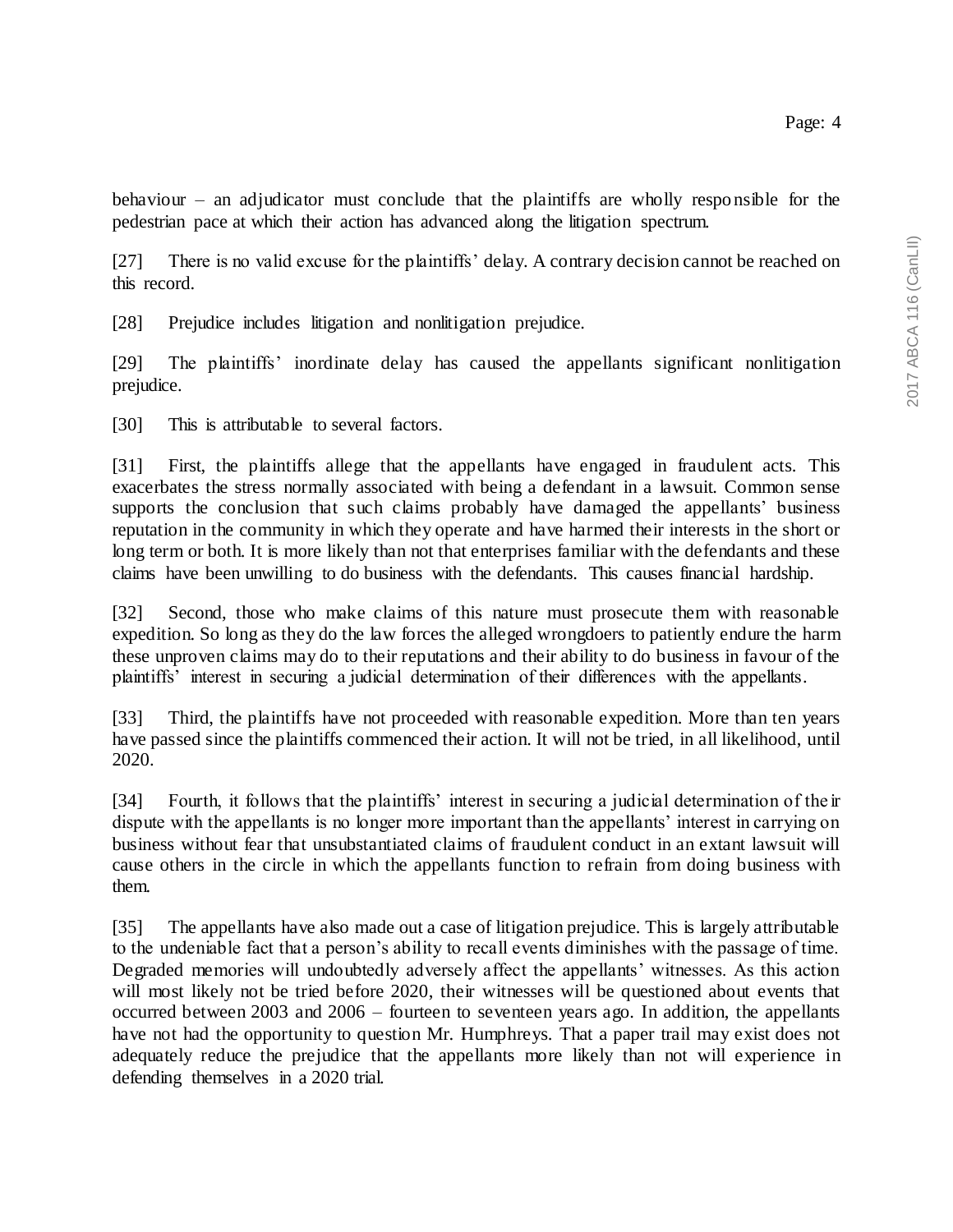[36] In addition, the proof of inordinate and inexcusable delay triggered the rebuttable legal presumption that the moving parties have borne the burden of significant prejudice. The nonmoving parties have not rebutted this presumption.

[37] There is no good reason not to exercise our discretion in favour of the moving parties.

## **IV. Statement of Facts**

l

#### **A. Statement of Claim**

[38] On December 14, 2006 V. Lorne Humphreys and Brodlor Foods Inc., a company Mr. Humphreys controls, commenced an action against Sebastian Hanne, Juergen Hanne, Ralph Walker and Barry Trebilcock, seven named corporations controlled by Juergen or Sebastian Hanne<sup>4</sup> and a number of natural persons and corporations that the plaintiffs were unable to identify.

[39] We will set out the plaintiffs' main allegations.<sup>5</sup>

[40] In 2006 Casual Food Concepts Inc., a corporation ultimately controlled by Sebastian Hanne, breached a 2003 consulting agreement with Brodlor Foods Inc. whereby Casual Food Concepts Inc. retained and compensated Brodlor Foods Inc. to provide various management services to the former.

[41] In 2006 All in Good Taste Inc., a corporation controlled by Casual Food Concepts Inc., breached 2005 executive compensation and executive management agreements with Mr. Humphreys. These agreements obliged Mr. Humphreys to provide executive services to the corporation and the corporation to compensate Mr. Humphreys for doing so.

[42] Casual Food Concepts Inc. and All in Good Taste Inc. were vehicles through which the plans of Messrs. Humphreys, Trebilcock, Hanne, Hanne and Walker to market sub and pasta franchises were to be effected.

[43] Casual Food Concepts Inc. and All in Good Taste Inc. collectively owe Brodlor Foods Inc. and Mr. Humphreys \$219,129.92 plus interest on account of these breaches.

[44] Casual Food Concepts Inc. and All in Good Taste Inc. owe Brodlor Foods Inc. \$135,791.59 plus interest on account of capital advances Brodlor Foods Inc. made to allow both corporations to carry on daily operations.

<sup>4</sup> Casual Food Concepts Inc., All in Good Taste Inc., Calgary Ventures Inc., Contura Consulting Ltd., Bauland Inc., Lux Real Investments Ltd. and Troyvest Estates Ltd.

<sup>&</sup>lt;sup>5</sup> A second amended statement of claim filed July 7, 2009 is the most recent iteration of the plaintiffs' claim.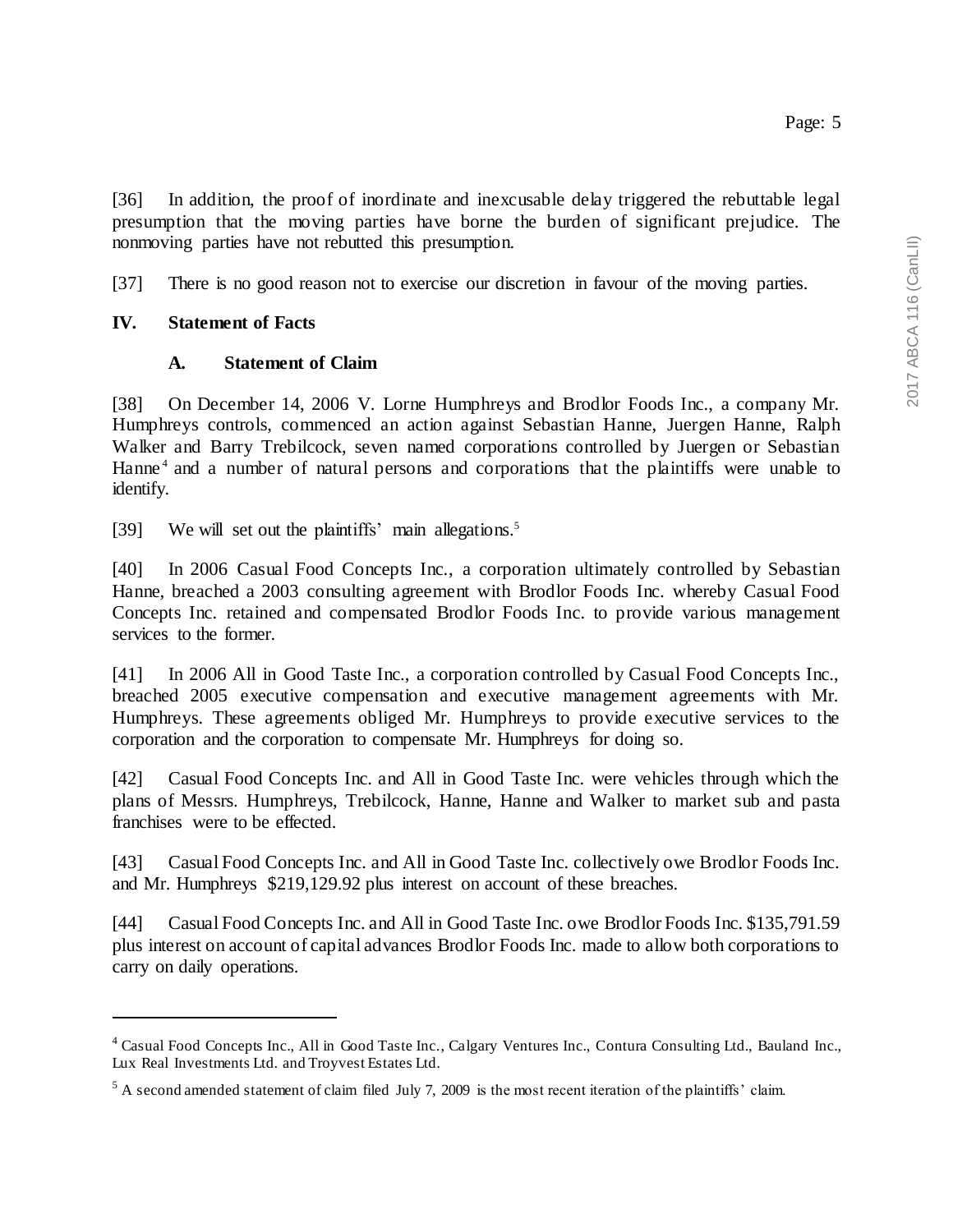[45] Both the 2003 consulting agreement and the 2005 executive compensation and management agreements gave Brodlor Foods Inc. an option to acquire shares in Casual Food Concepts Inc. and All in Good Taste Inc.

[46] In 2003 and 2007 Brodlor Foods Inc. exercised its options under each of these agreements and became a shareholder in Casual Food Concepts Inc. and All in Good Taste Inc.

[47] In 2007 All in Good Taste Inc. sold its principal and other assets to third parties for a sum in excess of \$2,125,000.

[48] The plaintiffs complain about the role played by All in Good Taste Inc., Casual Food Concepts Inc., Lux Real Investments Ltd., Barry Trebilcock and others whose identity is unknown to the plaintiff in the distribution of the sale proceeds. The key passages in their second amended statement of claim are set out below:

57. The [All in Good Taste Inc. transfers (AIGT Transfers)] … were made with the intent to delay, hinder or defraud creditors and others, including the Plaintiffs, of their just and lawful actions, suits, debts and damages against AIGT, and the Plaintiffs have been injured, delayed, prejudiced or postponed by the AIGT **Transfers** 

59. The AIGT Transfers were fraudulent conveyances and the Plaintiffs plead the *Statute of Elizabeth*, 13 Eliz. 1, c. 5 and the *Fraudulent Preferences Act*, R.S.A. 2000, c. F-24.

…

60. Alternatively, the AIGT Transfers were fraudulent preferences contrary to the *Fraudulent Preferences Act*, R.S.A. 2000, c. F-24.

61. At the time of the AIGT Transfers, AIGT was in insolvent circumstances or in the alternative was unable to pay its debts in full or in the alternative knew that it was on the eve of insolvency.

62. The effect of the AIGT Transfers was to prefer [Casual Food Concepts Inc., Lux Real Investments and Trebilcock] … over the Plaintiffs and all other creditors of [All in Good Taste Inc.] … .

[49] In 2007 Casual Food Concepts Inc. sold its assets and distributed the sale proceeds and other funds.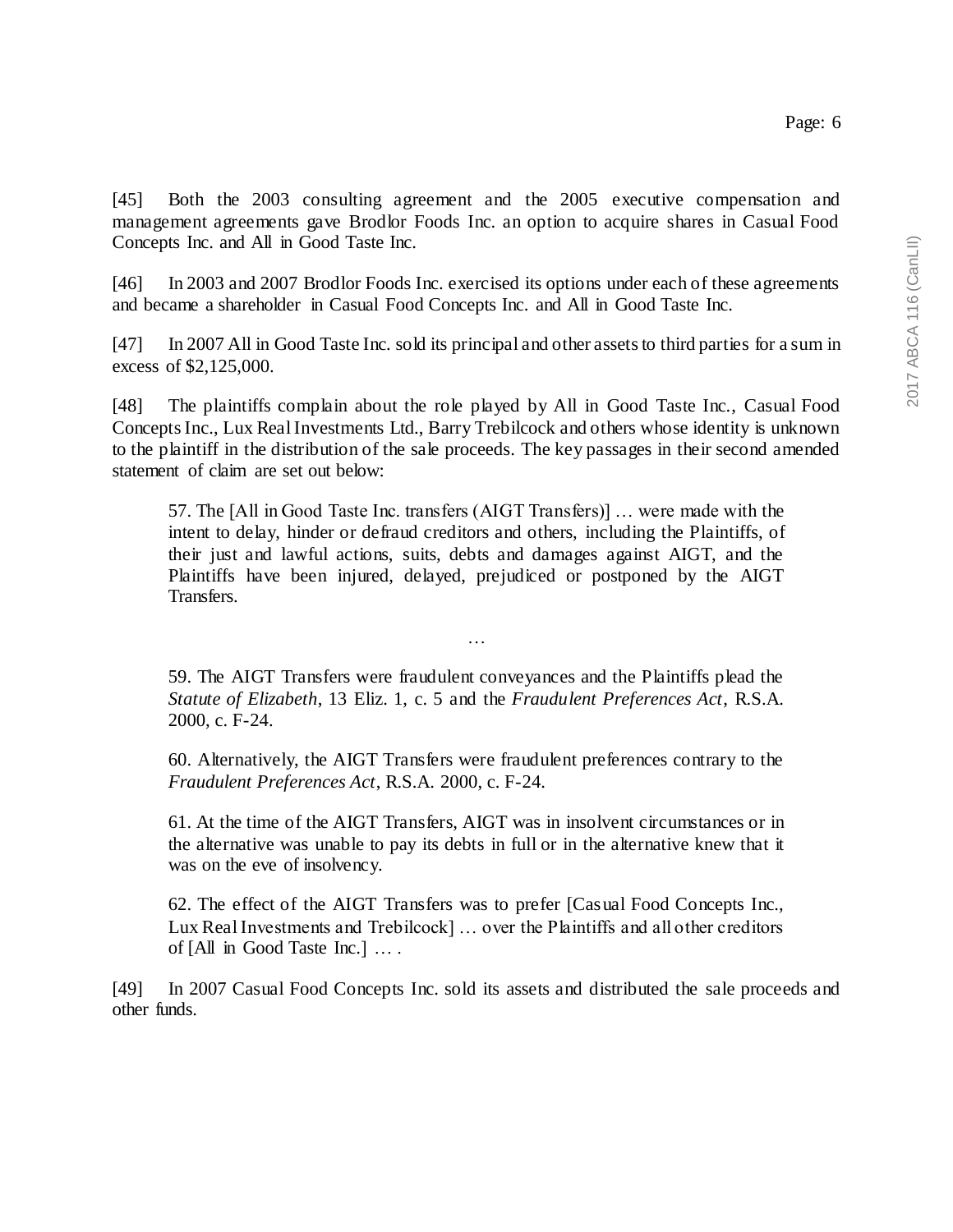[50] These transfers were fraudulent and injured the plaintiffs. The wrongdoers were Casual Food Concepts Inc., Bauland Inc., Calgary Ventures Inc., Lux Real Investments Ltd. and others who the plaintiffs cannot identify.

[51] Juergen and Sebastian Hanne breached their fiduciary duties as directors of Casual Food Concepts Inc. and All in Good Taste Inc. and have damaged the plaintiffs. Parts of the second amended statement of claim read as follows:

86. In breach of their fiduciary duties as directors of [All in Good Taste Inc.] … owed to Brodlor and Humphreys as creditors of … [All in Good Taste Inc.], Juergen Hanne or Sebastian Hanne or both of them, embarked on a policy of stripping assets from … [All in Good Taste Inc.] when it was insolvent or on the eve of insolvency, including purporting to grant a general security agreement to Calgary Ventures [Inc.] in May of 2007; the sale of the 105 St. Building on or about July 31, 2007; and sale of the balance of the … [All in Good Taste Inc.] assets including equipment and good will in May of 2008, and distributing the proceeds to some or all of the Defendants.

89. Trebilcock, being a director of … [All in Good Taste Inc.], acted in association with Juergen Hanne and Sebastian Hanne and knowingly participated with them in the aforesaid breaches of their duties, whereby Trebilcock is personally liable in respect of the aforesaid breaches.

…

[52] Casual Food Concepts Inc. and All in Good Taste Inc. engaged in oppressive conduct to the detriment of the plaintiffs and caused the value of Brodlor Foods Inc.'s shares in Casual Food Concepts Inc. shares to diminish in value by \$800,000.

[53] The plaintiffs claim that "the acts and omissions of the Defendants including, but not limited to, ... fraudulent conveyance and fraudulent preferences, breach of fiduciary duties and oppression of shareholders and creditors … [has caused Humphreys and Brodlor to incur damages of \$3,255,000 attributable to] loss of reputation, loss of opportunity [and] loss of use of funds".

[54] The plaintiffs claim \$300,000 punitive damages against Juergen and Sebastian Hanne : "[T]he actions of Juergen Hanne and Sebastian Hanne have been deliberately calculated to cause harm to the ... Plaintiffs. Further, the ... actions of Juergen Hanne and Sebastian Hanne have been egregious and high handed and are worthy of sanction of punitive costs".

## **B. Statements of Defence**

[55] On February 6, 2007 and October 14, 2008 Sebastian Hanne, Juergen Hanne, Ralph Walker, Barry Trebilcock, Casual Food Concepts Inc., All in Good Taste Inc. and Contura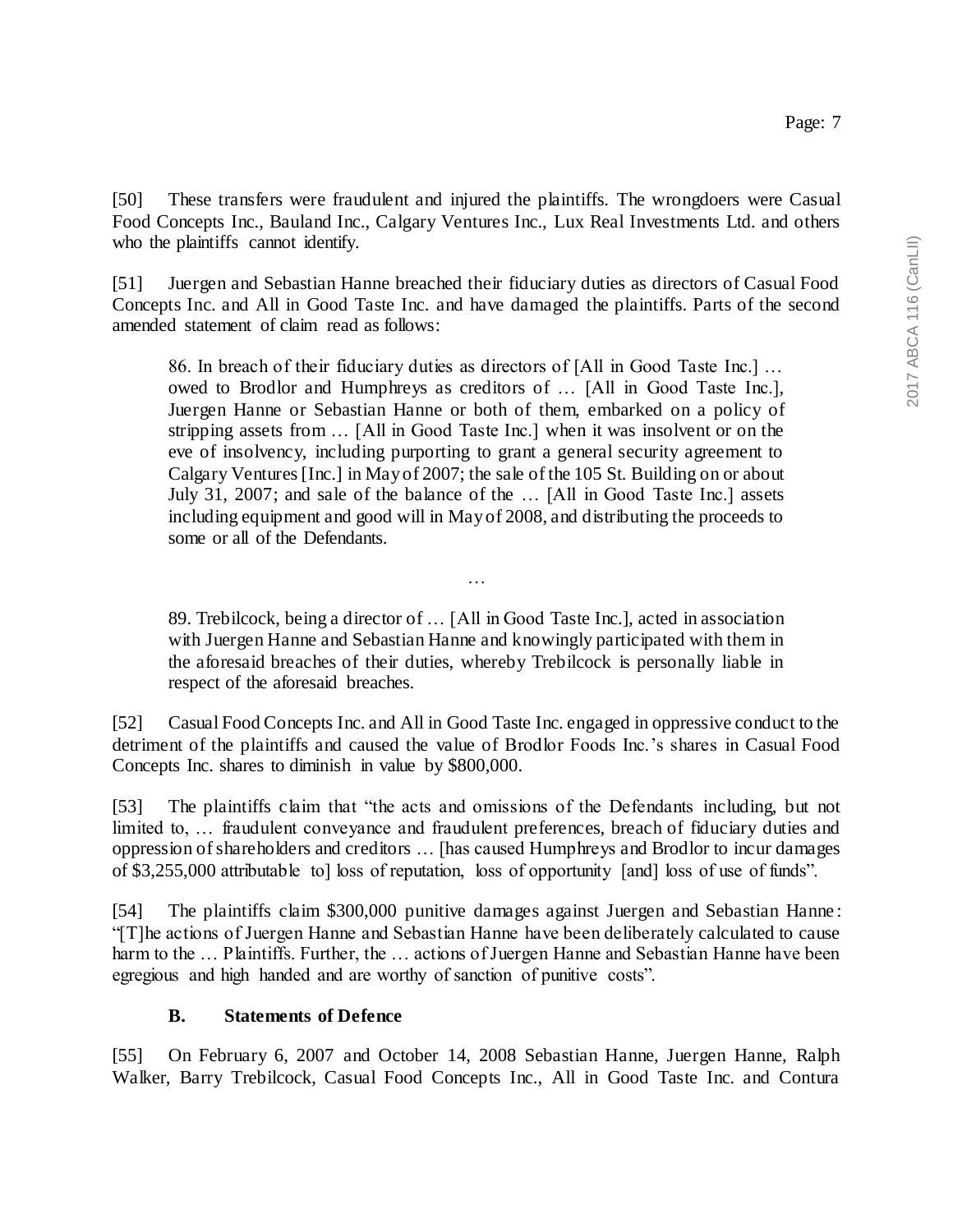Consulting Ltd. filed a statement of defence and a second amended statement of defence respectively.

[56] On September 15, 2009 Calgary Ventures Inc., Bauland Inc. and Lux Real Investments Ltd. filed a statement of defence, as did Troyvest Estates Ltd.

[57] These defendants deny most of the facts that the plaintiffs allege and that they had any obligation to the plaintiffs or have breached any obligation they might have had to the plaintiffs.

## **C. Status of the Action**

[58] Most of the parties filed affidavits of records before May 10, 2007. Some filed supplementary affidavits of records on October 14, 2008 and in January 2010.

[59] On October 22, 2008 the plaintiffs cross-examined Juergen and Sebastian Hanne on their affidavits of records.

[60] On January 26 and 27, 2010 the plaintiffs questioned employees of Bauland Inc.

[61] On April 6 and from May 11 to 18, 2010 the plaintiffs questioned Messrs. Trebilcock, Crombie and Walker.

[62] On August 2, 2011 the Court of Queen's Bench granted Brodlor Foods Inc. judgment against Casual Food Concepts Inc. for \$52,098 and All in Good Taste Inc. for \$242,090; it also granted Mr. Humphreys judgment against All in Good Taste Inc. for \$218,204.

[63] The plaintiffs questioned Juergen Hanne from December 12 to 14, 2011 and on August 15 and 16, 2012.

[64] This action has been under case management since 2011.

[65] In a March 19, 2015 case management order the chambers judge ordered the parties to complete their questioning before September 30, 2015. Notwithstanding that Mr. Trebilcock's counsel wrote the plaintiffs' counsel four times before September 4, 2015 requesting that Mr. Humphreys submit to questioning and Brodlor Foods Inc. make its corporate representative available for questioning before September 30, 2015, the plaintiffs failed to do so.

[66] The plaintiffs questioned Sebastian Hanne on May 8, 2015 and Juergen Hanne on the answers to his undertakings on July 9, 2015.

[67] On March 30, 2016 Mr. Belzil filed a notice of change of representatives and subsequently served it on the parties. His firm now acts for the plaintiffs.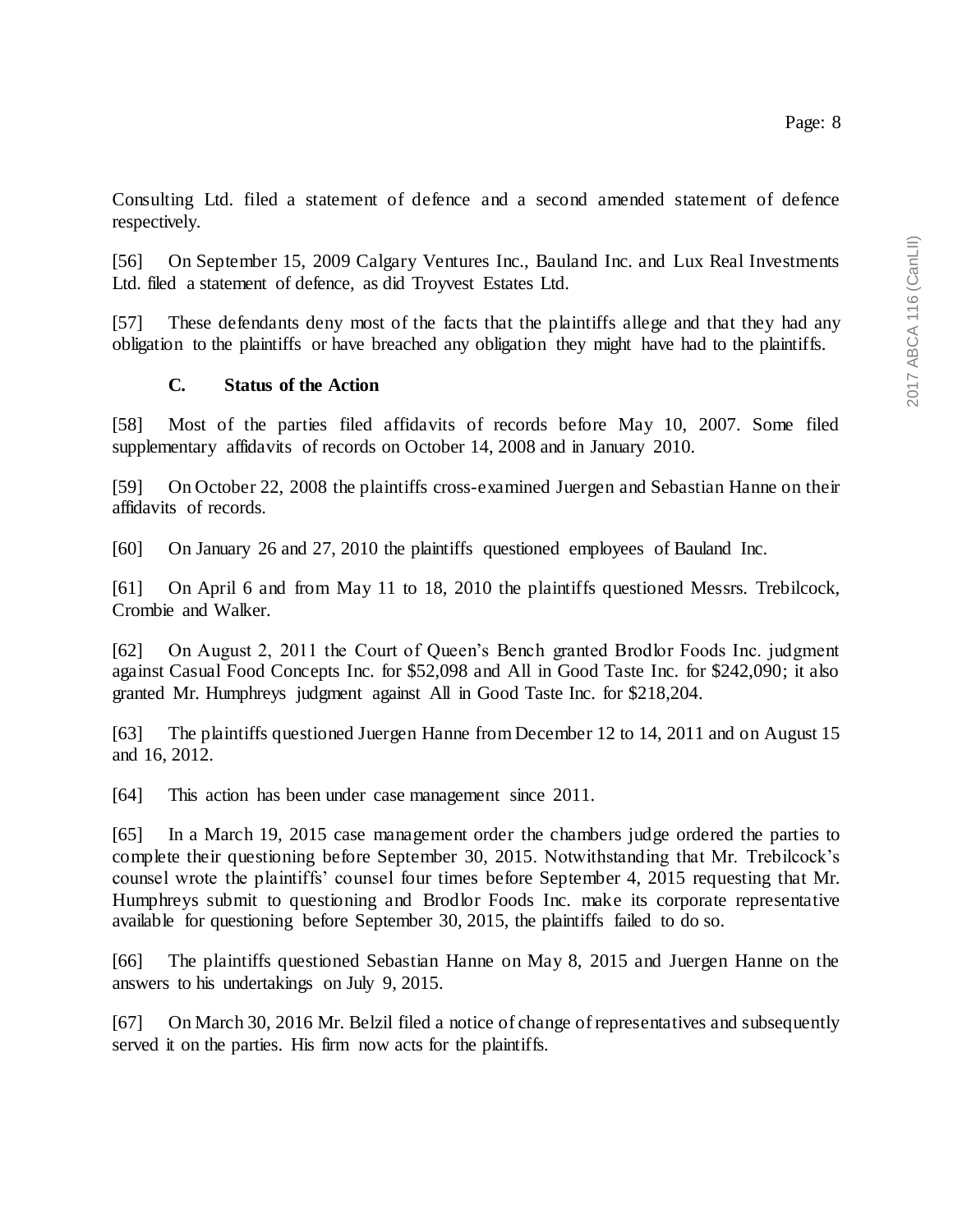[68] On June 9, 2016 the plaintiffs filed an application to vary the timelines incorporated in the March 19, 2015 case management order and a supporting affidavit of Mr. Humphreys. A part of this affidavit recounts the problems the plaintiffs had in retaining counsel after October 12, 2012:

3. Since October 2012, when the plaintiffs' prior counsel, Aran Veylan, Q.C., was appointed to the Provincial Court, the plaintiffs have struggled to obtain continuous representation of counsel. The file was with the former Knisely Nage Anderson firm. Derek Anderson was responsible for the file at first, although he is primarily a criminal litigator. Eventually Sean Moring held the file and conducted the matter at the time of the case management order of March 19, 2015. Mr. Moring was attentive to the file, but unfortunately left the firm to seek alternative employment midway through 2015.

4. After Mr. Moring's departure the file was reassigned again in the firm. The plaintiffs grew dissatisfied with the lack of continuity and sought out new counsel towards the end of 2015. Rackel Belzil LLP was retained January 1, 2016 and requests were made to the former Knisely firm, now Barr Picard LLP to transfer the files. Delay was encountered with respect to obtaining the files and … the complete file was not obtained from the Barr Picard firm until April 2016.

[69] A week later, on June 16, 2016, Mr. Trebilcock applied under r. 4.31 of the *Alberta Rules of Court* for an order dismissing the plaintiffs' action. He filed his own affidavit. The important paragraphs are set out below:

5. I … believe that [the] last step taken against me as by the Plaintiffs was on April 6, 2010 when I was questioned … .

…

7. The subject matter of the within lawsuit deals with various matters that happened as far back as 2003. … [T]he delay from filing the Statement of Claim until today's date ... [is] over nine ... and one-half ... years ... .... [T] he delay from the last step taken against me until present [is]  $\ldots$  over six  $\ldots$  years  $\ldots \ldots$  I am seriously prejudiced by the fact that this matter has not proceeded to trial, and is currently not set down for trial. I am in the agricultural research business and have been in this business for over 20 years. The within lawsuit impacts my ability to apply for government grants for research and development related to agriculture, and it is affecting my employment opportunities, as its disclosure impacts my financial stability.

8. … I have a valid defence to the Plaintiffs' claims as against me as I was not involved in the alleged breaches or termination of the consultation agreement, the executive management agreement or the executive compensation agreement. At no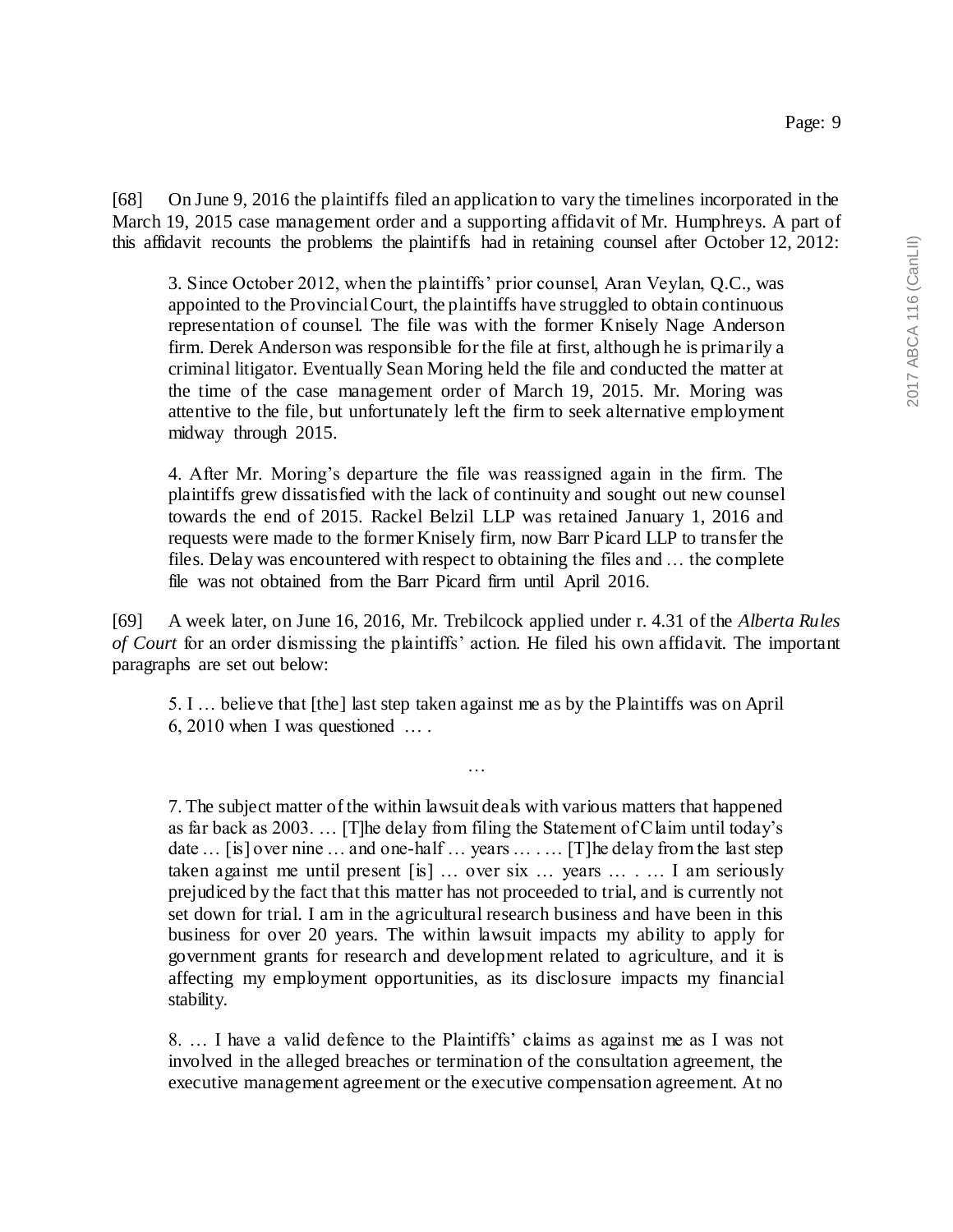time do I believe that I owed a duty of care or fiduciary duty towards the Plaintiffs. I have not been involved in any fraudulent conveyance or fraudulent preferences. However, due to the length of time from the date the Statement of Claim was filed until today's date, it will make it more difficult for me to address my various defences at the trial of this matter, which … will probably not happen until 2018.

[70] The next day, June 17, 2016, Sebastian Hanne, Juergen Hanne, Calgary Ventures Inc., Contura Consulting Ltd., Bauland Inc., Lux Real Investments Ltd. and Troyvest Estates Ltd. made the same r. 4.31 application. They filed Sebastian Hanne's affidavit. The most important segments are reproduced below:

5. The Plaintiffs' allegations concern matters that are alleged to have transpired 13 years ago, in 2003 … . Yet the Plaintiffs have yet to even complete their discoveries. More recently, for fully a year, from May 8, 2015, until the date of the within application, the Plaintiffs have completely ignored the Court's Order. And this most recent abandonment comes on the heels of the Plaintiffs' prior 3-year hiatus from their litigation, between December 12, 2011 and September 3, 2014, during which, again, as with this most recent abandonment, the Plaintiffs just chose without warning to go silent, eventually returning, again as with this most recent abandonment, on the basis that their desertion of their claims was attributable to something their prior counsel did, or did not do. I note, from my reading of Humphreys' Affidavit, … [that] they now wish to revisit my discovery that took them in excess of 8 years to complete.

6. In the result, I, as well as the other Defendants, have had for the past decade an apparently indeterminable \$3.5 Million claim hanging over each of us. Aside from the deleterious effect it continues to have on my character and credit worthiness, which at 34 years of age and pursuing a business career I continue to experience as a substantial burden … . [D]uring this inordinate passage of time potential witnesses in defence of these allegations have died, or moved on to unknown whereabouts, or have aged, all with the result that the Applicant Defendants have been significantly prejudiced.

10. The Defendant, Juergen Hanne, and potential witness, David Crombie, are both advanced in age. A decade of delay has significantly prejudiced Hanne's ability to defend, and Crombie's ability to address, allegations respecting 13-year-old events.

…

11. … [W]ith the passage of such an inordinate amount of time, physical evidence has been lost ... further significantly prejudicing the Defendants' ability to defend this indeterminable action. The Defendant …, [All in Good Taste Inc.], over the duration of the litigation moved office locations, misplacing in 2008 documentary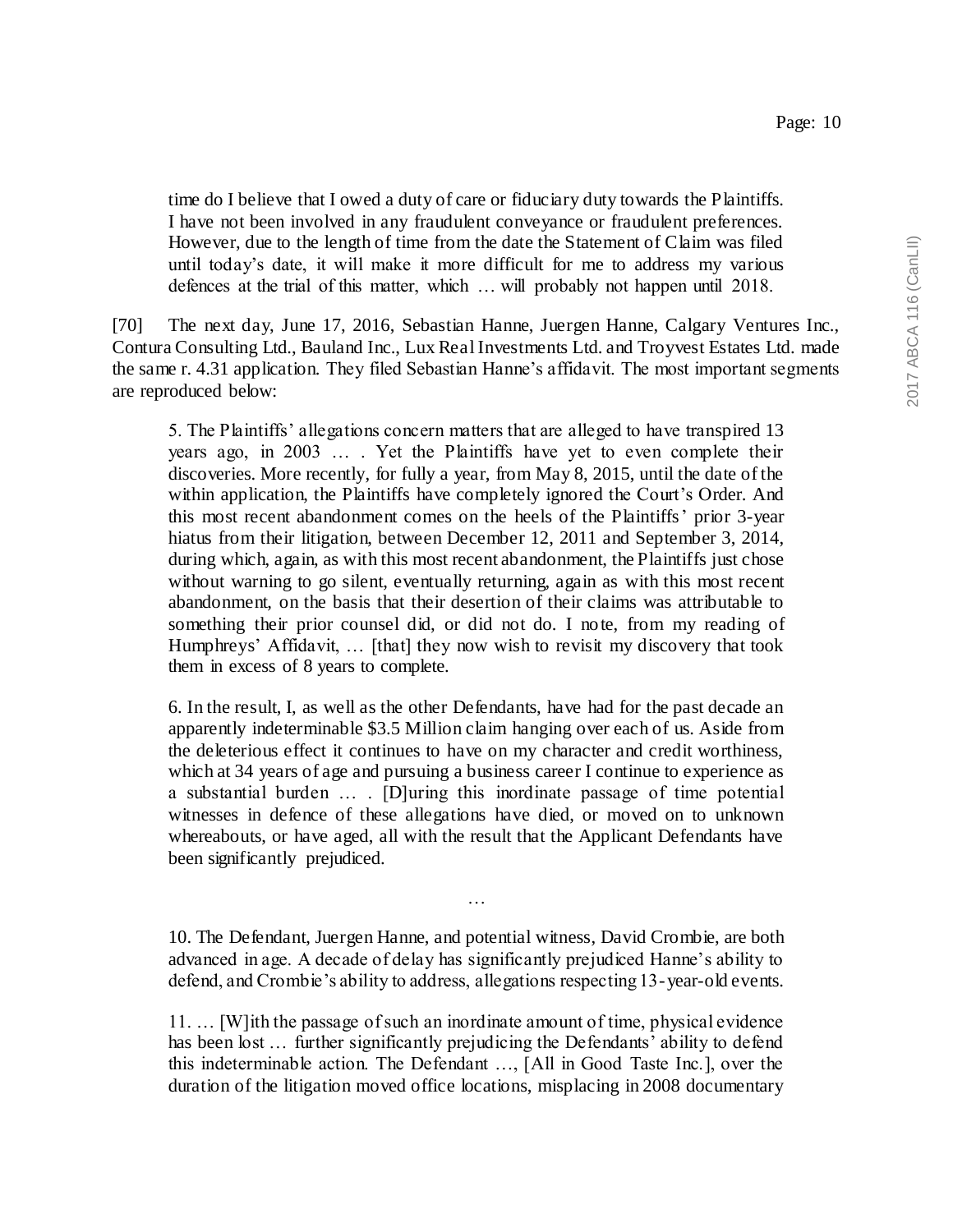evidence of Humphreys' misappropriation of funds. In 2009 and 2010, server migration data losses, as well as a virus, caused the loss of archived … [All in Good Taste Inc.] financial data. Most of the corporate Defendants' original banking records have past their 10-year archival period, as are likely those of the Plaintiffs, and are now, or soon will be, inaccessible to the corporate Defendants.

12. The Defendants have not yet even had the opportunity, after 10 years, to discover the Plaintiffs' case, and at the expense of the passage of another full year, lost what was their opportunity to do so when the Plaintiffs chose in June of last year to ignore the Court's order in favour of again abandoning their lawsuit.

[71] The applicants argued that the plaintiffs' actions should be dismissed because the inordinate and inexcusable delay in advancing their claims impaired their ability to defend themselves and caused them nonlitigation prejudice.

[72] Both of the affidavits of Messrs. Trebilcock and Hanne attached as an exhibit the procedure card for the plaintiffs' action.

[73] This exhibit gives one a clear picture of what has and has not been done in the prosecution and defence of this action.

[74] The motions court dismissed the applications.<sup>6</sup>

[75] It summarized its conclusion this way:<sup>7</sup>

For reasons which follow, I am not persuaded that the allegations of actual prejudice satisfy the test of significant prejudice under Rule 4.31(1).

Nor am I persuaded that in all of the circumstances of this case, the delay in the action as a whole has been inordinate and inexcusable, such that under Rule 4.31(2) delay would be presumed to have resulted in significant prejudice to the defendants.

[76] After recording its primary conclusions, the motions court addressed head on some of the moving parties' litigation prejudice complaints and dismissed them.

[77] It noted that the death of potential witnesses occurred shortly after the plaintiffs commenced their action and that any prejudice the defendants may suffer was not attributable to the pace at which the plaintiffs pressed their action ahead.<sup>8</sup>

l

 $6$  2016 ABQB 579, ¶ 49.

 $^{7}$  Id. ¶[ 13 & 14.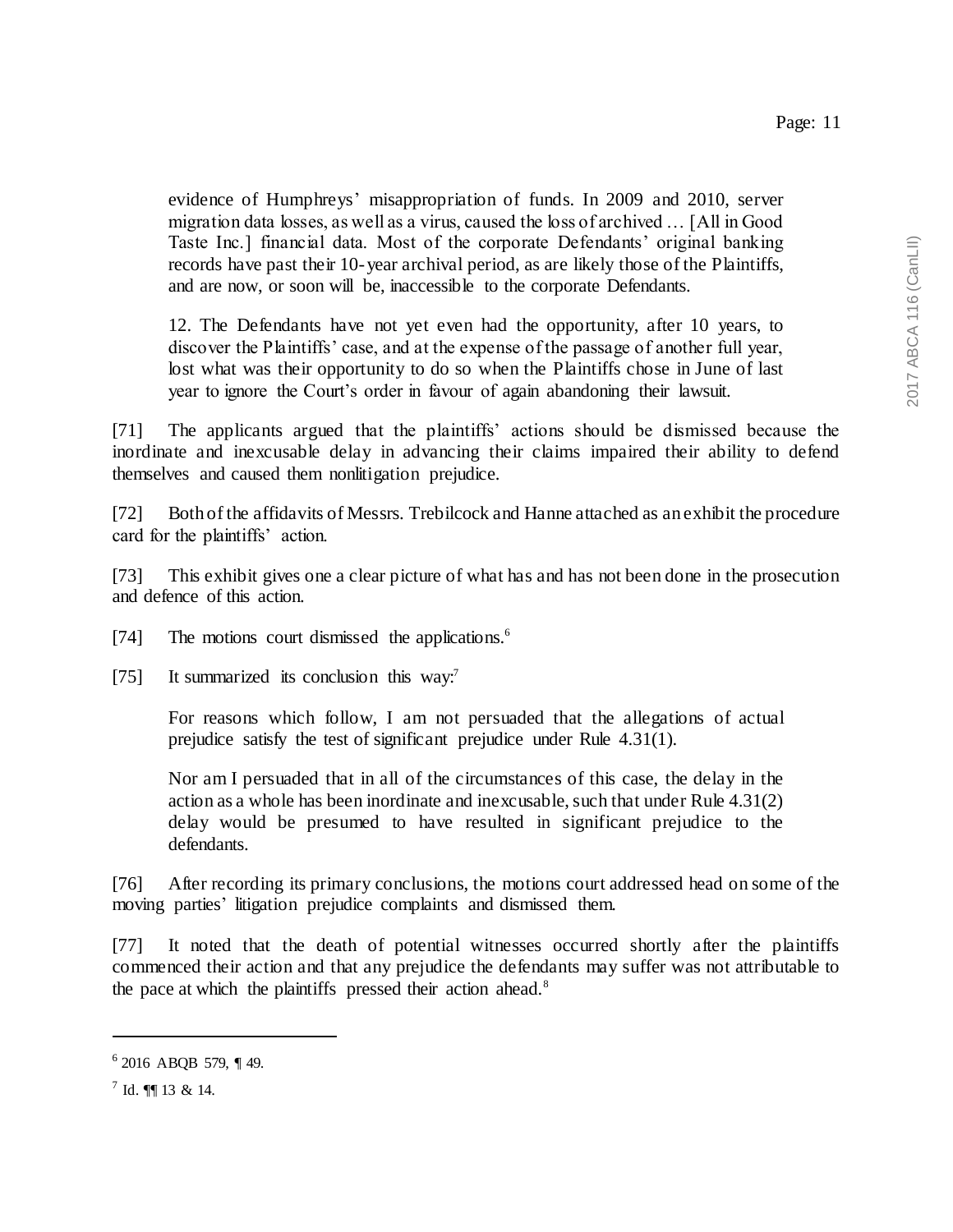[78] The fact that the whereabouts of some executive assistants or corporate secretaries were unknown<sup>9</sup> did not sway the motions court. The defendants had failed to explain precisely the evidence these potential witnesses may provide.

[79] Nor did the court find determinative the fact that Juergen Hanne and another potential defence witness were now old men. <sup>10</sup> It noted that there was no evidence that they were unable to recall key events or had other impairments that old age may present.

[80] The court dismissed the argument that important documents were now missing:<sup>11</sup>

The action was commenced by Statement of Claim issued December 14, 2006 and defended on February 6, 2007. Affidavits of records, under the *Rules of Court* as they then were, were filed in May 2007. Lengthy and detailed affidavits were filed by the parties in relation to applications for security for costs … [and] summary judgment against the plaintiffs.

The parties then having identified … [or] produced relevant and material records [or both], and having geared up for substantive applications as noted, it is hard to accept without more Hanne's allegations now that records have been lost or will be inaccessible. Or that records allegedly lost in 2008 or 2009/10 are relevant to a delay application brought in 2016.

In this case, there is little reason to doubt that the parties and their then-counsel complied with their obligations under the former *Rules* by preparing, swearing and then filing affidavits of records as already noted.

…

[81] The motions court did not tackle the impact witnesses' degraded memories may have on trial fairness.

[82] Nor did it address the nonlitigation prejudice detailed in the supporting affidavits.

l

 $8$  Id. ¶ 17.

 $^{9}$  Id. ¶ 18.

 $10$  Id. ¶ 19.

 $11$  Id.  $\P\P$  21, 22 & 24.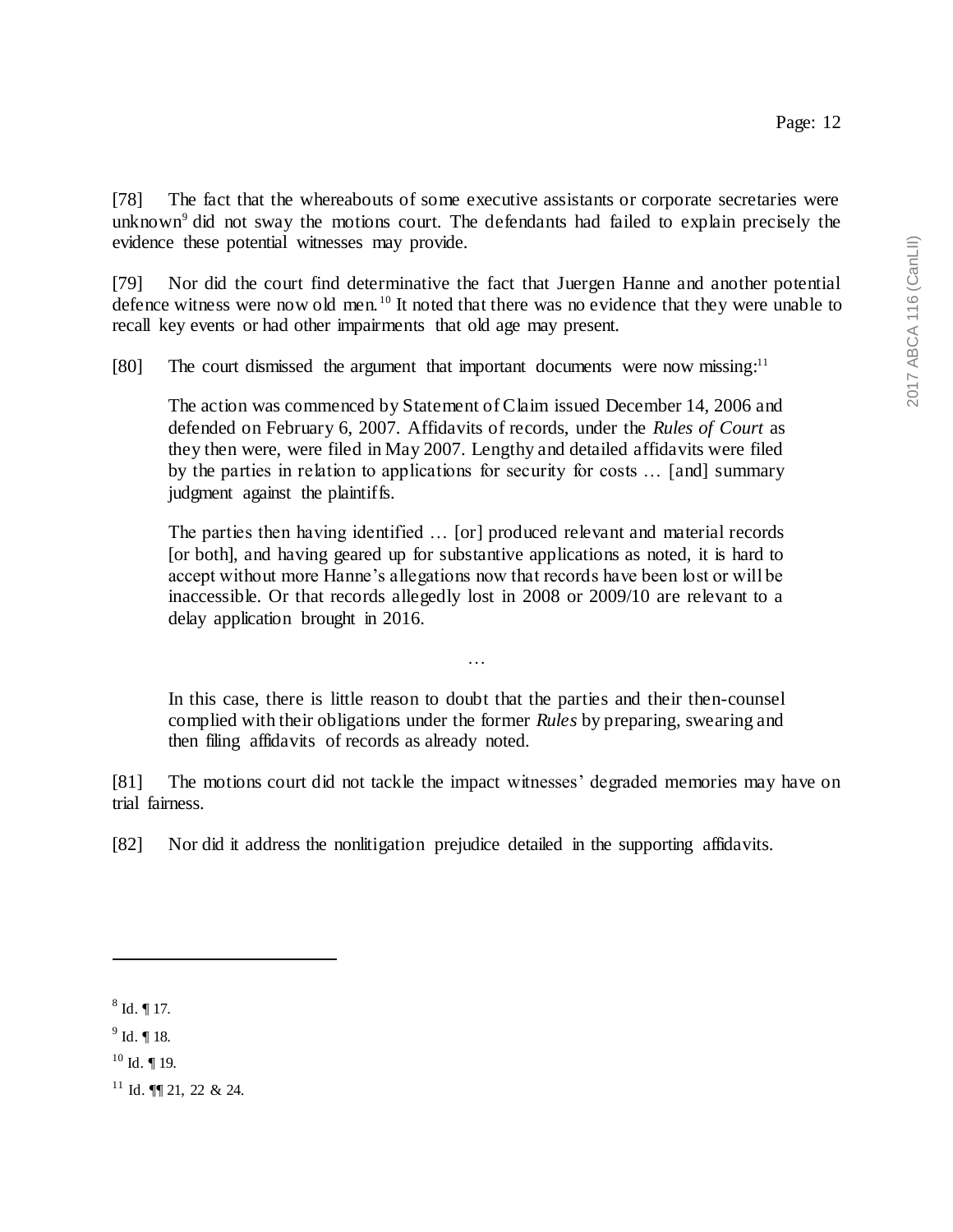#### **V. Applicable Rules of Court**

#### **A. Delay Rules**

- [83] The current *Alberta Rules of Court*<sup>12</sup> came into force on November 1, 2010.
- [84] Rule 4.31 of the new *Alberta Rules of Court*<sup>13</sup> is as follows:

4.31(1) If delay occurs in an action, on application the Court may

(a) dismiss all or any part of a claim if the Court determines that the delay has resulted in significant prejudice to a party, or

(b) make a procedural order or any other order provided for by these rules.

(2) Where, in determining an application under this rule, the Court finds that the delay in an action is inordinate and inexcusable, that delay is presumed to have resulted in significant prejudice to the party that brought the application.<sup>14</sup>

[85] Delay was also dealt with in the *Alberta Rules of Court*<sup>15</sup> in force before November 1, 2010:

Part 24

Delay in Prosecution of Action

243(2) For the purposes of this Part, prejudice to adverse parties in an action caused by delay can be of any nature and is not restricted to procedural or evidentiary difficulties.

…

…

<sup>12</sup> Alta. Reg. 124/2010.

<sup>13</sup> Rule 4.31(2) came into force July 25, 2013. *Alberta Rules of Court Amendment Regulation*, Alta. Reg. 140/2013, s. 3.

<sup>14</sup> This rule is based on principles expressed in *Allen v. Sir Alfred McAlpine & Sons Ltd.*, [1968] 1 All E.R. 543, 547 & 560 (C.A.) to the effect that inordinate and inexcusable delay in the prosecution of an action justifies the inference that the moving party has endured serious prejudice.

<sup>15</sup> *Alberta Rules of Court Amendment Regulation*, Alta. Reg. 234/94.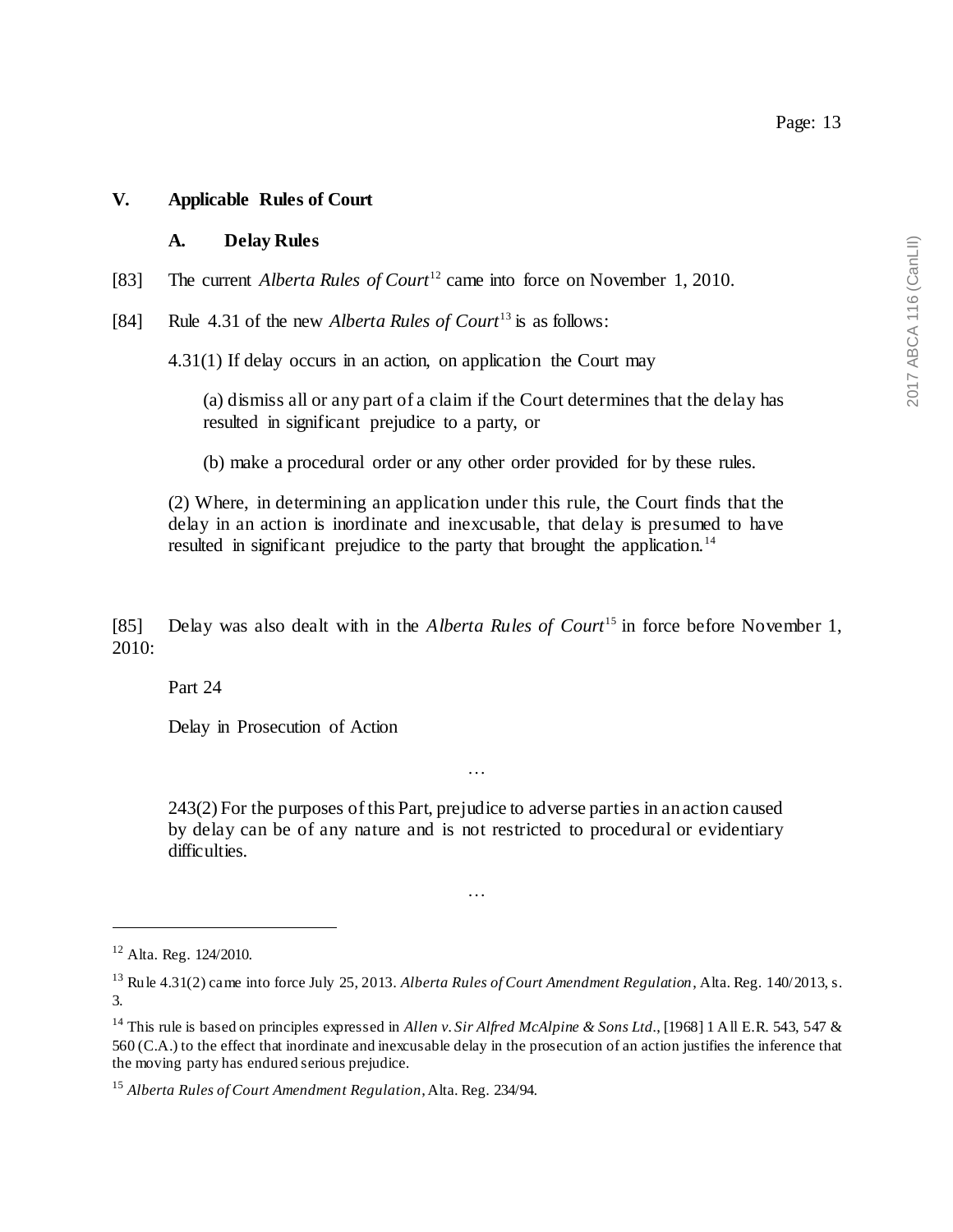244(1) Where there has been a delay in an action, the Court on application by a party to the action may, subject to any terms prescribed by the Court,

(a) dismiss the action in whole or in part for want of prosecution, or

(b) give directions for the expeditious determination of the action.

(2) If the Court denies the relief sought under subrule  $(1)(a)$ , the Court

(a) shall prescribe terms or give directions that, in the opinion of the Court, are sufficient to substantially prevent or remedy, as the case may be, any non-trivial prejudice caused to any adverse party by reason of the delay, and

(b) may prescribe terms or give directions that, in the opinion of the Court, will prevent further delay in the action.

(3) If in the opinion of the Court it is unable to devise terms or directions that are sufficient to satisfy subrule  $2(a)$ , the Court shall find that there has been serious prejudice to the party moving to dismiss the action.

(4) Where, in determining an application under this Rule, the Court finds that the delay in an action is inordinate and inexcusable, that delay shall be prima facie evidence of serious prejudice to the party that brought the application.

244.1(1) Subject to Rule 244.2, where 5 or more years have expired from the time that the last thing was done in an action that materially advances the action, the Court shall, on the motion of a party to the action, dismiss that portion or part of the action that relates to the party bringing the motion.

[86] The *Alberta Rules of Court Amendment Regulation*, <sup>16</sup> in force September 1, 1994, introduced Part 24, as it appeared until October 30, 2010.

[87] Of interest are the changes to Part 24 made by the *Alberta Rules of Court Amendment Regulation (No.3)*<sup>17</sup> that were supposed to come into force on November 1, 1993 but never did. Some of the important provisions read as follows:

Part 24

Delay in Prosecution of Action

l

<sup>16</sup> Alta. Reg. 234/94.

<sup>17</sup> Alta. Reg. 160/93.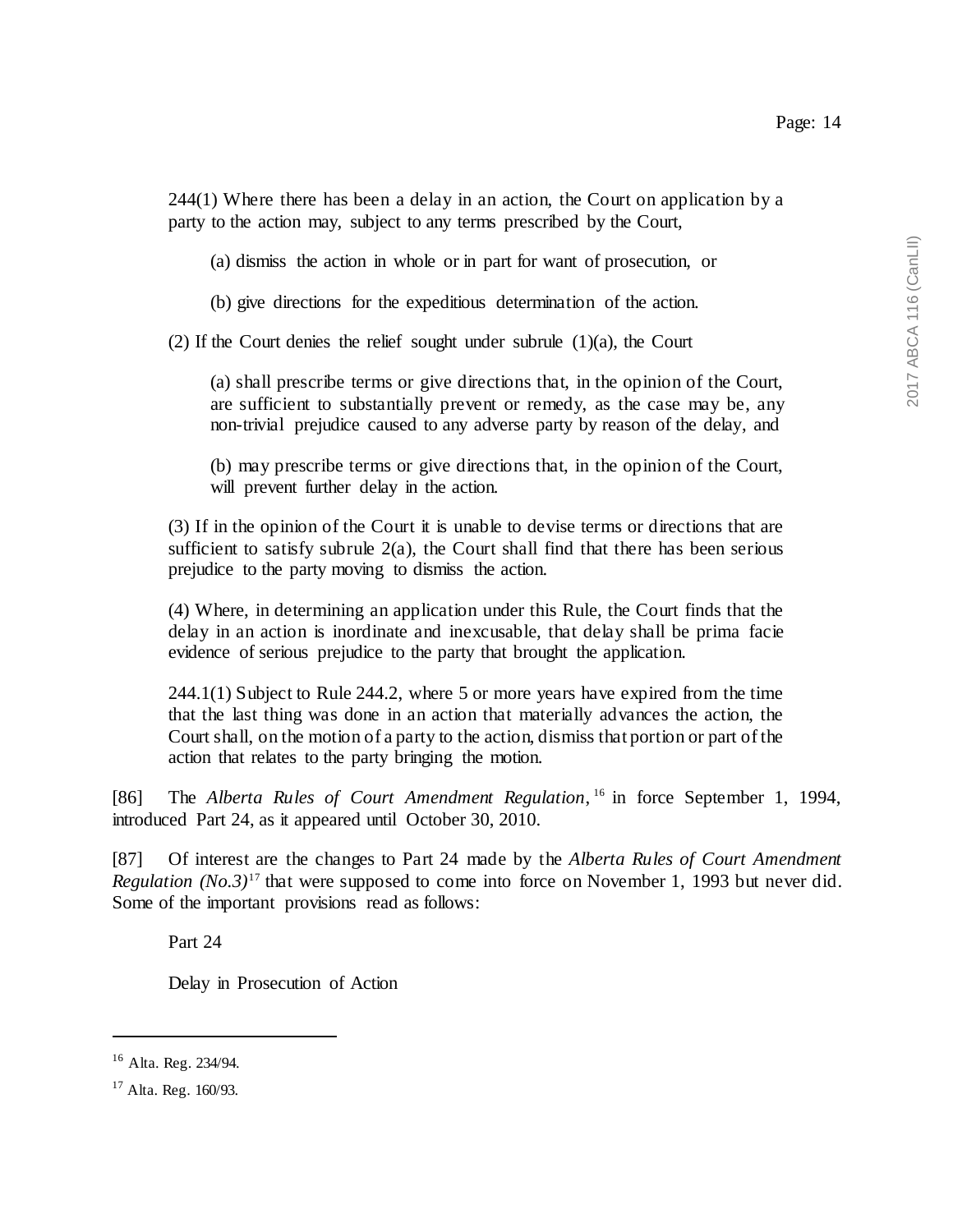242.1 For the purposes of this Part the following applies:

(a) unless there is evidence to the contrary, the expiry in an action … of the period of time referred to in Rule 243(1) is evidence of prejudice to each adverse party in the action …;

(b) prejudice to adverse parties in an action … caused by delay is not restricted to procedural or evidentiary difficulties and includes the following:

- (i) substantive prejudice;
- (ii) fading memory of witnesses;
- (iii) unavailability of records;
- (iv) increased difficulty in enforcing an ultimate judgment;

(v) increased difficulty in securing and enforcing contribution or indemnity from others;

(vi) interest, expenses or income lost.

243(1) Other than making an application under Rule 244, no party shall in an action …, except with the leave of the Court, take a new step before judgment where more than one year has expired from the time that the party first became entitled to take that step.

(2) The Court shall not grant leave under this Rule where the Court is of the opinion that due to the circumstances it is unable to prescribe terms or give directions to which the leave is subject that will be sufficient to substantially prevent or remedy any prejudice caused to any adverse party by reason of the expiry of the period of time referred to in subrule (1).

244(1) Where there has been a delay in an action …, the Court may, subject to any terms prescribed by the Court,

- (a) dismiss the action … for want of prosecution, or
- (b) give directions for the speedy determination of the action … .

(2) Subject to Rule 244.2, where 5 or more years have expired from the time that the last step was taken in an action … that materially advances the action …, the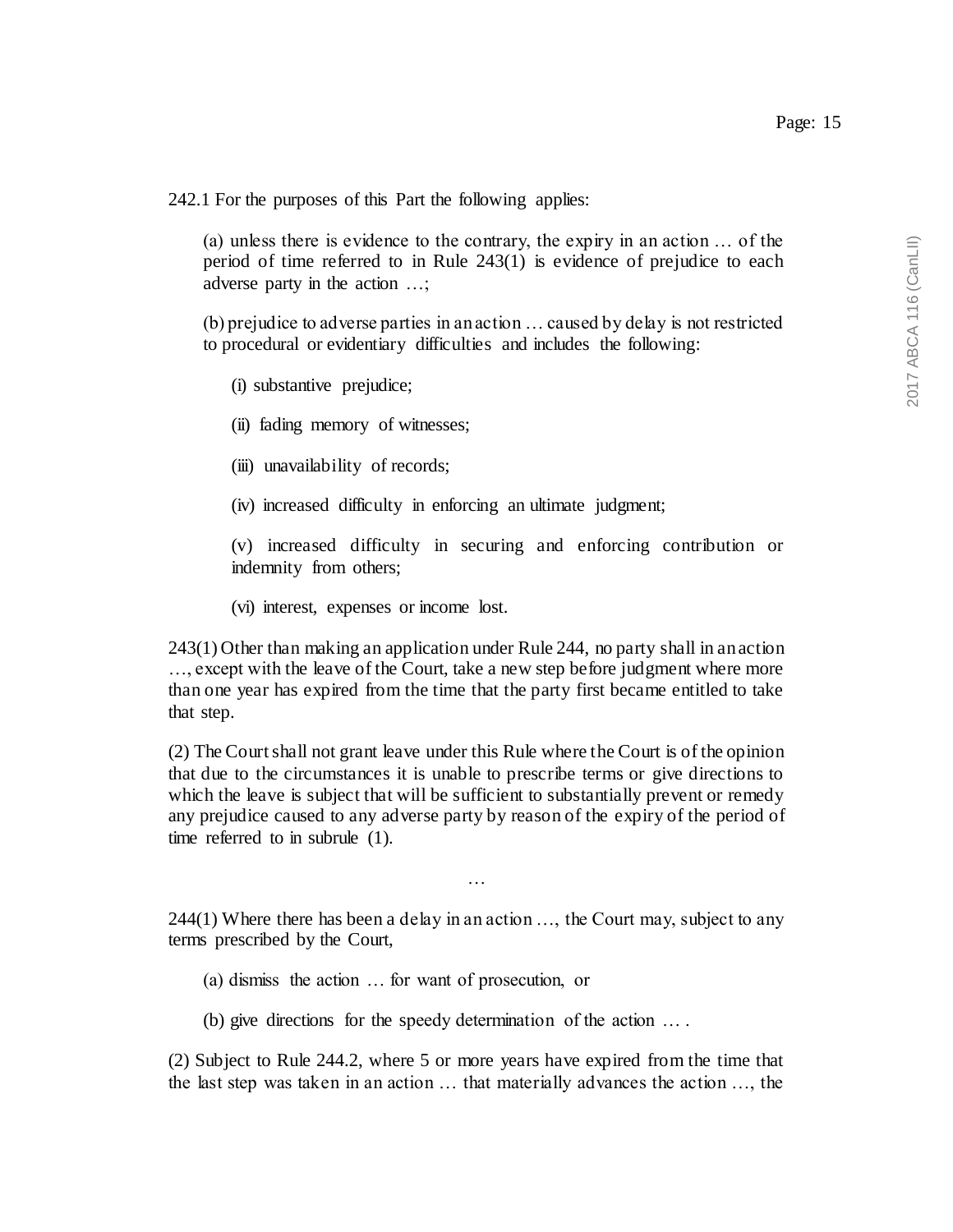Court shall, on the motion of a party to the action …, dismiss that portion or part of the action … that relates to the party bringing the motion.

[88] Rules 243 and 244 of *The Supreme Court Rules*,<sup>18</sup> in force as of January 1, 1969, read as follows:

243 Except an application under Rule 244, no new step in an action prior to judgment shall be taken after the expiration of one year from the time when the party desiring to take the step first becomes entitled to do so, except with leave of the court which may impose terms.

244 Where there has been delay the court may dismiss an action for want of prosecution or give directions for the speedy determination of the action and may impose terms.

#### **B. Foundational and Other Rules**

[89] Other rules also merit consideration. They are set out below:

1.2(1) The purpose of these rules is to provide a means by which claims can be fairly and justly resolved in or by a court process in a timely and cost-effective way.

(2) … [T]hese rules are intended to be used

(d) to oblige the parties to communicate honestly, openly and in a timely way … .

…

4.1 The parties are responsible for managing their dispute and for planning its resolution in a timely and cost-effective way.

4.2 The responsibility of the parties to manage their dispute and to plan its resolution requires the parties

(a) to act in a manner that furthers the purpose and intention of these rules described in rule 1.2

l

<sup>18</sup> Alta. Reg. 390/68.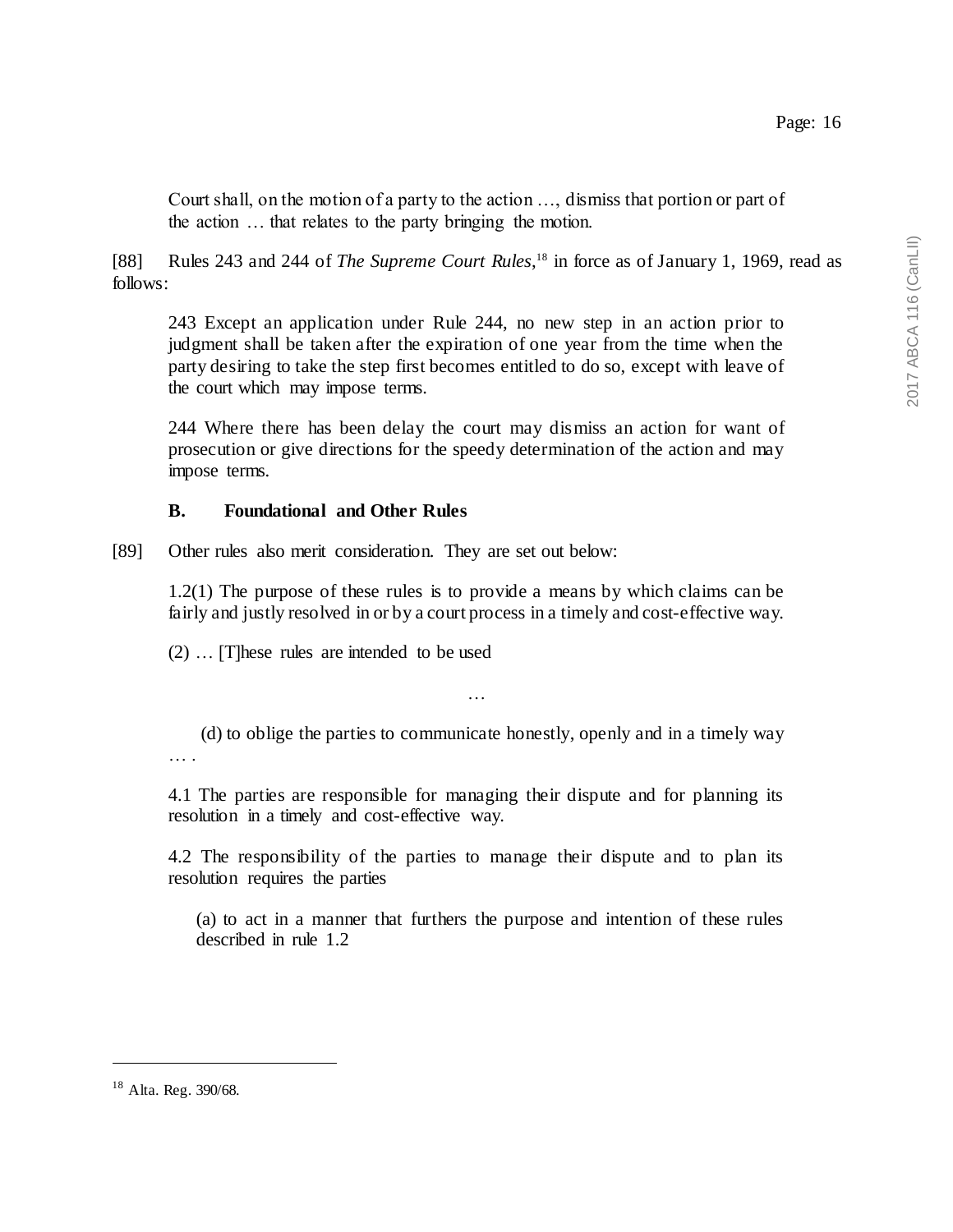2017 ABCA 116 (CanLII) 2017 ABCA 116 (CanLII)

## **VI. Analysis**

 $\overline{a}$ 

## **A. Alberta Does Not Condone Litigation Delay**

## **1. Litigation Delay Is a Longstanding and Corrosive Problem**

[90] Litigation delay harms those who are directly and indirectly involved in an action tainted by inaction, the civil justice system as a whole and the greater community. <sup>19</sup> Litigation is a form of stress that has the potential to make those directly and indirectly affected unhappy – litigation is expensive, introduces uncertainty and may undermine a person's ability to earn a livelihood and to plan ahead – and may diminish the productivity of the persons affected by the unresolved dispute.<sup>20</sup> People understandably expect that the mechanisms our state has constructed for the resolution of disputes will process them at a reasonable rate<sup>21</sup> and not allow stale actions to survive.<sup>22</sup> When these legitimate expectations are not met, individuals most closely linked to actions and the greater community may lose confidence and respect for the manner in which justice is administered.<sup>23</sup> Litigation delay is a corrosive force in a free and democratic state committed to the rule of law.

[91] Common law courts have always had available the tools to stop litigation delay. In the past many chose not to use them. $24$ 

<sup>&</sup>lt;sup>19</sup> *The Queen v. Jordan*, 2016 SCC 27, ¶ 19; [2016] 1 S.C.R. 631, 649 ("An unreasonable delay denies justice to the accused, victims and their families, and the public as a whole").

<sup>20</sup> *Pillar Resource Services Inc. v. PrimeWest Energy Inc.*, 2017 ABCA 19, ¶ 68 per Wakeling, J.A. ("[litigation causes] stress, inconvenience and distraction & *McPhilemy v. Times Newspapers Ltd. (No.2),* [2001] EW CA Civ 933, ¶ 20; [2001] 4 All E.R. 861, 872 ("[litigation causes] inconvenience, anxiety and distress").

<sup>21</sup> Council of Europe, *Convention for the Protection of Human Rights and Fundamental Freedoms*, Art. 6(1)(1953) ("In the determination of his civil rights and obligations...everyone is entitled to a fair and public hearing within a reasonable time by an independent and impartial tribunal established by law") & *Brisbane South Regional Health Authority v. Taylor*, [1996] HCA 25; 186 C.L.R. 541, 552 per McHugh J ("the right of the cit izen to a speedy hearing of an action that had been commenced was acknowledged by Magna Carta itself. Thus for many centuries the law has recognized the need to commence actions promptly and to prosecute them promptly once commenced").

<sup>22</sup> *The Queen v. Jordan*, 2016 SCC 27, ¶ 2; [2016] 1 S.C.R. 631, 644 ("the Canadian public expects their criminal justice system to bring accused persons to trial expeditiously").

<sup>&</sup>lt;sup>23</sup> Id. ("the public, whose interest is served by promptly bringing those charged with criminal offences to trial, is justifiably frustrated by watching years pass before a trial occurs").

<sup>24</sup> There are many examples of courts, in effect, condoning litigation procrastination . E.g., *Birkett v. James*, [1978] A.C. 297, 322, 325, 334 & 336 (H.L.) (courts regularly declined to dismiss an action for want of prosecution if the limitation period had not expired and the nonmoving party could file another action) & Court of Appeal of Alberta Practice Note (1978) ("While the Court has in the past shown a reluctance to deprive a litigant of a cause of action by reason of delay, it must be considered that the over-all harm to the practice generally, and to other parties, must not be lost sight of. The Court feels obligated to notify the profession that after the  $1<sup>st</sup>$  of January, 1979 ... the matter will be looked at more strictly than has been the developing practice").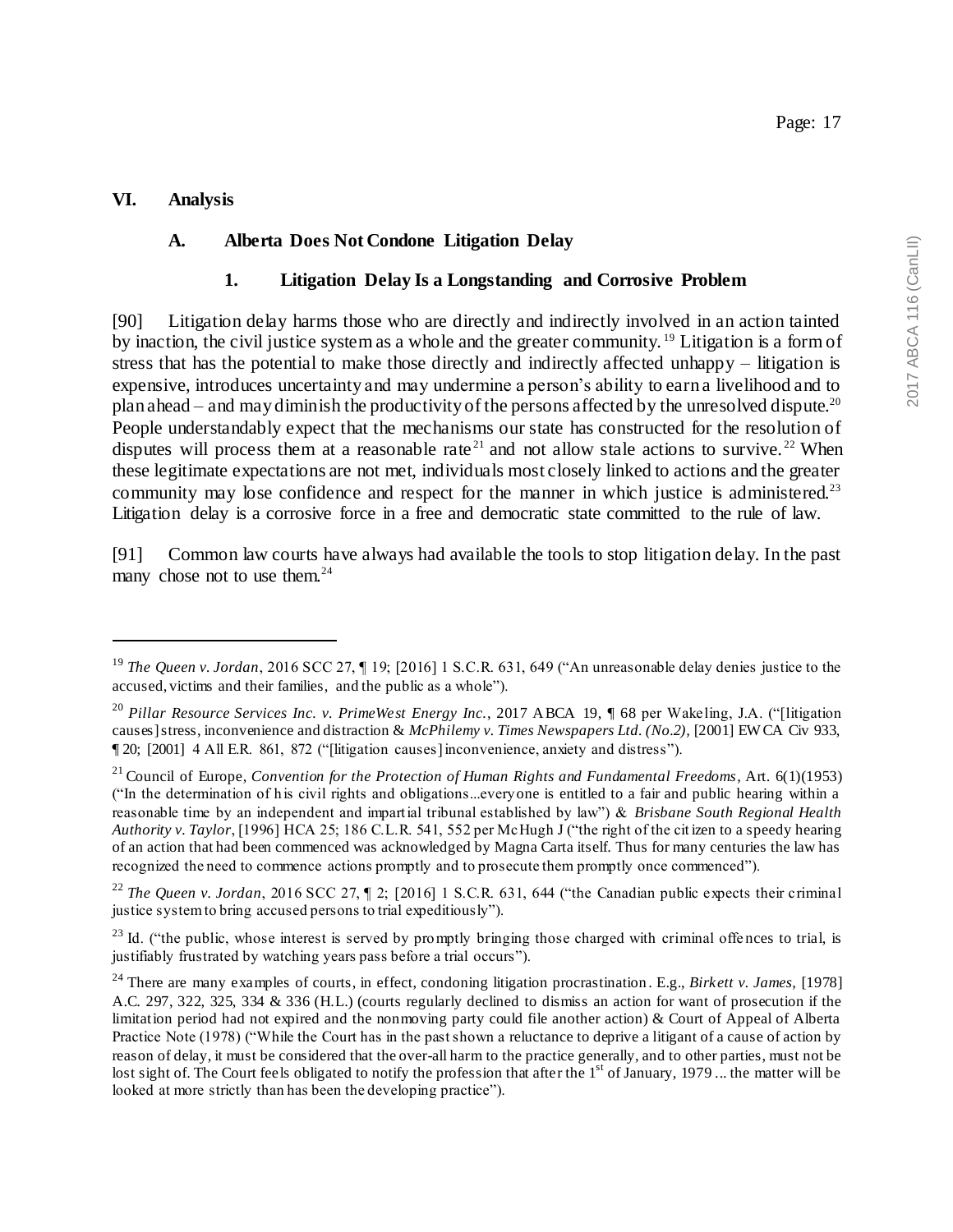[92] Lord Denning, M.R., in a famous passage in *Allen v. Sir Alfred McAlpine & Sons Ltd.*,<sup>25</sup> documented the law's history of tolerating delay: "All though the years men have protested at the law's delay and counted it as a grievous wrong, hard to bear. Shakespeare [in Hamlet] ranks it among the whips and scorns of time … . Dickens [in BleakHouse] tells how it exhausts finances, patience, courage, hope".

[93] Delay is still a problem.<sup>26</sup>

[94] But it should not be.

 $\overline{a}$ 

[95] A new era<sup>27</sup> was introduced effective November 1, 2010, the date the current *Alberta Rules of Court <sup>28</sup>* came into force. Part 1: Foundational Rules of the *Alberta Rules of Court* directed courts<sup>29</sup> and litigants "to facilitate the quickest means of resolving the claim at the least expense".<sup>30</sup>

<sup>27</sup> In 1997 Lord Woolf, in *Arbuthnot Latham Bank Ltd. v. Trafalgar Holdings Ltd.*, [1998] 2 All E.R. 181, 191 (C.A. 1997), referred to this new era as a "change in culture". In 2014 Justice Karakatsanis, in *Hryniak v. Mauldin*, 2014 SCC 7, ¶ 2; [2014] 1 S.C.R. 87, 92, repeated this message: "[T]here is a recognition that a culture shift is required in order to create an environment promoting timely and affordable access to the civil justice sy stem".

<sup>28</sup> Alta. Reg. 124/2010.

<sup>&</sup>lt;sup>25</sup> [1968] 1 All. E.R. 543, 546-47 (C.A.). This judgment set out the modern practice of dismissing actions utilizing the superior court's inherent jurisdiction to confront abuses of process. *Birkett v. James*, [1978] A.C. 297, 318 (H.L. 1977).

<sup>26</sup> See *Kuziw v. Kucheran Estate*, 2000 ABCA 226, ¶ 21; 266 A.R. 284, 290 ("systemic delay in the delivery of civil justice has been a recurring problem over the centuries and remains a constant focal point for criticism today"); *Lethbridge Motors Co. v. American Motors (Canada) Ltd.,* 1987 ABCA 150, ¶16; 40 D.L.R. 4th 544, 548 (Alta. C.A. 1987) ("delay [in civil litigation] has been a continuing problem in Alberta); *Lachman Holdings & Management Co. v. Speakman*, 1983 ABCA 223, ¶2; 48 A.R. 22, 23 ("This is merely another case in which the court is faced with the question of how long ... a party is bound to have litigation or the threat of litigation hanging over him") & Gertner, "Dis missal for Want of Prosecution: A Decade After Allen v. Sir Alfred McAlpine & Sons Ltd." in Studies in Civil Procedure 33 (E. Gertner ed. 1979) ("One of the oldest but still most common complaints about the law is the delay which, to the layman, must seem endemic to the litigation process").

<sup>29</sup> See *Ursa Ventures Ltd. v. City of Edmonton*, 2016 ABCA 135, ¶ 163; 91 C.P.C. 7th 73, 135-36 per Wakeling, J.A. (dissenting in the disposition) ("If the courts do not insist that plaintiffs abide by these lenient timelines and dismiss dormant actions they will be part of the litigation landscape"); *Mitchell v. News Group Newspapers Ltd.*, [2013] EW CA 1537, ¶ 41 ("If departures [from the rules] are tolerated then the relaxed approach to civil litigation which the *Jackson* reforms were intended to change will continue") & *Bremer Vulkan Schiffbau und Maschinenfabrik v. South India Shipping Corp.*, [1981] A.C. 909, 933 (C.A. 1979) ("[Eleven] years ago ... we started to strike out actions at law for want of prosecution. That development has had some beneficial results. It has taught practitioners that they must observe the time schedule provided by the Rules of Court").

<sup>30</sup> Id. r. 1.2(2)(b) & (3)(a). See *Travis v. D & J Overhead Door Ltd.,* 2016 ABCA 319, ¶ 111; 92 C.P.C. 7th 259, 307 (chambers)("It is in the public interest for disputes to come to an end") *& Brisbane South Regional Authority v.*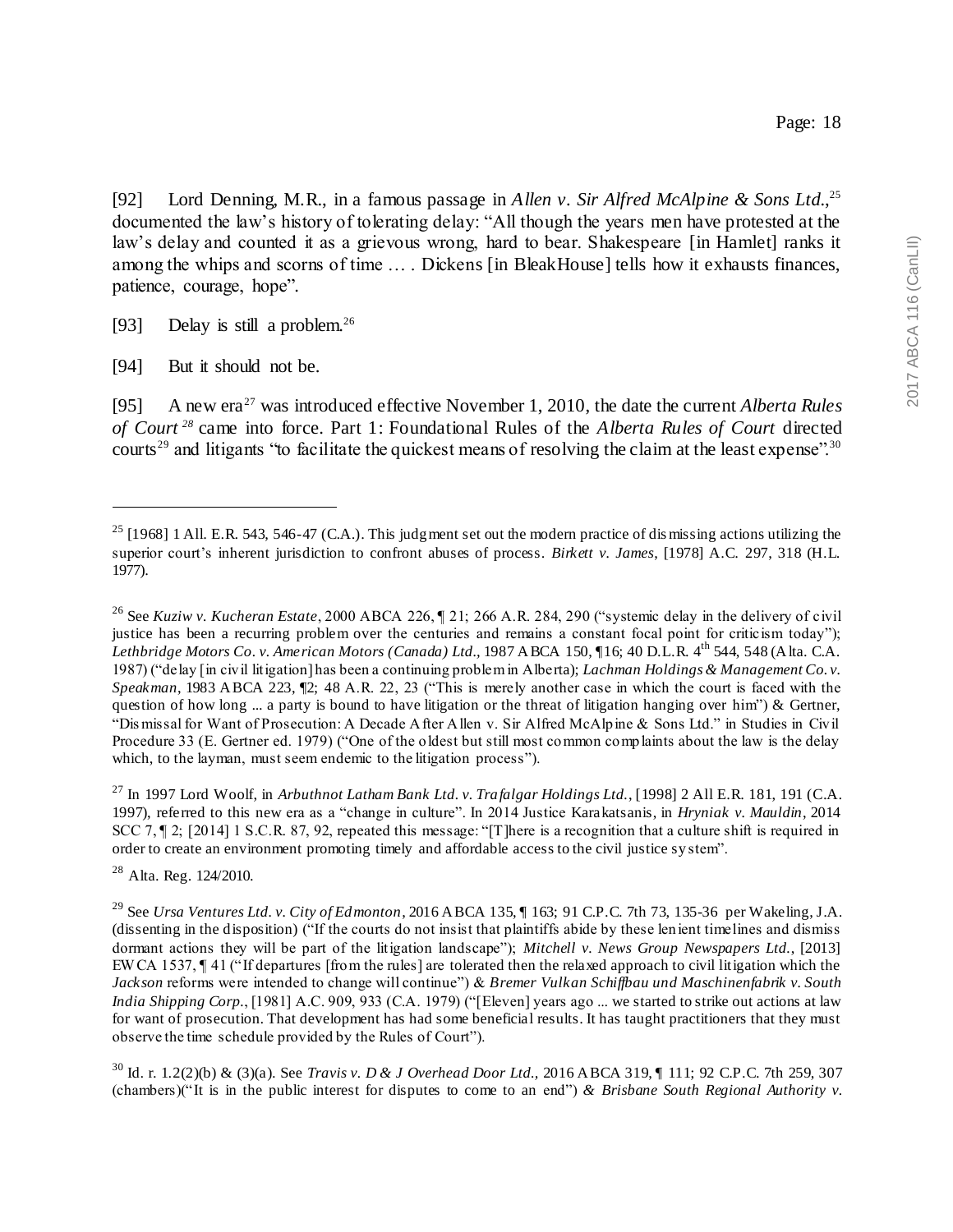[96] Claimants who fail to proceed with appropriate expedition may be subject to harsh consequences. They may lose their right to prosecute their actions.

## **2. There Is No Theoretical Foundation To Justify Litigation Delay**

[97] Courts condone litigation delays because they underestimate the harm delay causes the community and fail to take this into account when cataloguing the benefits associated with a person having the right to seek judicial validation of a position one has taken in a dispute with another. 31

[98] Just because a prospective plaintiff may have a constitutional right to commence an action does not mean that the court can never withdraw the welcome mat. It can. One of the implicit conditions attached to the right to invoke the litigation process is that the plaintiff not abuse the judicial process and infringe the rights of others.<sup>32</sup>

[99] The court has the jurisdiction to ensure that litigants do not abuse their rights and unjustifiably adversely affect the interests of their adversaries and others who are directly or indirectly affected by unresolved litigation.<sup>33</sup>

[100] The right of access to the courts is not absolute in nature.

 $\overline{a}$ 

[101] A litigant's right to have a court resolve a dispute may have a temporal limitation.<sup>34</sup> An action that is not prosecuted with reasonable diligence may lose its status as the means by which a

*Taylor*, [1996] HCA 25; 186 C.L.R. 541, 553 ("the public interest requires that disputes be settled as quickly as possible").

<sup>31</sup> Lord Diplock, in *Bremer Vulkan Schiffbau und Maschinenfabrik v. South India Shipping Corp.*, [1981] A.C. 909, 977 (H.L.), expressly explains the rationale for this basic principle:

Every civilized system of government requires that the state should make available to all its citizens a means for the just and peaceful settlement of dispute between them as to their respective legal rights. The means provided are courts of justice to which every citizen has a constitutional right of access in the role of plaintiff to obtain the remedy to which he claims to be entitled in consequence of an alleged breach of his legal or equitable rights by some other citizen, the defendant.

<sup>32</sup> *Bremer Vulkan Schiffbau und Maschinenfabrik v. South India Shipping Corp.*, [1981] A.C. 909, 977 (H.L.). <sup>33</sup> Id.

<sup>34</sup> *Ursa Ventures Ltd. v. City of Edmonton*, 2016 ABCA 135, ¶¶ 105 & 106; 91 C.P.C. 7th 73, 117 per Wakeling, J.A. (dissenting in the disposition).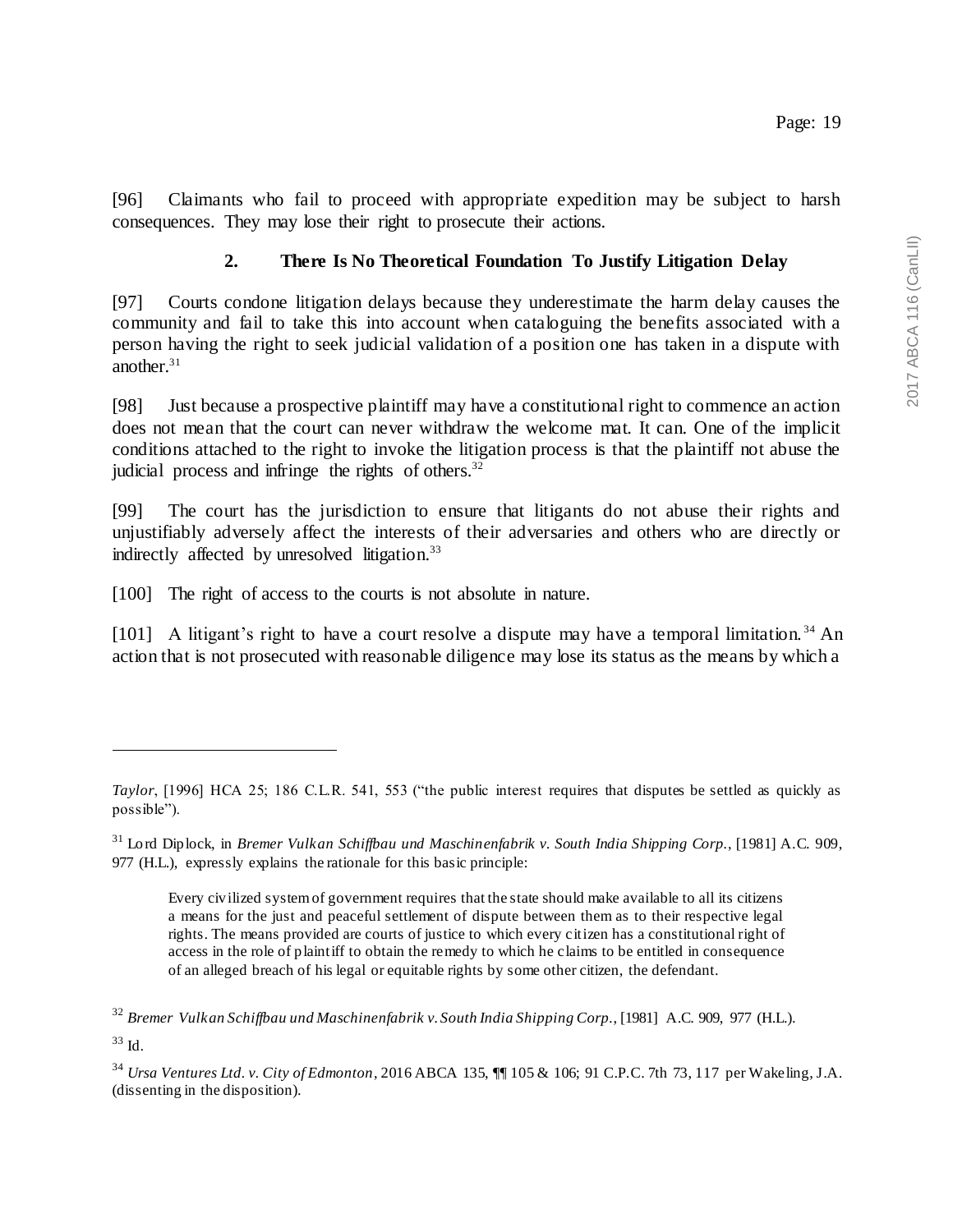constitutional right is validated and become an unwarranted burden or irritant that a defendant does not have to endure.<sup>35</sup>

#### **3. Strategies To Combat Litigation Delay**

[102] Common law jurisdictions have adopted different strategies to combat litigation delay.

[103] Some have procedural rules that expressly grant a court jurisdiction to dismiss an action if the nonmoving party has failed to reach stipulated milestones within designated time lines established by the rules of court or court order – bright-line rules.<sup>36</sup> Rules of this nature provide decision makers with clear directions and minimize their exercise of discretion.

<sup>35</sup> Id.

<sup>36</sup> Many jurisdictions have adopted bright-line rules. E.g., *Rules of Civil Procedure*, R.R.O. 1990, Reg. 194, rr.  $24.01(1)$ (c) (an action may be dismissed if the plaintiff has failed "to set the action down for trial within six months after the close of pleadings") & 48.14(1) ("Unless the court orders otherwise, the registrar shall dismiss an action for delay in either of the following circumstances ... : The action has not been set down for trial or terminated by any means by the later of the fifth anniversary of the commencement of the action and January 1, 2017"); *Rules of Court* N.B. Reg. 82-73, RR. 26.01(c) ("A defendant who is not in default under these rules or under an order of the court, may apply to have the action dismissed for delay where the plaintiff has failed ... (c) to set the action down for trial within six months after the close of pleadings") & 26.05(8) ("On the status hearing, the court may ... (b.1) dismiss the action"); *Rules of Civil Procedure*, R. 24.01(c) (P.E.I.) ("A defendant who is not in default under these rules or an order of the court may move to have an action dismissed for delay where the plaintiff has failed .... (c) to set the action down for trial within six months after the close of pleadings")  $\&$  48.11(8)(b) ("At the status hearing, the plaintiff shall show cause why the action should not be dismissed for delay, and ... (b) if the presiding judge is not satisfied that the action should proceed, the judge may dismiss the action for delay"); *Civil Procedure Rules*, RR. 4.22(1) & 82.18 (N.S.) (an action may be dismissed for delay if no trial date is set within five years after the date the action is commenced and may be dismissed for delay if the plaintiff has not brought the action to trial "in a reasonable time"); *Rules of the Supreme Court 1986*, S.N.L. 1986, c. 42, Sch. D., r. 40.11 ("Where a plaintiff does not apply to set a proceeding down for trial, the defendant may apply to set it down for trial or apply to the Court to dismiss the proceeding for want of prosecution, and the Court may order the proceeding to be dismissed or make an order that is just"); *Rules of the Supreme Court of the Northwest Territories*, N.W.T. Reg. 010-96, r. 327(1)(b) (a court must dismiss an action for want of prosecution "where for five or more years no step has been taken that materially advances the action"); *Uniform Civil Procedure Rules 1999*, r. 280(1) (Qld.) ("If – (a) the plaintiff ... is required to take a step required by these rules or comply with an order of the court within a stated time; and (b) the plaintiff ... does not do what is required within the time stated for doing the act; a defendant ... may apply to the court for an order dismissing the proceeding for want of prosecution"); *Supreme Court (General Civil Procedure) Rules 2015*, S.R. No. 103/2015, R. 24.01 (Vict.) ("The Court may order that a proceeding be dismissed for want of prosecution if the plaintiff ... (b) does not within a reasonable time after the commencement of the proceeding  $-$  (i) file and serve notice of trial; or (ii) apply to have a date fixed for the trial of the proceeding"); *Supreme Court Rules 2000*, S.R. 2000, No. 8, rr. 371 & 372 (Tas mania) (the Court may dis miss an action if the plaintiff does not deliver a statement of claim in a timely manner or discharge discovery obligations); *Rules of the Supreme Court 1971*, Order 4A, r. 28 (W. Austl.) ("A case that is on the Inactive Cases List [inactive for twelve months] for 6 continuous months is taken to have been dismissed for want of prosecution") & *Court Procedures Rules 2006*, S.L. 2006 - 29, r. 1110(1) (A.C.T.) ("A defendant ... may apply to the court for an order dismissing the proceeding for want of prosecution if the plaintiff – (a)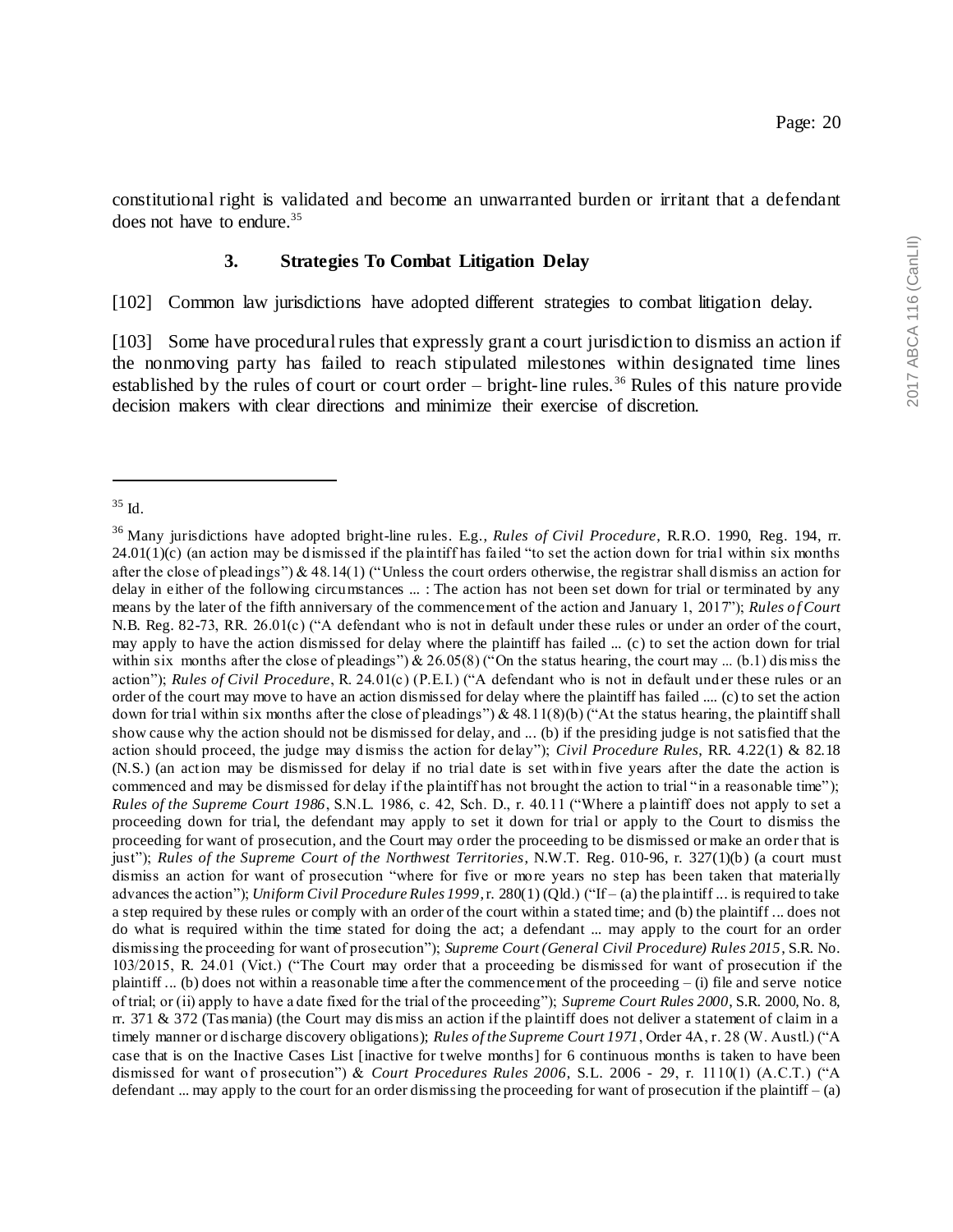[104] Many jurisdictions have created more abstract rules that allow a court to dismiss an action for undue delay.<sup>37</sup> These rules provide the adjudicator with little direction and a broad discretion. They effectively compel the court to balance the moving party's interest in expeditious resolution of an action against the nonmoving party's interest in having a judicial determination of its dispute with the moving party. Rule 4.31(1) of the *Alberta Rules of Court* is an example of this genre.

## **B. The Main Features of Rule 4.31 of the** *Alberta Rules of Court*

## **1. The Ordinary Meaning of "Delay" and "Significant Prejudice"**

[105] Rule 4.31(1) authorizes a court to dismiss an action if the nonmoving party has prosecuted it at such a slow pace that delay has occurred and the delay has resulted in significant prejudice to the moving party. To make r.  $4.31(1)$  more effective, r.  $4.31(2)$  introduces a rebuttable legal presumption: proof of inordinate and inexcusable delay is proof of significant prejudice.

[106] In order to apply this rule one must know what the markers of "delay" and "significant" prejudice" are.

[107] Neither "delay" nor "significant prejudice" are defined terms in the *Alberta Rules of Court*. 38

is required to take a step ... required by these rules, or to comply with an order of the court, not later than the end of a particular time; and (b) does not do what is required before the end of that time").

<sup>&</sup>lt;sup>37</sup> Supreme Court Civil Rules, B.C. Reg. 168/2009, r. 22-7(7) ("If, on application by a party, it appears to the court that there is want of prosecution in a proceeding, the court may order that the proceeding be dismissed"); *The Queen's Bench Rules*, r. 4-44 (Sask.) (the Court may dismiss a claim if "satisfied that the delay is inordinate and inexcusable and that it is not in the interests of justice that the claim proceed"); *Queen's Bench Rules*, Man. Reg. 553/88, r. 24.01(1) ("The Court may on motion dis miss an action for delay"); *Civil Procedure Rules*, R. 82.18 (N.S.) ("A judge may dis miss a proceeding that is not brought to trial or hearing in a reasonable time"); *Rules of Court*, Y.O.I.C. 2009/65, R. 2(7) ("If upon application by a party it appears to the court that there is want of prosecution in a proceeding, the court may order that the proceeding be dismissed"); *Federal Court Rules*, S.O.R./98-106, R. 167 ("The Court may, at any time, on the motion of a party who is not in default of any requirement of these Rules, dismiss a proceeding ... on the ground that there has been undue delay by a plaintiff, applicant or appellant in prosecuting the proceeding); *The Civil Procedure Rules*, 1998, S.I. 1998/3132, r. 3.1(1) (the court retains its inherent jurisdiction to dismiss for want of prosecution or abuse of process); *Uniform Civil Procedure Rules 2005*, r. 12.7(1) (N.S.W.) ("If a plaintiff does not prosecute the proceeding with due despatch, the court may order that the proceedings be dismissed or make such other order as the court thinks fit"); *Supreme Court Civil Rules 2006*, r. 12(2) (S. Austl.) (the Court may, on application or on its own motion, dismiss an action for unnecessary delay); *High Court Rules*, L.I. 2016/225, r. 15.2 (N.Z.) ("Any opposite party may apply to have all or part of a proceeding or counterclaim dis missed or stayed, and the court may make such order as it thinks just, if  $-$  (a) the plaintiff fails to prosecute all or part of the plaintiff's proceeding to trial and judgment") & *Federal Rules of Civil Procedure*, R. 41(b) (U.S.A.) ("If the plaintiff fails to prosecute or to comply with these rules or a court order, a defendant may move to dismiss the action or any claim against it").

<sup>38</sup> Nor are they defined in predecessor versions of the *Alberta Rules of Court*.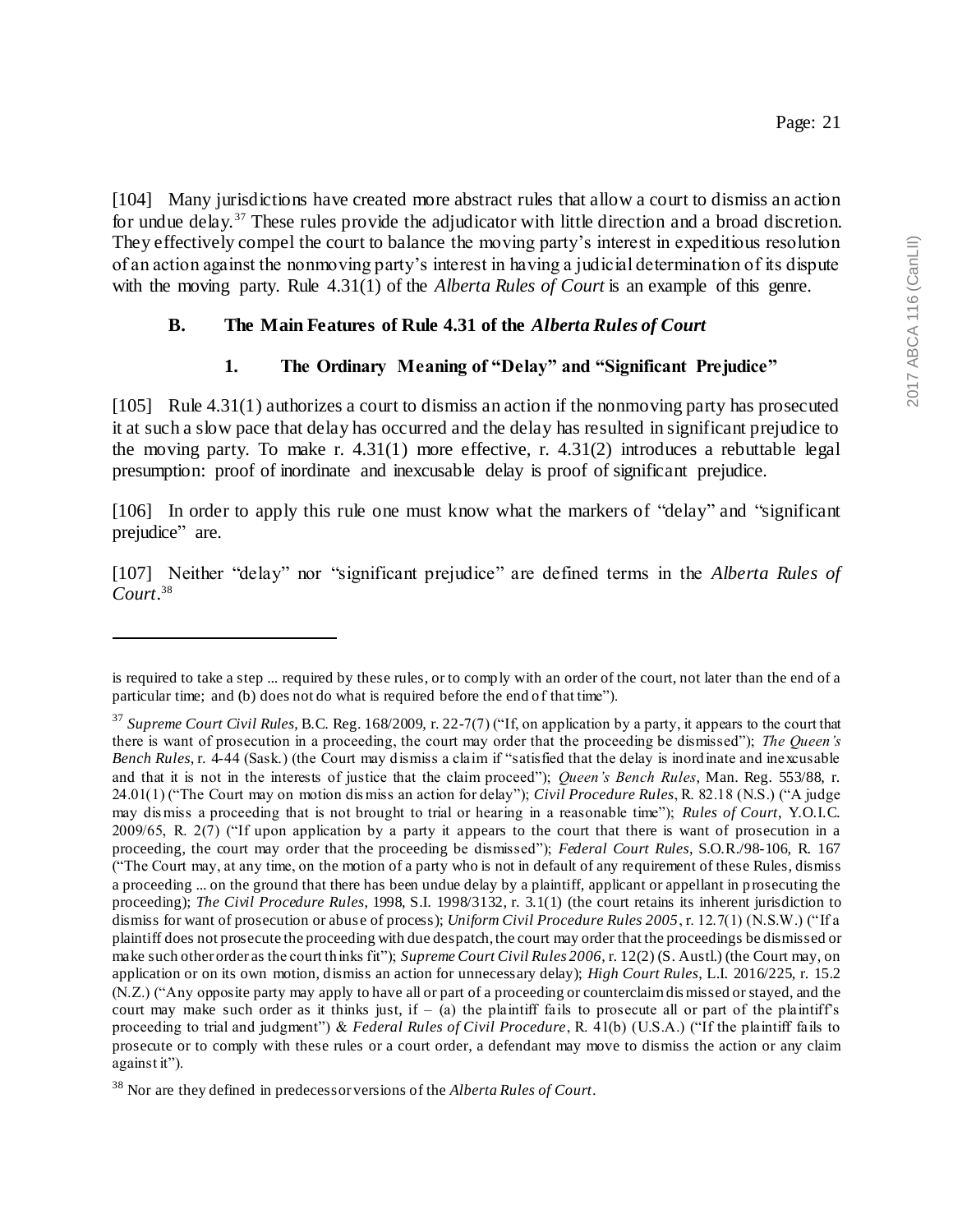[108] The Court must give these terms meaning.

[109] To do so one must identify the potential permissible meanings<sup>39</sup> of these terms, taking into account their ordinary meanings, all the rules in the *Alberta Rules of Court*, the purpose of the text and the fact that the *Alberta Rules of Court* function in a litigation environment.<sup>40</sup> If there is more than one potential meaning, the court must select the option that best advances the purpose that accounts for the text. $41$ 

[110] Surprisingly, this court did not undertake this task when it first considered delay under *The*  Supreme Court Rules that came into force on January 1, 1969.<sup>42</sup>

[111] We will undertake this analysis.

 $\overline{a}$ 

[112] What is the ordinary meaning of "delay" and "significant prejudice" in the context of a part of civil rules of court dealing with the consequences of dilatory prosecution of an action?

<sup>39</sup> A permissible meaning is one that a reasonable reader could have given the text when it was produced. *Unifor, Local 707A v. SMS Equipment Inc.*, 2017 ABCA 81, ¶ 81 per Wakeling, J.A. An implausible meaning is not a permissible meaning. *Lenz v. Sculptoreanu*, 2016 ABCA 111, ¶ 4 ("A contrary meaning would give the text an implausible meaning. A court may never do this"); *Valard Construction Ltd. v. Bird Construction Co*., 2016 ABCA 249, ¶ 184; 57 C.L.R. 4th 171, 236 per Wakeling, J.A. in dissent ("The text of the bond does not support the interpretation the trial judge gave it"); A. Scalia & B. Garner, Reading Law: The Interpretation of Legal Texts 31 (2012) ("A fundamental rule of textual interpretation is that neither a word nor a sentence may be given a meaning that it cannot bear") & Frankfurter, "Some Reflections on the Reading of Statutes", 47 Colum. L. Rev. 527, 543 (1947) ("Violence must not be done to the words chosen by the legislature").

<sup>40</sup> *The Queen v. D.A.I.*, 2012 SCC 5, ¶ 26; [2012] 1 S.C.R. 149, 166 ("The first and cardinal principle of statutory interpretation is that one must look to the plain words of the provision"); *Thomson v. Canada*, [1992] 1 S.C.R. 385, 399-400 (unless an enactment indicates a contrary intention a word should be given its ordinary or usual meaning); *Caminetti v. United States*, 242 U.S. 470, 485-86 (1917) ("Statutory words are uniformly presumed, unless the contrary appears, to be used in their ordinary and usual sense, and with the meaning commonly attributed to them"); R. Sullivan, Sullivan on the Construction of Statutes 28 ( $6<sup>th</sup>$  ed. 2014) ("It is presumed that the ordinary meaning of a legislative text is the meaning intended by the legislature") & A. Scalia & B. Garner, Reading Law: The Interpretation of Legal Texts 69 (2012) ("Words are to be understood in their ordinary, everyday meanings – unless the context indicates that they bear a technical sense").

<sup>41</sup> *McBratney v. McBratney*, 59 S.C.R. 550, 561 (1919) ("where you have rival constructions of which the language of the statute is capable you must resort to the object ... of the statute ... [and adopt] the construction which best gives effect to the governing intention") & *Johnson v. Southern Pacific Co.*, 196 U.S. 1, 14 (1904) (the Court refused to interpret "car" in railway safety legislation narrowly – "any car ... not equipped with couplers coupling automatically by impact and which can be uncoupled without the necessity of men going between the ends of the cars" – and exclude locomotives in order to promote the safety of railway employees responsible for coupling and uncoupling activities).

<sup>42</sup> Alta. Reg. 390/68, RR. 243 & 244. Instead, the Court, in *Marshall v. Fire Insurance Co. of Canada*, 71 W.W.R. 647, 652-53 (1969), *Tiesmaki v. Wilson*, 23 D.L.R. 3d 179, 182 (1971) and *Lachman Holdings & Management Co. v. Speakman*, 1983 ABCA 223, ¶ 10; 48 A.R. 22, 25 (1983), adopted the English dismissal-for-delay test set out in *Allen v. Sir Alfred McAlpine & Sons Ltd.*, [1968] 1 All E.R. 543, 561 (C.A.) without any consideration of the normal principles of statutory interpretation. The English Court of Appeal formulated a test to govern a superior court's exercise of its inherent jurisdiction to respond to abuses of process.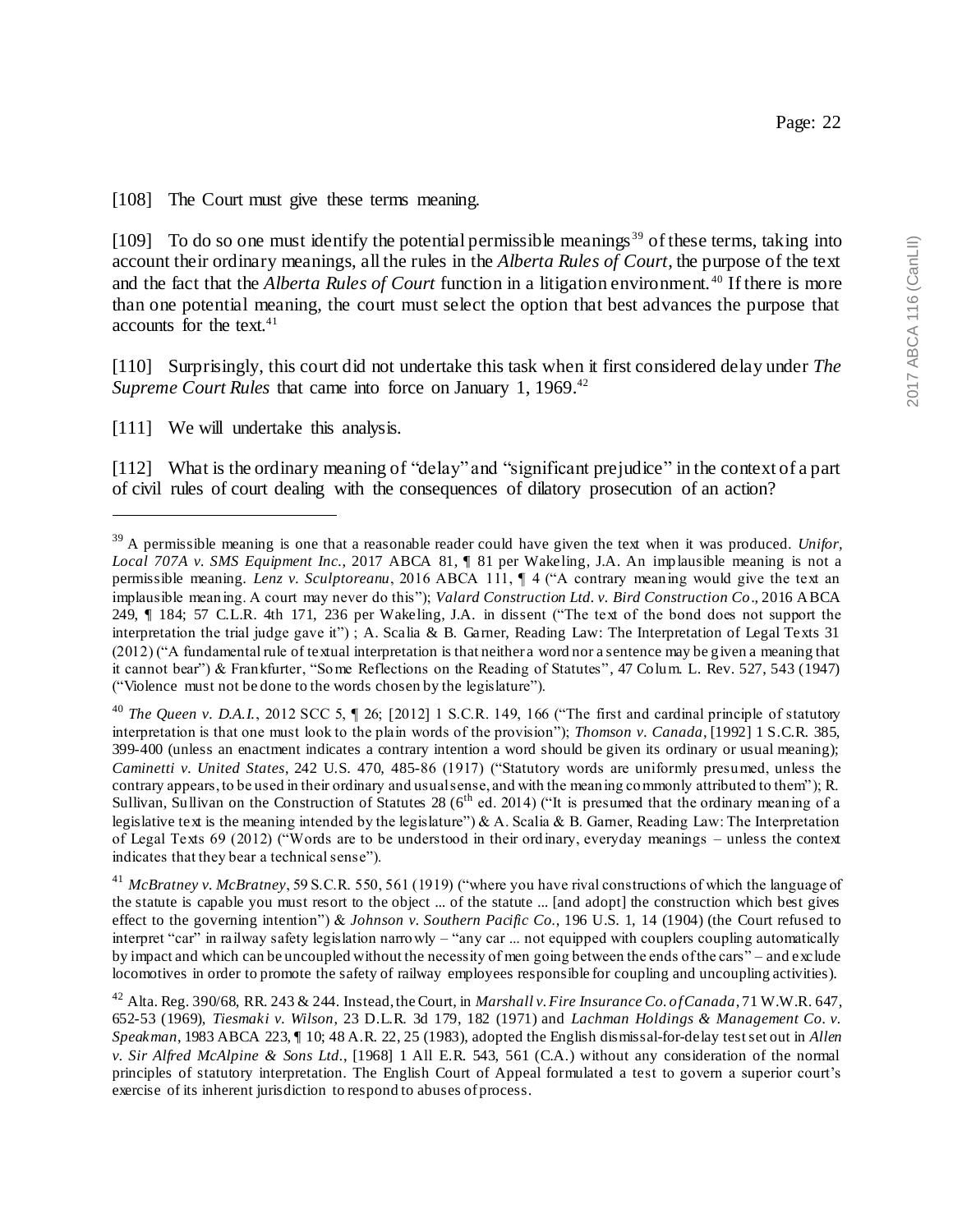[113] Reference to authoritative dictionaries is helpful.<sup>43</sup> These sources record a range of potential meanings<sup>44</sup> from which the court must select the most suitable for the context.

[114] We will first consider "delay".

 $\overline{a}$ 

[115] "Delay is a relative concept".<sup>45</sup> It is the product of a comparison between the point on the litigation spectrum that the nonmoving party has advanced an action as of a certain time and that point a reasonable litigant acting in a reasonably diligent manner<sup>46</sup> and taking into account the nature of the action and stipulated timelines in the rules of court would have reached in the same time frame.<sup>47</sup> One measures progress in a specific action and compares it against the progress made by the comparator – the reasonable litigant<sup>48</sup> advancing the same claim under comparable conditions.

<sup>&</sup>lt;sup>43</sup> Alberta Government Telephones v. Arrow Excavators & Trenchers (1972) Ltd., 1989 ABCA 214, ¶ 8; 62 D.L.R. 4<sup>th</sup> 188, 191 & *Donnelly v. Brick Warehouse Corp.*, 2013 ABQB 621, ¶¶ 38 & 41; 573 A.R. 29, 38 & 39.

<sup>&</sup>lt;sup>44</sup> R. Sullivan, Sullivan on the Construction of Contracts 32 ( $6<sup>th</sup>$  ed. 2014) ("[dictionaries] reveal the full range of senses a word may have or the different ways it may be used").

<sup>45</sup> *Ursa Ventures Ltd. v. City of Edmonton*, 2016 ABCA 135, ¶ 135; 91 C.P.C. 7th 73, 128 per Wakeling, J.A. (dissenting in the disposition) ("if a pediatrician opines that an infant's fine motor skills are developmentally delayed, he or she comes to that conclusion because the infant patient does not display the fine motor skills of most infants in the same cohort age. Most infants of the same age constitute the comparator group"). According to Webster's Third New International Dictionary of the English Language Unabridged (2002) "delay", as a noun, means "the act or practice of delaying: Procrastination"; as a verb delay means "to cause to be slower or to occur more slowly *than normal*" (emphasis added). The Oxford English Dictionary (2d ed. 1989) gives a comparable meaning.

<sup>46</sup> *The Queen v. Jordan*, 2016 SCC 27, ¶¶ 183-84; [2016] 1 S.C.R. 631, 703 per Cromwell, J. ("The reasonable inherent time requirements are concerned with identifying a reasonable period to get a case similar in nature to the one before the court ready for trial and to complete the trial. ...[T]he courts must determine how long the case should reasonably take (or have taken)"); *Depar Management Ltd. v. Piute Petroleums Ltd.*, 1992 CarswellAlta 796, ¶ 11 (Q.B.) ("While the litigation activities might theoretically continue daily until the matter is brought on to trial, it is expected that, having regard to reasonable schedules, there may be some reasonable delay in the flow of litigation") *Wallersteiner v. Moir*, [1974] 3 All E.R. 217, 243 (C.A.) ([inordinate means] much in excess of what was reasonable having regard to the nature of the issues in the action and the circumstances of the case"); & *Spitfire Nominees Pty. Ltd. v. Hall & Thompson*, [2001] VSCA 245, ¶ 38 (Vict. C.A.) (the Court recognized the need to establish a comparator).

<sup>47</sup> *Haymour v. Owners Condominium Plan No. 802 2845*, 2016 ABQB 393, ¶ 36 ("Delay is inordinate when it exceeds what is reasonable having regard to the nature of the issues in the action and the circumstances of the case"); *Franchuk v. Schick*, 2013 ABQB 532, ¶ 22 ("Inordinate delay is delay that is in excess of what is reasonable having regard to the nature of the issues in the action and the circumstances of the case") & *Deis v. Koch Oil Ltd.*, 2001 ABQB 997, ¶ 11; 304 A.R. 371, 375 ("Inordinate delay is delay in excess of what is reasonable, having regard to the nature of the issues in the action and the circumstances of the case").

<sup>48</sup> See *Bishopsgate Insurance Australia Ltd. v. Deloitte Haskins & Sells*, [1999] 3 V.R. 863, 876 & 882 (Sup. Ct. App. Div. 1994) (in order to identify delay one must ascertain how much litigation progress one can reasonably or fairly demand).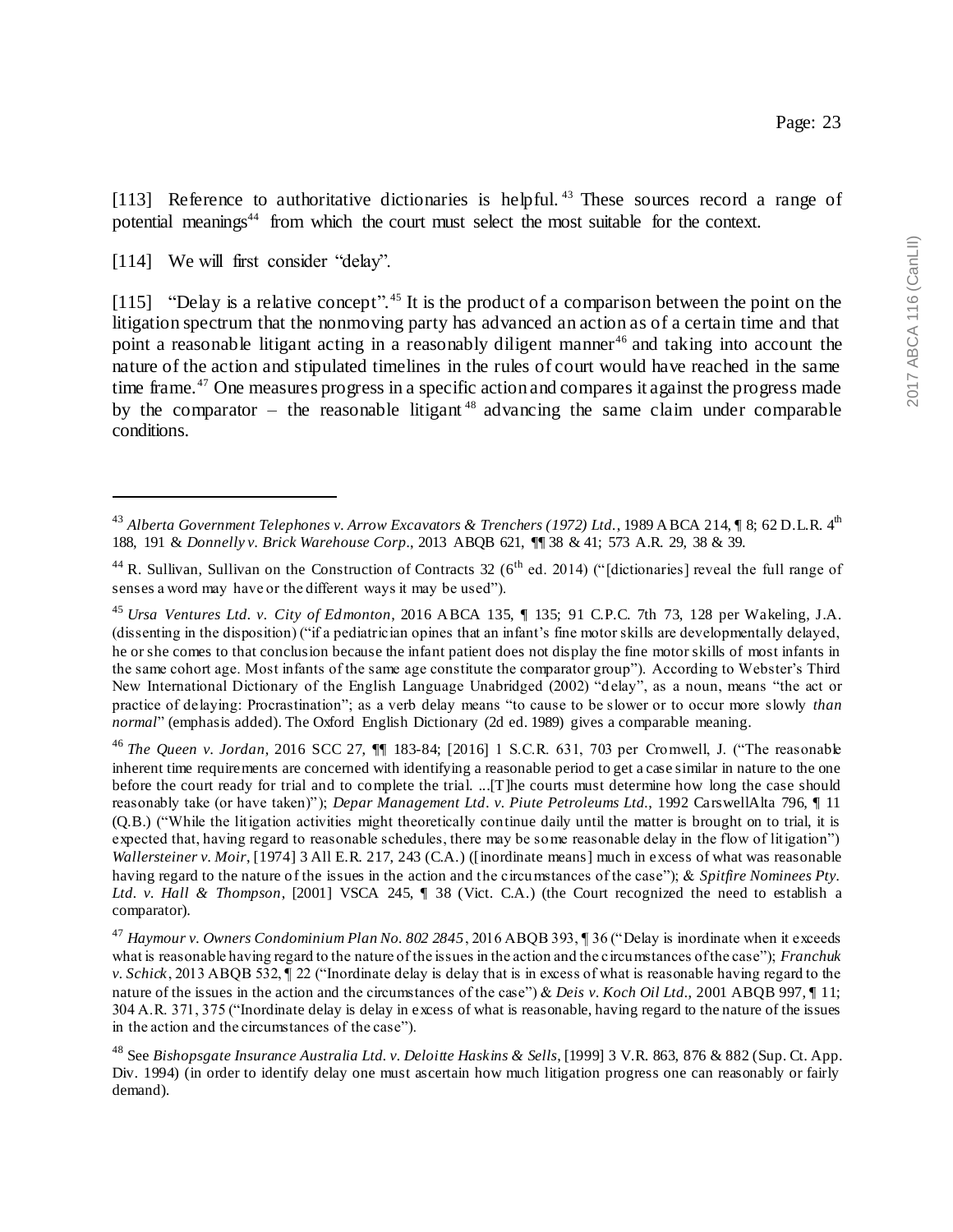[116] Not all actions will advance in lockstep. A complex case<sup>49</sup>, as opposed to a standard one, consumes more time at each stage and may have more stages. And some standard cases are likely to move along the litigation spectrum at a slower rate than others. A claim alleging breach of a detailed and complicated noncompetition promise by a defendant covering his tracks and vigorously resisting progress  $50$  will take more time to prosecute than a simple debt action.  $51$  That is also the case if one is measuring the duration of a catastrophic personal injury action as opposed to a noncatastrophic personal injury suit.<sup>52</sup>

[117] How large must the differential be between the two points before it constitutes delay?<sup>53</sup>

[118] In 1968 Lord Justice Salmon, in the context of discussing a superior court's inherent jurisdiction to confront abuses of its process<sup>54</sup> in *Allen v. Sir Alfred McAlpine & Sons Ltd.*,<sup>55</sup> opined that the delay must be "inordinate".<sup>56</sup>

 $\overline{a}$ 

<sup>53</sup> See *Ursa Ventures Ltd. v. City of Edmonton*, 2016 ABCA 135, ¶ 143; 91 C.P.C. 7th 73, 129 per Wakeling, J.A. (dissenting in the disposition) ("Generally speaking, the size of the adjustment or margin of toleration for dilatoriness must be a function of the type of case. The margin will be smaller for a standard case than a complex case").

<sup>54</sup> *The Queen v. Caron*, 2011 SCC 5, ¶ 24; [2011] 1 S.C.R. 78, 93 ("The inherent jurisdiction of the provincial superior courts, is broadly defined as 'a residual source of powers, which the court may draw upon as necessary whenever it is just or equitable to do so' "); *The Queen v. Cunningham*, 2010 SCC 10, ¶ 18; [2010] 1 S.C.R. 331, 341-42 ("Superior courts possess inherent jurisdiction to ensure that they can function as courts of law and fulfill their mandate to administer justice"); *Shreem Holdings Inc. v. Barr Picar*d, 2014 ABQB 112, ¶ 28; 585 A.R. 356, 365 ("inherent jurisdiction describes a jurisdictional claim made by a superior court based on a determination that it is needed to discharge its constitutional function as a court and there is no statutory provision which bestows this jurisdiction on the court"); Jacob, "The Inherent Jurisdiction of the Court", 23 Current Leg. Prob. 23, 44 -45 (1970) ("Under its inherent jurisdiction, the court has undoubted power to compel observance of its process and obedience of and compliance with its orders. These powers are inherent in the sense that they are necessary attributes to render the judicial function effective in the administration of justice. They are ... exercised ... by summarily terminating the proceedings ... by st ay or dismissal or judgment as the case may be"); Mason, "The Inherent Jurisdiction of the Court", 57 Austl. L.J. 449, 454-55 (1983) (the power to stay proceedings for want of prosecution is a power the court has to prevent abuse of process); Dockray, "The Inherent Jurisdiction to Regulate Civil Proceedings", 113 L.Q. Rev. 120, 124 (1997) ("After [1885] it became common to describe the power to stay an action to prevent abuse of process as arising by virtue of the inherent jurisdiction"); Lacey, "Inherent Jurisdiction, Judicial Power and Implied Guarantees Under Chapter III of the Constitution", 31 Fed. L. Rev. 57, 64 (2003) ("The [inherent] jurisdiction was originally conferred on the superior courts of the common law in England, and was derived not by virtue of any statute or rule of law but by the very nature of such courts as superior courts of record") & Joseph, "Inherent Jurisdiction and Inherent Powers in New Zealand",

<sup>49</sup> Rule 4.3(1) of the *Alberta Rules of Court* categorizes actions as either standard or complex cases.

<sup>50</sup> *Dreco Energy Services Ltd. v. Wenzel,* 2006 ABQB 356, ¶ 44; 399 A.R. 166, 178 ("the Defendants have been obstreperous. Court imposed deadlines have not been met or have been met with reluctance. This situation has proved frustrating for the plaintiff as well as for the Court").

<sup>51</sup> See *Dreco Energy Services Ltd. v. Wenzel*, 2006 ABQB 356, ¶ 44; 399 A.R. 166, 178-82 for a record of the interlocutory applications in a "large corporate commercial and intellectual property lawsuit".

<sup>52</sup> *Ursa Ventures Ltd. v. City of Edmonton*, 2016 ABCA 135, ¶ 132; 91 C.P.C. 7th 73, 127-28 per Wakeling, J.A. (dissenting in the disposition).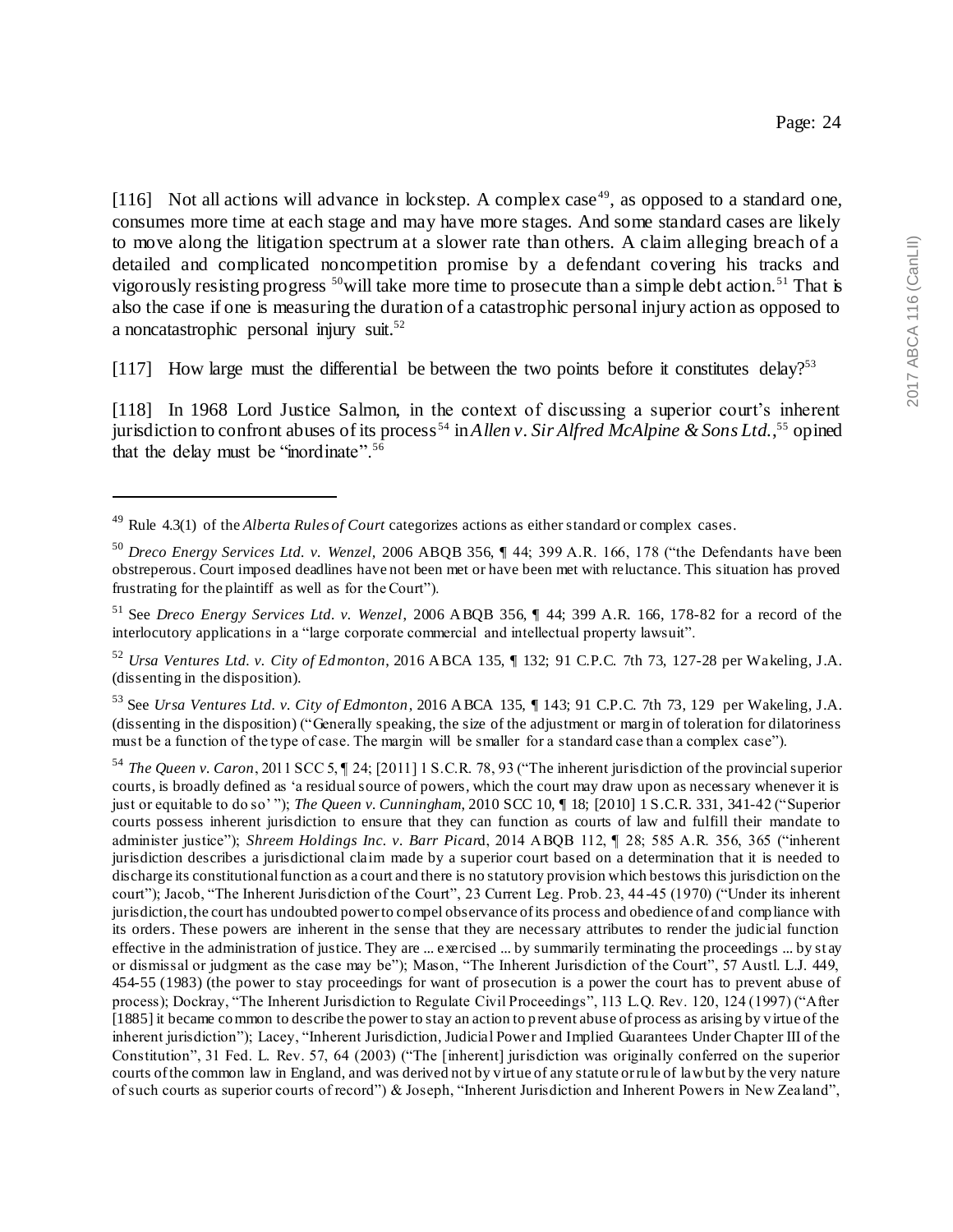[119] This court has consistently adopted this standard to measure an unacceptable deviation from the norm for close to fifty years. *Marshall v. Fire Insurance Co. of Canada*,<sup>57</sup> a 1969 decision, was the first. Other panels of this court have followed this course. <sup>58</sup> So have other courts.<sup>59</sup>

[120] Webster's Third New International Dictionary of the English Language Unabridged<sup>60</sup> presents this possible meaning of 'inordinate': "exceeding in amount, quantity, force, intensity or scope the ordinary, reasonable or prescribed limits: extraordinary". In this context inordinate means that the differential between the norm and the actual progress of an action is so large as to be unreasonable or unjustifiable.

[121] Setting the measures of deviation at this mark makes sense. One must remember that the consequence of the moving party meeting the dismissal test is loss of the nonmoving party's right to prosecute an action. It would be unjust to deprive the nonmoving party of the right to prosecute an action for minor or trivial delay.

[122] One must note that "there is no minimum time frame that protects a dawdling plaintiff. An application [for dismissal under r. 4.31] may be brought any time the moving party wishes".<sup>61</sup>

<sup>55</sup> [1968] 1 All E.R. 543, 561 (C.A.).

 $\overline{a}$ 

<sup>57</sup> 71 W.W.R. 647, 652-53. (Alta. Sup. Ct. App. Div.).

<sup>58</sup> E.g., *Tiesmaki v. Wilson*, 23 D.L.R. 3d 179, 182 (1971); *Lachman Holdings & Management Co. v. Speakman*, 1983 ABCA 223, ¶ 10; 48 A.R. 22, 25; *Miller v. Duwors*, 1981 ABCA 219, ¶ 1; 63 A.R. 141, 142; *Alberta Government Telephones v. Arrow Excavators & Trenchers (1972) Ltd*., 1989 ABCA 214, ¶ 7; 62 D.L.R. 4th 188, 190-91; *Demarco Oil & Gas Inc. v. 309506 Alberta Ltd.*, 1993 ABCA 5, ¶ 3; 14 C.P.C. 3d 71, 72; *Volk v. 331323 Alta. Ltd.*, 1998 ABCA 54, ¶ 20; 212 A.R. 64, 69 (1998) & *Kuziw v. Kucheran Estate*, 2000 ABCA 226, ¶ 15; 266 A.R. 284, 288.

<sup>59</sup> E.g., *Penney v. Lush*, 139 Nfld. & P.E.I.R. 113, 117 (Nfld. C.A. 1996); *Michaud v. Robertson*, 2003 NBQB 288, ¶ 20; 49 C.P.C. 5th 353, 360; *Spitfire Nominees Pty. Ltd. v. Hall & Thompson*, [2001] VSCA 245, ¶ 10 (Vict. C.A.); *Hancock Family Memorial Foundation Ltd. v. Fieldhouse*, [2005] WASCA 93, ¶ 99 & *New Zealand Industrial Gases Ltd. v. Andersons Ltd.*, [1970] N.Z.L.R. 58, 61 (C.A. 1969).

 $60$  2002. See also 7 The Oxford English Dictionary ("inordinate  $\dots$  2. Not kept within orderly limits, immoderate, intemperate, excessive").

<sup>11</sup> Canterbury L. Rev. 220, 225 (2005) ("The inherent jurisdiction of the High Court is ... comprised of ... parens patriae, punishment for contempt of court, judicial review, bail and jurisdiction over officers of the Court").

<sup>56</sup> *Depar Management Ltd v. Piute Petroleums Ltd.*, 1992 CarswellAlta 796, ¶ 11 (Q.B.) ("'inordinate delay' is 'unreasonable delay'").

<sup>61</sup> *Ursa Ventures Ltd. v. City of Edmonton*, 2016 ABCA 135, ¶ 115; 91 C.P.C. 7th 73, 124 per Wakeling, J.A.(dissenting in the disposition). See also *Depar Management Ltd. v. Piute Petroleums Ltd.*, 1992 CarswellAlta 796, ¶ 13 (Q.B.) ("under Rule 244 [delay] clearly need not be one year in length [as is the case under R. 243] and delay of any period can be found by a court sufficient so as to dismiss for want of prosecution"). This characteristic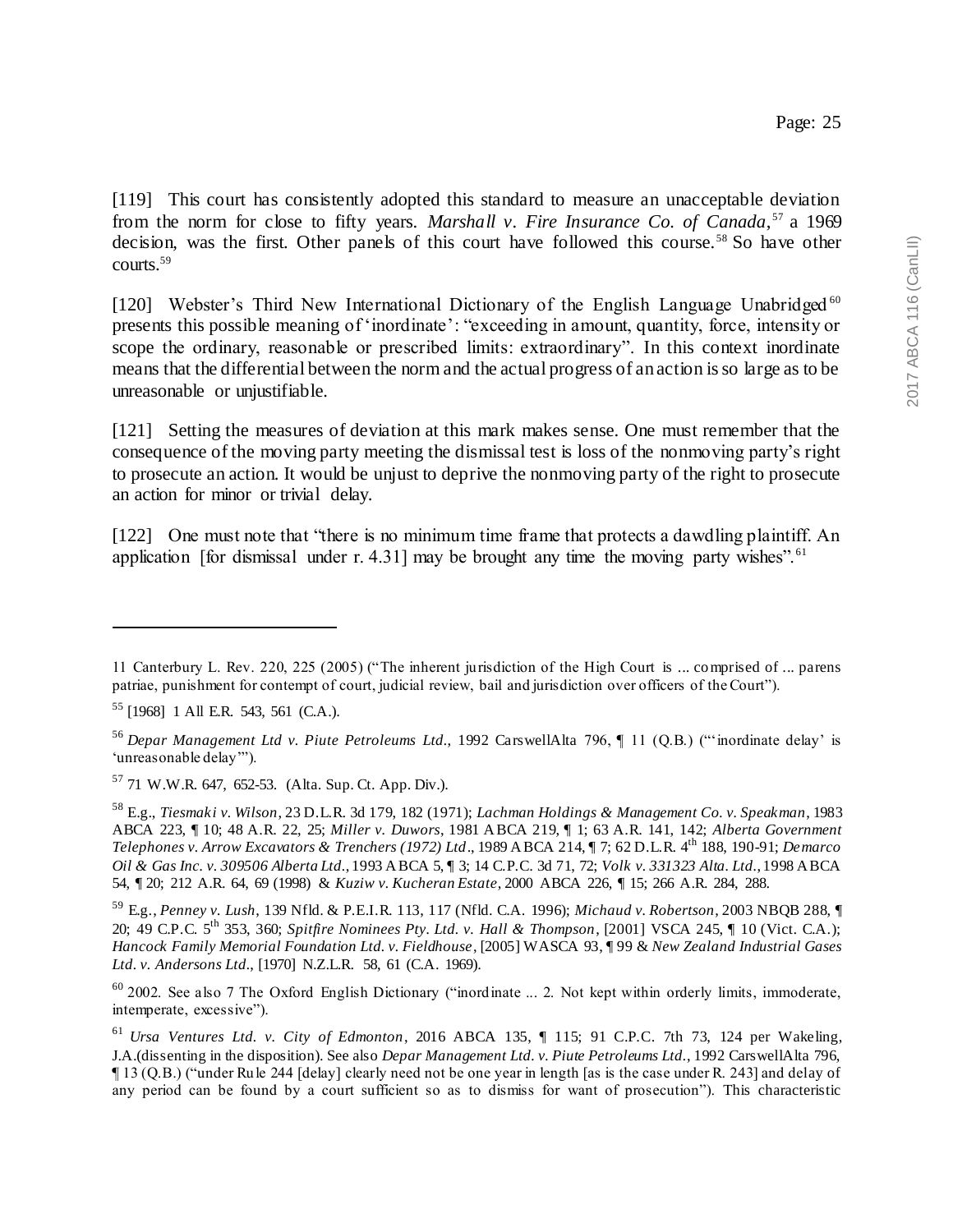Page: 26

[123] At this stage of the analysis it is noteworthy that some allegations made by a nonmoving party may be of such a harmful nature to a moving party that they are qualitatively different from other allegations and merit unique treatment when considering r.  $4.31(1)$ .<sup>62</sup> Fraud may be such an allegation. A litigant who alleges fraud may be under an obligation to advance the action with reasonable expedition, that is at a faster pace than that expected of a reasonable litigant pursuing a claim that does not allege fraud or a comparable wrong.<sup>63</sup> This means that any delay may not escape being characterized as inordinate delay if the nonmoving party advances a fraud claim. In other words, a nonmoving party who claims that the moving party has committed fraud or a comparably egregious form of misconduct runs a greater risk that delay attributable to the nonmoving party may be characterized as being inordinate than does a plaintiff in other actions not alleging fraud.<sup>64</sup>

[124] Now we will discuss "prejudice".

 $\overline{a}$ 

[125] Both Webster's Third New International Dictionary of the English Language Unabridged<sup>65</sup> and The Oxford English Dictionary<sup>66</sup> support the conclusion that "prejudice" in r.  $4.31(1)$  of the *Alberta Rules of Court* means injury or damage suffered by the moving party as a result of the nonmoving party's dilatory prosecution of its action. There is no basis to conclude that the injury or damage must impair a person's right to present a full answer and defence. This is a broad concept and easily embraces litigation and nonlitigation prejudice.

[126] Of interest is the fact that from September 1, 1994 until October 30, 2010 there was an express declaration in the *Alberta Rules of Court*<sup>67</sup> that "prejudice to adverse parties in an action caused by delay can be of any nature and is not restricted to procedural or evidentiary difficulties".

distinguishes r. 4.31(1) from 4.33(2) of the *Alberta Rules of Court*. An applicant must wait until three or more years have passed before applying for relief.

<sup>62</sup> See *Pillar Resource Services Inc. v. PrimeWest Energy Inc.*, 2017 ABCA 19; 96 C.P.C. 7th 1 (the Court upheld the trial judge's award of full-indemnity costs in favour of the plaintiff against defendants who alleged fraud on the part of the plaintiff).

<sup>63</sup> See *Bishopsgate Insurance Australia Ltd. v. Deloitte Haskins & Sells*, [1999] 3 V.R. 863, 874 (Sup. Ct. App. Div. 1994) (a plaintiff who files a claim just before the limitation period is about to expire must proceed with expedition).

 $64$  Whether the delay is excusable is another independent inquiry.

<sup>&</sup>lt;sup>65</sup> Webster's Third New International Dictionary of the English Language Unabridged (2002) ("prejudice ... 1a: injury or damage due to some judgment or action of another ... resulting detriment").

<sup>66</sup> 12 The Oxford English Dictionary (1989) ("I.1.a. Injury, detriment or damage, caused to a person by judgment or action, in which his rights are disregarded; resulting injury; hence, injury to a person or thing likely to be the consequence of some action").

<sup>67</sup> *Alberta Rules of Court Amendment Regulation*, Alta. Reg. 234/94.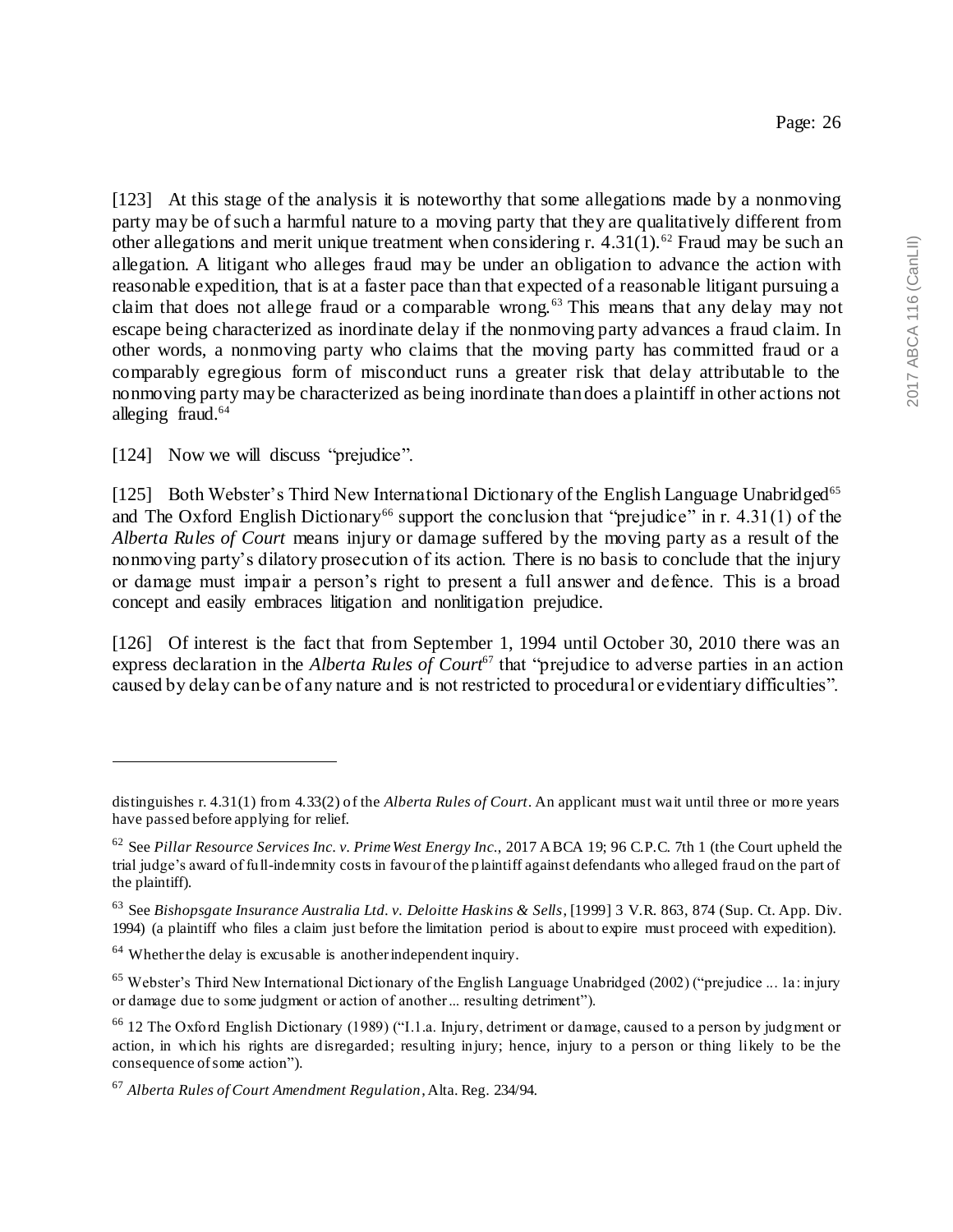This provision was probably unnecessary as the ordinary meaning of prejudice is broad enough to capture litigation and nonlitigation prejudice.<sup>68</sup>

[127] In effect, the same broad notion of what constitutes prejudice applied both before and after November 1, 2010.

[128] "Significant", in the context of a procedural court rule focusing on delay, means prejudice that is more than minor or trivial. It must be important enough to justify the attachment of a serious consequence adverse to the interests of the nonmoving party. Webster's Third New International Dictionary<sup>69</sup> offers this potential meaning: "deserving to be considered: important, weighty, notable". The Oxford English Dictionary<sup>70</sup> states that significant may mean "[i]mportant, notable".

[129] The use of the adjective "significant" is not a substantial departure from the old test – "serious prejudice" – adopted by Lord Justice Salmon in *Allen v. Sir Alfred McAlpine & Sons Ltd.*<sup>71</sup> and first approved by this court in *Marshall v. Fire Insurance Co. of Canada*.<sup>72</sup>

[130] There is no doubt that the passage of time may impair a moving party's ability to defend its interests at the trial of an action. "Delay may compromise the fairness of a trial". <sup>73</sup> The unavailability of crucial witnesses – death, impairment or disappearance – may diminish the strength of the moving party's case. The passage of time may also have impaired a prospective witness' ability to access stored data.<sup>74</sup> A potential witness' mental health may have declined and place the person in a position where he or she no longer can retrieve material in a memory bank. Or a party may have lost exhibits. This may be attributable to disastrous fires or floods or mistakes made by movers or document managers.

[131] Many Alberta courts have recognized this form of prejudice – litigation prejudice – as a legitimate interest meriting protection.<sup>75</sup> This is not controversial.

 $\overline{a}$ 

<sup>74</sup> *Bishopsgate Insurance Australia Ltd. v. Deloitte Haskins & Sells*, [1999] 3 V.R. 863, 886 (Sup. Ct. App. Div. 1994).

 $68$  1W. Stevenson & J. Côté, Civil Procedure Guide 1996, at 1041 ("Rule 243(2) resolves the debate as to whether the prejudice had to be 'procedural', or whether 'substantive' prejudice is to be counted").

<sup>69</sup> Webster's Third New International Dictionary of the English Language Unabridged (2002).

<sup>70</sup> 15 The Oxford English Dictionary (1989).

 $^{71}$  [1968] 1 All E.R. 543, 561 (C.A.).

<sup>72</sup> 71 W.W.R. 647, 652-53 (Alta. Sup. Ct. App. Div. 1969).

<sup>73</sup> *Ursa Ventures Ltd. v. City of Edmonton*, 2016 ABCA 135, ¶ 104; 91 C.P.C. 7th 73, 116 per Wakeling, J.A. (dissenting in the disposition).

<sup>75</sup> E.g., *Brace v. Williams*, 2016 ABCA 384 (the Court upheld the dis missal of the appellant's action under r. 4.31(1) because the appellants' inordinate and inexcusable delay caused the respondents' significant litigation prejudice); *Renkinn Developments Inc. v. Stevens*, 2016 ABQB 549, ¶ 63 (Master) (the Court dismissed the plaintiffs'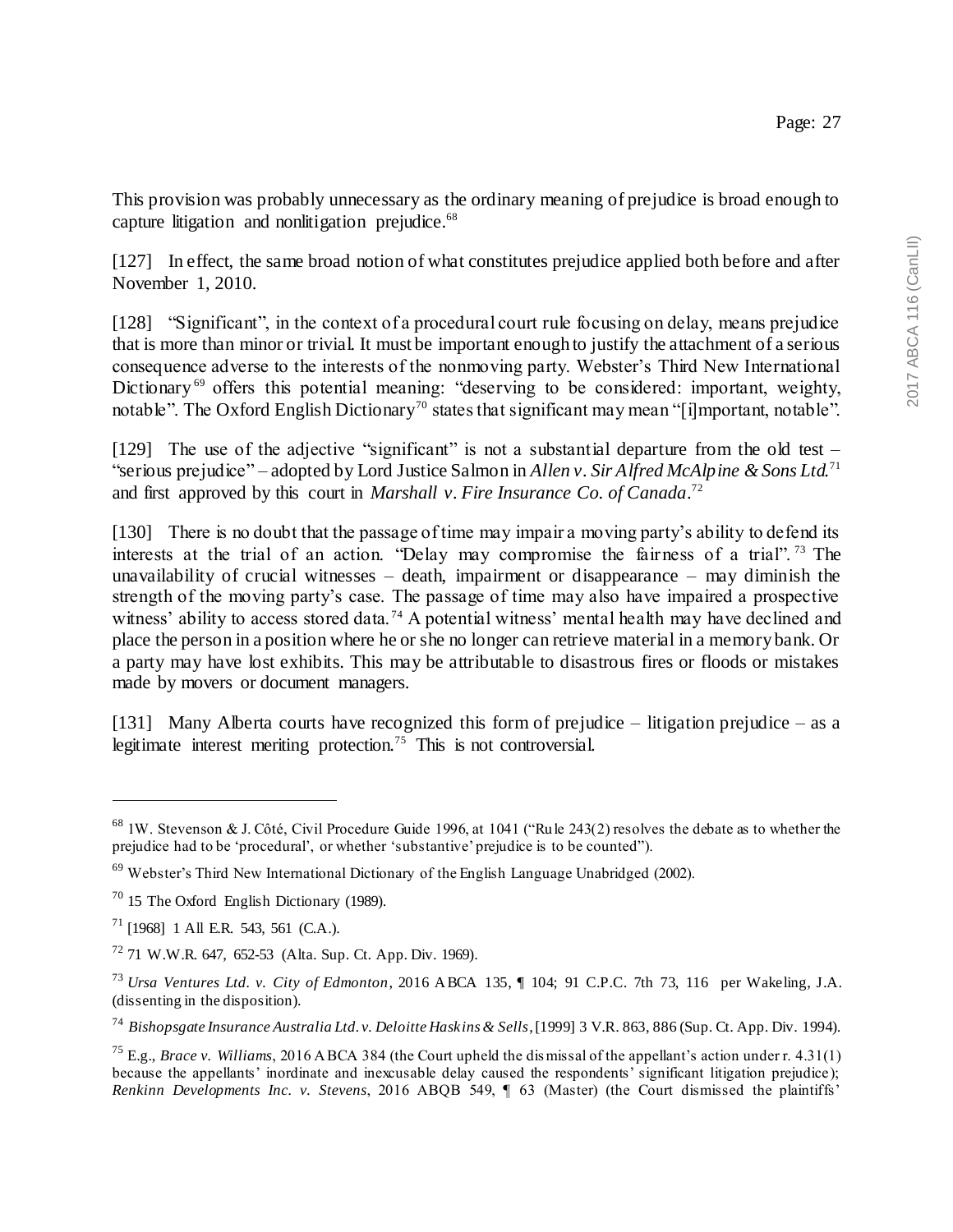[132] But a moving party may suffer significant prejudice even if his or her ability to defend an action is not seriously infringed by the failure of the nonmoving party to press an action ahead with reasonable diligence.<sup>76</sup>

[133] Sometimes the very existence of litigation may threaten an important and legitimate interest of the moving party. If so, the nonmoving party's failure to advance the claim against the moving party with reasonable diligence may significantly prejudice the moving party.<sup>77</sup>

l

ten-year-old action invoking the r. 4.31(2) presumption); *Stabilized Water of Canada Inc. v. Better Business Bureau of Southern Alberta*, 2016 ABQB 543, ¶¶ 32-35 (Master) (the Court dis missed a fourteen-year-old action under r. 4.31 in which the plaintiffs' corporate representatives had not been questioned noting the death and absence of most of the defendants' key witnesses) & *Kuziw v. Kucheran Estate*, 2000 ABCA 226, ¶ 54; 266 A.R. 284, 296 (the Court upheld the chambers judge's decision to dismiss the *Family Relief Act* application for want of prosecution).

*<sup>76</sup> Travis v. D & J Overhead Door Ltd.*, 2016 ABCA 319, ¶ 177; 92 C.P.C. 7th 259, 325 (chambers) ("Defendants ... are unwilling participants in an adversarial process. They should not have to endure for unreasonable periods of time the stress and inconvenience that outstanding litigation causes "); *Armstrong v. Armstrong,* 2006 ABCA 228, ¶ 40; 30 R.F.L. 6th 279, 287 (chambers) ("Relevant prejudice is not limited to the mechanics of litigation. Some involves the parties' lives"); *Huynh v. Rosman*, 2013 ABQB 218, ¶ 21; 559 A.R. 319, 323 ("The purpose of ... [R.244.1] was to prevent actions from languishing unnecessarily and to prevent parties from facing constant threat, stress and uncertainty from a pending lawsuit for an indeterminate amount of time"); *Angevine v. Blue Range Resources Corp.*, 2007 ABQB 443, ¶ 17; 423 A.R. 37, 43 ("parties should not, for an indeterminate period of time, be forced to face the constant threat, stress and uncertainty of a pending lawsuit"); *Hughes v. Simpson-Sears Ltd.*, 52 D.L.R. 4th 553, 560 (Man. C.A. 1988) ("Prejudice is inherent in delay"); *Biss v. Lambeth Southwark and Lewisham Area Health Authority,*  [1978] 1 W.L.R. 382, 392 - 93 (C.A. 1977) per Geoffrey Lane, L.J. ("there are many ways in which defendants may be prejudiced by continued delay. ... [T]he nurses whose competence and standards of care are in question are no doubt suffering at least some apprehension as to what may happen or be said at the trial. Why, one may ask, should they continue to have to suffer?"); *Tyler v. Customs Credit Corp.*, [2000] QCA 178, ¶ 2 ("ordinary members of the community are entitled to get on with their lives and plan their affairs without having the continuing threat of litigation and its consequences hanging over them"); *Cooper v. Hopgood & Ganim*, [1998] QCA 114; [1999] 2 Qd. R. 113, 124 (Queens.) ("ordinary members of the community are entitled to get on with their lives... . The psychological as well as commercial effects of such a state of affairs ought not to be underestimated"); *Weston v. Publishing and Broadcasting Ltd.*, [2012] NSW CA 79, ¶ 173 (the Court recognized nonlitigation prejudice as a form of prejudice); *Bishopsgate Insurance Australia Ltd. v. Deloitte Haskins & Sells*, [1999] 3 V.R. 863, 887 (Sup. Ct. App. Div. 1994) ("a significant potential area of prejudice is that which a defendant suffers by reason of being placed at risk for many years, from the time proceedings are issued, in relation to a serious claim against it. ... Where a claim is made against individuals relating to their probity or their competence, especially their professional competence, and the claim is for many millions of dollars, then it is not hard to infer that defendants against whom such allegations are made are under a heavy burden. When that burden is ... unjustifiably drawn out over many years, it is easier still to infer serious prejudice of the relevant kind to a defendant"); *Policy Management Ltd. v. Colonial Mutual Life Assurance Society Ltd.*, [2005] NZHC 464, ¶ 59 (the Court approved *Biss v. Lambeth Southwark and Lewisham Area Health Authority*) & Alberta Law Reform Institute, Alberta Rules of Court Project: Consultation Memorandum No. 12.14, at 39 (October 2004) ("defendants should not be forced to live with ' the Sword of Damocles' hanging over their heads for inordinate periods during which they face the unsettling prospects of potentially being found liable for indeterminate and potentially substantial amounts of money").

<sup>77</sup> *Fitzpatrick v. Batger & Co.,* [1967] 2 All E.R. 657, 659 (C.A.) ("It is of the greatest importance in the interests of justice that ... actions should be brought to trial with reasonable expedition").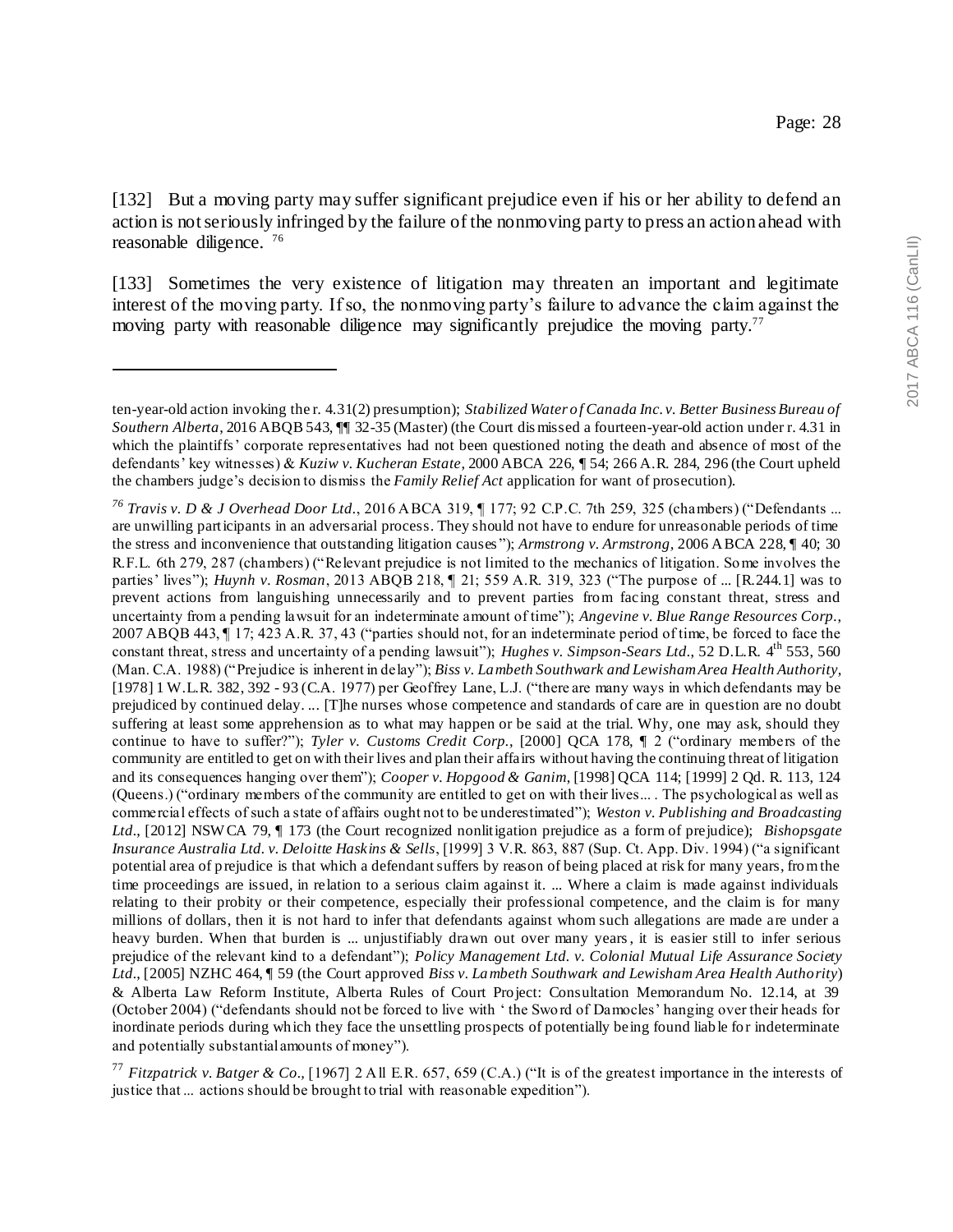[134] Suppose that the nonmoving party claims that the moving party is an incompetent and dishonest lawyer. <sup>78</sup> The defendant immediately files a defence contesting the plaintiff's version of the facts and the characterization of his legal skills. The plaintiff does nothing for the next twelve months. Thirteen months after the plaintiff filed its claim, the defendant moves under r. 4.31(1) for dismissal. The lawyer has a special regulatory practice – broadcasting – that is used by a small group of clients who need this particular expertise. As a result of the lawsuit the lawyer's legal practice has shrunk considerably and placed in jeopardy the defendant's ability to meet his or her financial obligations and earn a livelihood.<sup>79</sup> The defendant gives careful consideration to moving for summary judgment but concludes that factual controversies may undermine successful pursuit of this strategy.<sup>80</sup> The moving party has suffered significant prejudice.

[135] Or suppose that the moving party is the executor of an estate and cannot distribute the estate assets to beneficiaries until the deceased's obligations, if any, to the nonmoving party have been finalized. The plaintiff does nothing for a year to advance the action after the defendant filed a defence. The dilatory prosecution of the nonmoving party's action has jeopardized not only the interests of the moving party but those whose interests are inextricably linked to the moving party.<sup>81</sup> There is no good reason why the delay application should be dismissed on the basis that the moving party has not suffered significant prejudice.

[136] Or suppose that A sells her home to B for \$2 million. Within the applicable limitation period B sues A for \$1 million alleging that A acted dishonestly and failed to disclose to B that the

<sup>78</sup> See *Hancock Family Memorial Foundation Ltd. v. Fieldhouse*, [2005] WASCA 93 (W. Austl.) (the plaintiff alleged that the defendant law firm breached its fiduciary and commonlaw duties to it); *Bishopsgate Insurance Australia Ltd. v. Deloitte Haskins & Sells*, [1999] 3 V.R. 863 (Sup. Ct. App. Div. 1994) (the plaintiff alleged that the defendant's negligent conduct of an audit failed to disclose fraudulent acts of an officer of the plaintiff and led to the insolvency of the plaintiff) & *Spitfire Nominees Pty. Ltd. v. Hall & Thompson*, [2001] VSCA 245 (Vict. C.A.) (the plaintiff alleged that its lawyers failed to make necessary inquiries to protect the plaintiffs when it purchased a restaurant).

<sup>&</sup>lt;sup>79</sup> International Capital Corp. v. Schafer, 2010 SKCA 48, ¶ 45; 319 D.L.R. 4<sup>th</sup> 155, 172 ("The Court should be sensitive to the impact of claims which put in question the professional, business or personal reputation of the defendant, which put the livelihood of the defendant at risk or which involve significant or ongoing negative publicity for the defendant"); *Hancock Family Memorial Foundation Ltd. v. Fieldhouse*, [2005] WASCA 93, ¶ 148 (W. Austrl.) ("There is inevitable prejudice in a professional person having unresolved allegations of negligence in the conduct of his profession extant against him"); *Bishopsgate Insurance Australia Ltd. v. Deloitte Haskins & Sells*, [1999] 3 V.R. 863, 887 (Sup. Ct. App. Div. 1994) (a plaintiff's claim of professional negligence on the part of the defendant puts the defendant's professional reputation at risk) & *Allen v. Sir Alfred McAlpine & Sons Ltd.*, [1968] 1 All E.R. 543, 552 (C.A.) per Lord Denning, M.R. ("It is ... a grave injustice to professional men to have a [fraud] charge ... outstanding for so long").

<sup>80</sup> *Access Mortgage Corp. (2004) v. Arres Capital Inc.*, 2014 ABCA 280, ¶ 45; 584 A.R. 68, 78.

<sup>81</sup> *Allen v. Sir Alfred McAlpine & Sons Ltd.*, [1968] 1 All E.R. 543, 552 (C.A.) per Lord Denning, M.R. ("[the widow] has been unable to administer the estate whilst this claim is hanging over it. ... If this case is allowed to drag on indefinitely, she herself may be dead before it comes to trial") & *Snow v. Snow*, 2015 NSWSC 90, ¶ 36 ("I do not think that [a stay is appropriate] ... since it leaves the Defendant uncertain as to what is to occur in the administration of the estate. It must not be forgotten that the deceased died almost 2 years ago").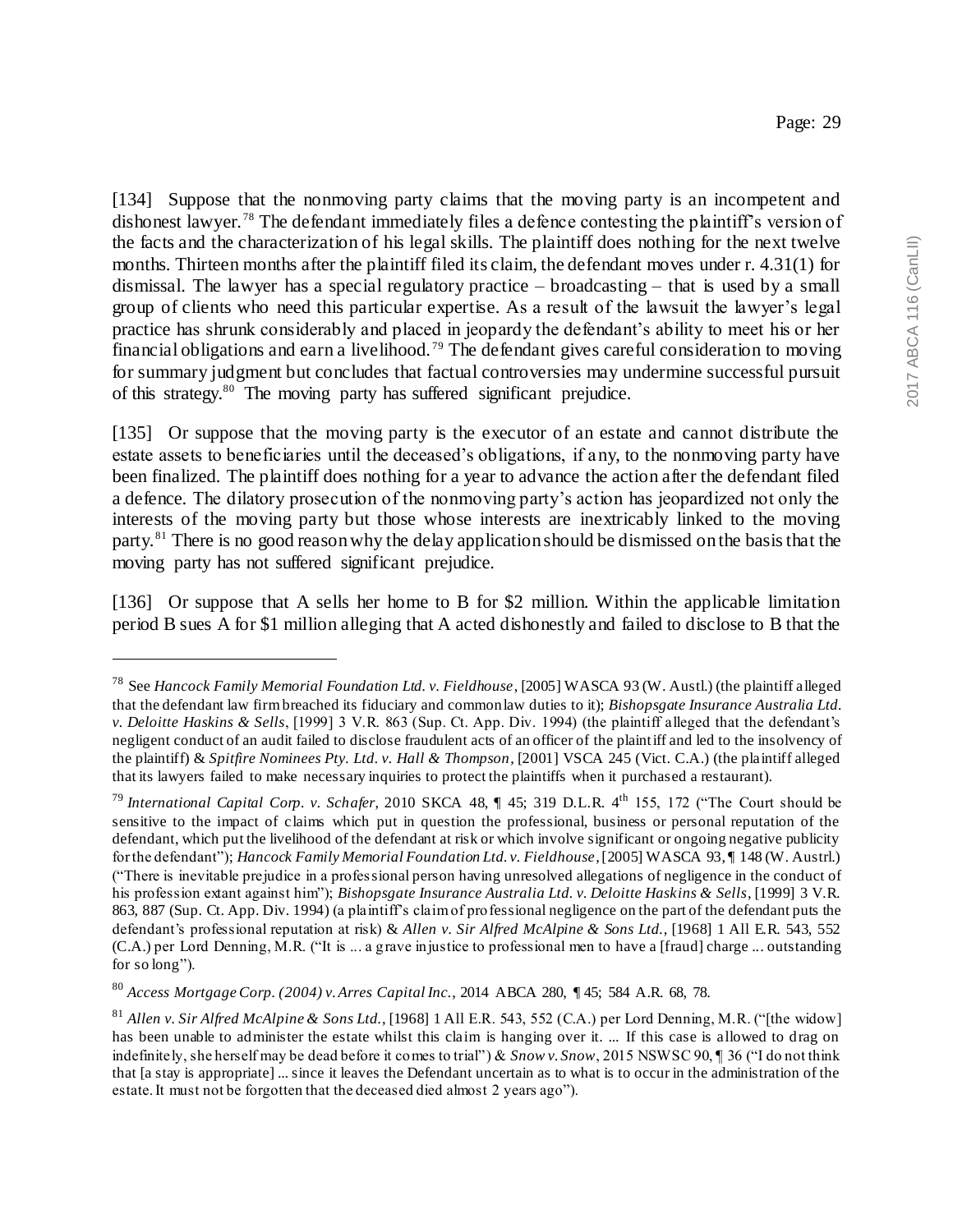home contained mold. A promptly files a defence denying this. A had just completed substantial renovations to her home before she sold it to B and had construction reports that she provided to B that verified the excellent condition of her home before she sold it to B. After A was served with B's claim, A heard a rumor that B had subsequently been charged with growing marijuana in residential homes. A would have sought summary judgment against B had B showed any interest in pursuing his claim. B did nothing to advance his claim for twelve months. A now has an opportunity to purchase a business at an excellent price from a friend but is reluctant to make an offer while burdened with this contingent liability to B. While A is confident that she can defend B's action in spite of the delay, she believes that B has abused the legal process to her detriment.

[137] There is no good reason why a business organization may not be significantly prejudiced by an extant lawsuit. Lord Denning made this point in *Biss v. Lambeth Southwark and Lewisham Area Health Authority*: <sup>82</sup> "The business house was prejudiced because it could not carry on its business affairs with any confidence – or enter into forward commitments – while the action for damages was still in being against it. … There comes a time when it is entitled to have some peace of mind and to regard the incident as closed".

[138] This court has not, as far as we can tell, dismissed an action on account of delay because of nonlitigation prejudice. But it has responded favourably to the concept that prejudice embraces both litigation and nonlitigation prejudice. In 1987 Chief Justice Laycraft, delivering judgment for the Court in *Lethbridge Motors Co. v. American Motors (Canada) Ltd.*<sup>83</sup> did so. No panel, as far as we have been able to determine, has retreated from that position in the last thirty years. <sup>84</sup> This is not surprising given that R. 243(2) of the old *Alberta Rules of Court<sup>85</sup>* expressly declared that "prejudice to adverse parties in an action caused by delay can be of any nature and is not restricted to procedural or evidentiary difficulties". The fact that this declaration did not appear in the new *Alberta Rules of Court* recognizes that it was superfluous.

<sup>82</sup> [1978] 1 W.L.R. 382, 389 (C.A.) See also *Lev v. Fagan* (Eng. C.A. March 8, 1988) per May, L.J. ("it is no small thing to have an allegation of theft and dishonesty ... made against a man ... and maintained over a period of ten years ... [while the] action has been crawling along").

<sup>83</sup> 1987 ABCA 150, ¶¶ 14 & 20; 40 D.L.R. 4th 544, 548 & 549 (1987).

<sup>84</sup> See also *Angevine v. Blue Range Resources Corp.*, 2007 ABQB 443, ¶ 17; 423 A.R. 37, 43 ("parties should not, for an indeterminate periods of time, be forced to face the constant threat, stress and uncertainty of a pending lawsuit. ... [I]t is unjust to force parties to live with unresolved litigation hanging over their heads") & *Lucas v. Mydland*, 24 C.P.C. 4th 196, 202 (Alta. Q.B. 1997) (the Court dismissed an action characterized by inordinate and inexcusable delay, in part, because the moving party "has been prejudiced by ... being forced to conduct his affairs with this action hanging over his head").

<sup>85</sup> The *Alberta Rules of Court Amendment Regulation*, Alta. Reg. 234/94 introduced this provision effective September 1, 1994.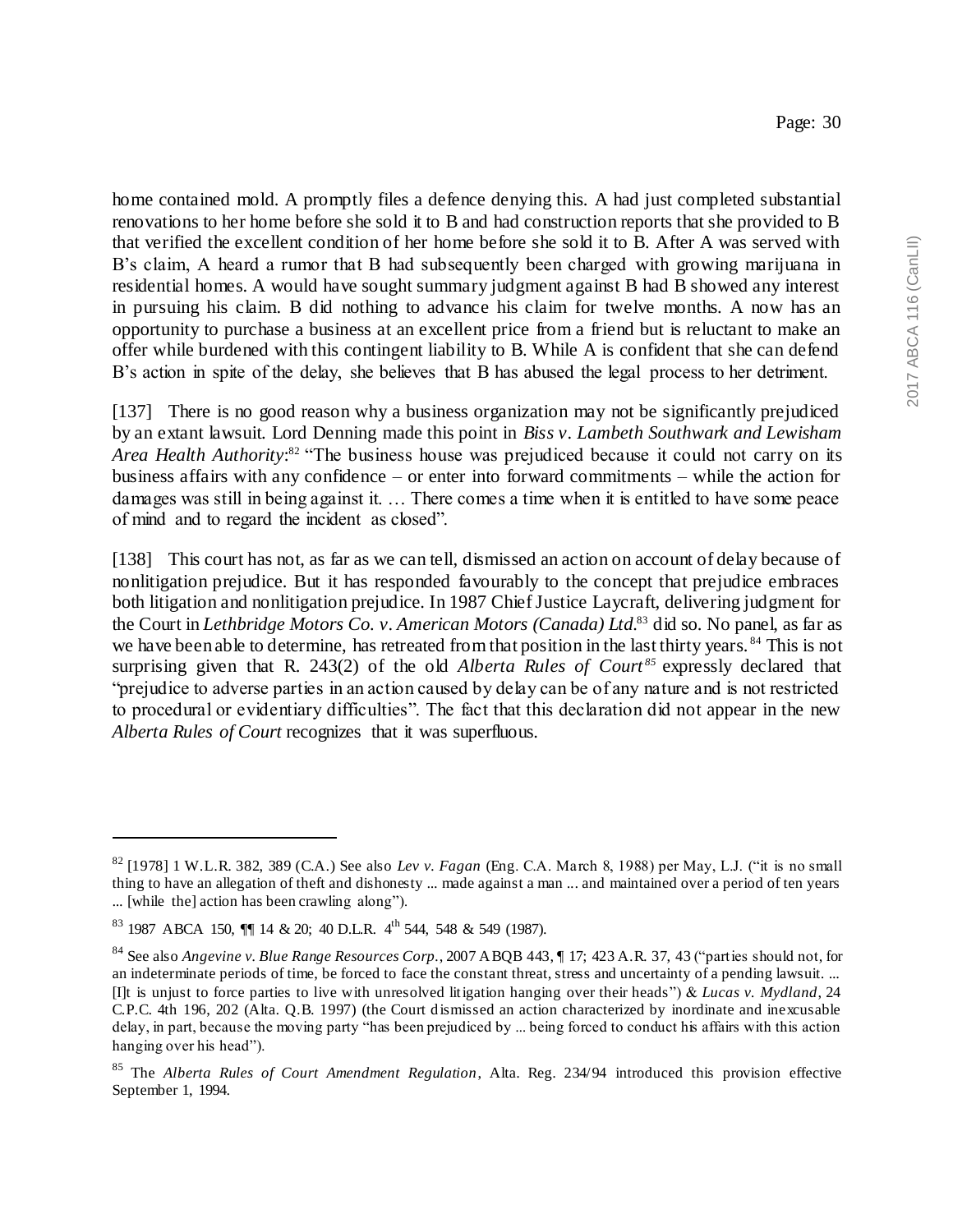[139] We will now consider the purpose of the *Alberta Rules of Court* to determine whether there is any need to adjust the ordinary meaning of "delay" and "significant prejudice" in r.  $4.31(1)$ .<sup>86</sup>

## **2. The** *Alberta Rules of Court* **Serves Two Important Purposes**

[140] The Foundational Rules set out in Part 1 Division 1 of the *Alberta Rules of Court* unequivocally declare that "[t]he purpose of these rules is to provide a means by which claims can be fairly and justly resolved in or by a court process in a *timely* and cost-effective way".<sup>87</sup>

[141] A proclamation that the civil procedure rules are designed to fairly and justly resolve disputes is not a novel idea. "The fair and just resolution of disputes has been the goal of rules of court since at least November 1, 1875, the date the first modern rules of court introduced by the *Supreme Court of Judicature Act, 1875 came into force*".<sup>88</sup>

[142] But the second dimension of this pivotal foundational rule does not have the same historical roots. Earlier versions of the *Alberta Rules of Court* are silent on the beneficial aspects of timely and cost-effective litigation protocols. This is also true in England and Wales. Rule 1.1 of *The Civil Procedure Rules 1998* introduced these goals effective April 26, 1999. The important parts of this provision are set out below:

 $1.1 - (1)$  These Rules are a new procedural code with the overriding objective of enabling the court to deal with cases justly.

…

(2) Dealing with a case justly includes, so far as practicable –

(b) saving expense,

<sup>&</sup>lt;sup>86</sup> *Flock v McKen*, 2017 ABCA 67,  $\parallel$  25 ("Rule 4.33 must be read in light of the fundamental rules – rule 1.2(2)(b) stipulates that the *Rules of Court* are intended to facilitate the quickest means of resolving a dispute at the least expense on the merits"); *Securum Finance Ltd. v. Ashton*, [2001] Ch. 291, 309 (C.A.) ("The position, now, is that the court must address the application to strike out the second action with the overriding objective of the Civil P rocedure Rules in mind) & *Hobbs v. Australian Securities and Investments Commission*, 2013 NSW CA 432, ¶ 52 ("It is therefore necessary to have regard to the 'overriding purpose' referred to in s. 56 [of the *Civil Procedure Act 2005*], being 'to facilitate the just, quick and cheap resolution of the real issues in the proceedings'").

<sup>&</sup>lt;sup>87</sup> Alta. Reg. 124/2010, r. 1.2(1) (emphasis added). See also *Alberta Rules of Court*, rr. 1.2(2)(b) ("these rules are intended to be used ... to facilitate the quickest means of resolving a claim at the least expense")  $\& 1.2(3)(a)$  ("the parties must ... facilitate the quickest means of resolving the claim at the least expense") & *Travis v. D & J Overhead Door Ltd.*, 2016 ABCA 319, ¶ 105; 92 C.P.C. 7th 259, 304 (chambers) ("Justice is more than a defensible and rational explanation for the disposition a court pronounces that explains to the parties and the community why the dispute was resolved the way it was; it is also a predisposition to the insistence that disputes be resolved as quickly as reasonably possible in accordance with the time lines fashioned by procedural rules")

<sup>88</sup> *Ursa Ventures Ltd. v. City of Edmonton*, 2016 ABCA 135, ¶ 88; 91 C.P.C. 7th 73, 108-09 per Wakeling, J.A. (dissenting in the disposition).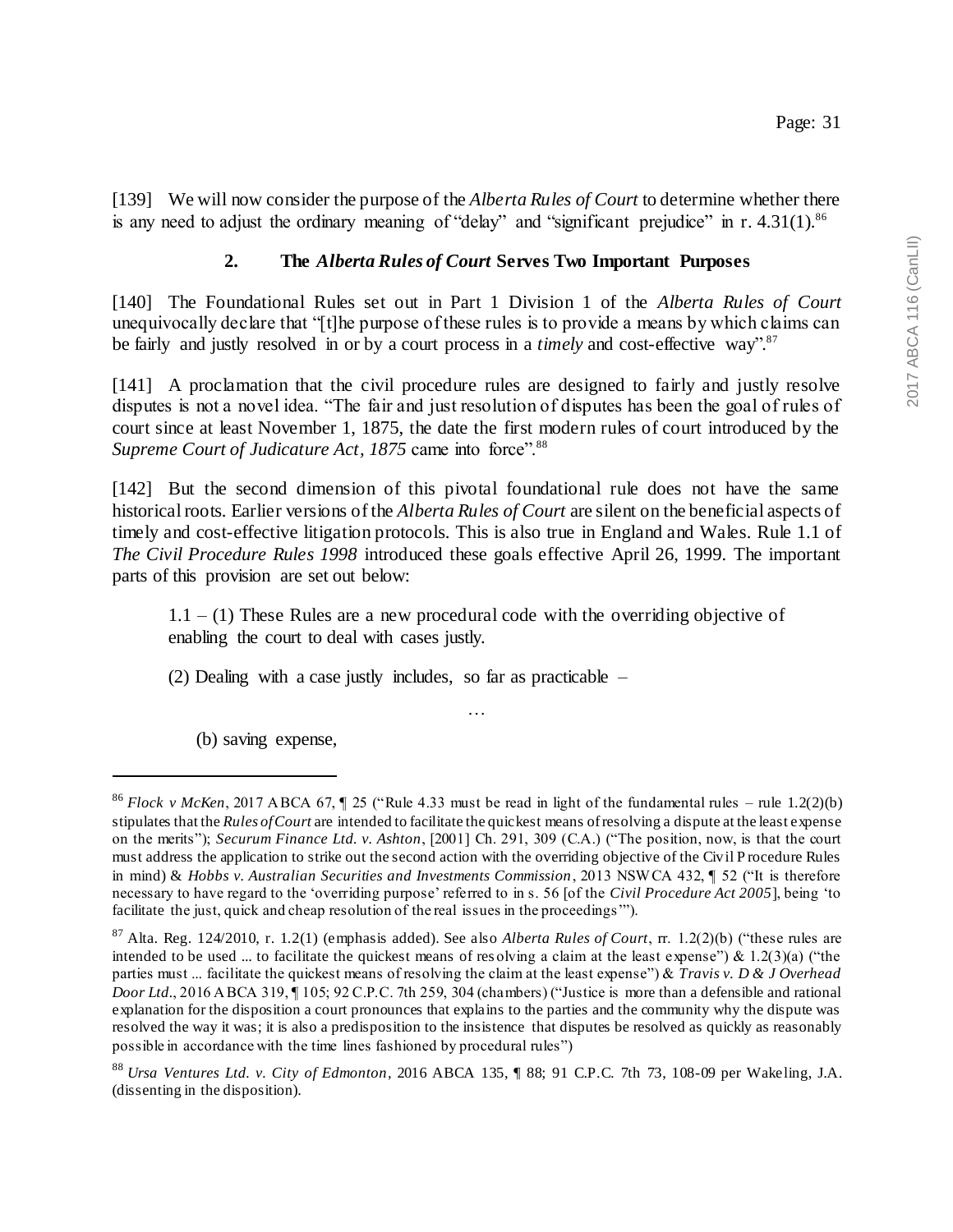(d) ensuring that it is dealt with expeditiously and fairly … .

[143] The purposes served by the *Alberta Rules of Court* do not require a refinement of the ordinary meaning of r. 4.31(1). A direction to interpret the rules to accomplish the expeditious resolution of differences is honored if the delay rule attaches onerous consequences to litigants who do not prosecute their actions with reasonable dispatch<sup>89</sup>. Nor is it unfair to prefer the interests of those who are harmed by the conduct of litigants who do not invest the resources needed to advance their action with reasonable urgency over those who are dilatory.<sup>90</sup> In addition, judicial resources are scarce and should not be made available to advance cases that have been largely ignored by those responsible for their prosecution.<sup>91</sup>

…

## **3. Rule 4.31(2) Creates a Rebuttable Presumption of Law**

[144] Rule 4.31(2) came into force on July 25, 2013. <sup>92</sup> It reads as follows: "Where, in determining an application under this rule, the Court finds that the delay in an action is inordinate and inexcusable, that delay is presumed to have resulted in significant prejudice to the party that brought the application".

[145] Justices Bryant, Lederman and Fuerst, in The Law of Evidence in Canada, <sup>93</sup> record the most important features of a rebuttable presumption of law:

Common law or statutory rebuttable presumptions are a legal device mandating that upon proof of the basic fact (Fact A), another fact (Fact B), is presumed in the

<sup>&</sup>lt;sup>89</sup> 1 W. Stevenson & J. Côté, Alberta Civil Procedure Handbook 2017, at 4-67 (2017) ("Delay in a suit is anathema to all the principles of the 2010 *Rules* (efficiency, proportionality, and economy").

<sup>&</sup>lt;sup>90</sup> The nonmoving party's lack of resources does not justify an abridgment of the moving party's rights.

<sup>91</sup> *Ursa Ventures Ltd. v. City of Edmonton*, 2016 ABCA 135, ¶ 92; 91 C.P.C. 7th 73, 112 per Wakeling, J.A. (dissenting in the disposition) ("A court house is not a garage for parked actions"); *Arbuthnot Latham Bank Ltd. v. Trafalgar Holdings Ltd.*, [1998] 2 All E.R. 181, 191 (C.A. 1997) ("to continue litigation with no intention to bring it to a conclusion can amount to an abuse of process"); *Allen v. Sir Alfred McAlpine & Sons Ltd.*, [1968] 1 All E.R. 543, 547 (C.A.) ("we will ... do all in our power to enforce expedition: and, if need be, we will strike out actions when there has been excessive delay") & *Tubman v. Olympia Oil Corp.*, 276 F. 2d 581, 583 (2d Cir. 1960) ("If trials are to be secured within a reasonable period from the date of the commencement of the action the calendars should not be clogged with cases where no serious effort is being made to prosecute them").

<sup>92</sup> *Alberta Rules of Court Amendment Regulation*, Alta. Reg. 140/2013. A related version was in force before November 1, 2010. This was Rule 244(4) of the old *Alberta Rules of Court*. It reads as follows: "Where, in determining an application under this rule, the Court finds that the delay in an action is inordinate and inexcusable, that delay shall be prima facie evidence of serious prejudice to the party that brought the application".

 $93$  149-50 (4th ed. 2014).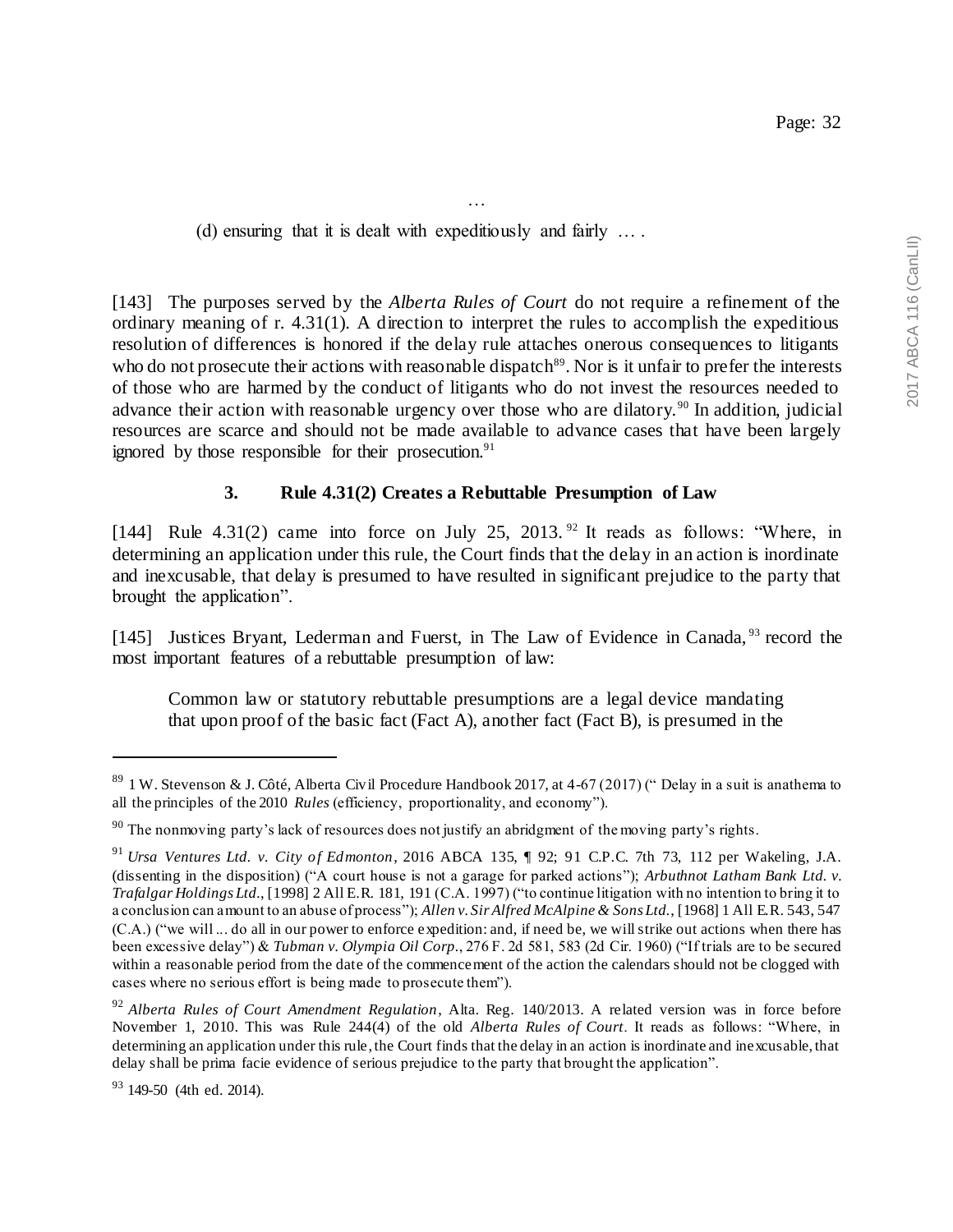absence of rebutting evidence. The proponent of a rebuttable presumption has the onus to prove the basic fact. Once the basic fact is established, the party against whom the presumption operates has either an evidential or a persuasive (legal) burden to satisfy the legal consequence of the presumption.

Thus, a rebuttable presumption is a "rule of law compelling the trier of fact to reach the conclusion *in the absence of evidence to the contrary*". No prescribed language or formula is necessary in order to create a statutory rebuttable presumption.

…

[146] Professors Morgan, Maguire and Weinstein, in Cases and Materials on Evidence, <sup>94</sup> a 1957 text, set out the general acceptable understanding of a rebuttable presumption:

When the basic fact is established, the existence of the presumed fact must be assumed unless and until specified conditions are fulfilled. What those conditions are is the subject of conflicting decisions. … The great Thayer insisted that the term presumption should be employed only in this sense and Wigmore agrees. Most modern judges are accepting of this view....

[147] What is the nature of this evidence that must exist before the nonmoving party can escape the consequences of a rebuttable presumption of law?

[148] Justices Bryant, Lederman and Fuerst offer this guidance:<sup>95</sup> "In order to satisfy many of the statutory presumptions governing civil actions, a party has the onus to prove the existence or non-existence of the presumed fact to a balance of probabilities".

[149] We are satisfied that upon proof by the moving party of the basic fact – inordinate and inexcusable delay on a balance of probabilities – the presumed fact – significant prejudice – must be found to exist unless the nonmoving party has proven on a balance of probabilities that the moving party has not suffered significant prejudice. This conclusion adequately recognizes the seriousness of the consequences litigation delay presents in our community without depriving the nonmoving party of a reasonable opportunity to challenge this conclusion.

## **4. Essential Rule 4.31 Queries**

[150] In order to apply r. 4.31 an adjudicator must answer six distinct questions.

[151] First, has the nonmoving party failed to advance the action to the point on the litigation spectrum that a litigant acting reasonably would have attained within the time frame under review?

l

<sup>94</sup> E. Morgan, J. Maguire & J. Weinstein, Cases and Materials on Evidence 438-39 (4th ed. 1957).

<sup>&</sup>lt;sup>95</sup> The Law of Evidence in Canada 156 (4th ed. 2014).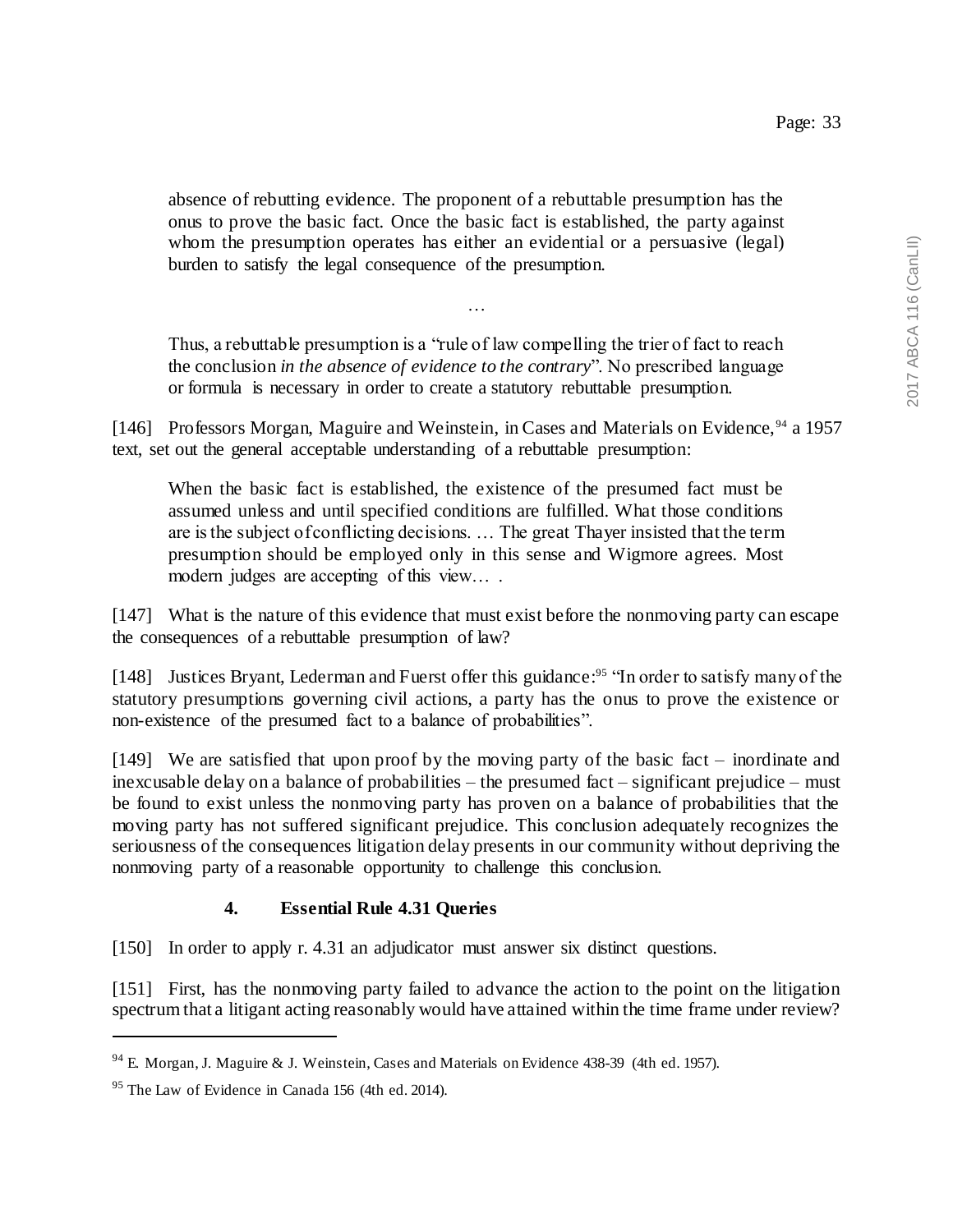[152] Second, is the shortfall or differential of such a magnitude to qualify as inordinate?

[153] Third, if the delay is inordinate has the nonmoving party provided an explanation for the delay? If so, does it justify inordinate delay?

[154] Fourth, if the delay is inordinate and inexcusable, has this delay impaired a sufficiently important interest of the moving party so as to justify overriding the nonmoving party's interest in having its action adjudged by the court?<sup>96</sup> Has the moving party demonstrated significant prejudice?

[155] Fifth, if the moving party relies on the presumption of significant prejudice created by r. 4.31(2), has the nonmoving party rebutted the presumption of significant prejudice?

[156] Sixth, if the moving party has met the criteria for granting relief under r. 4.31(1), is there a compelling reason not to dismiss the nonmoving party's action?<sup>97</sup> This question must be posed because of the verb "may" in r.  $4.31(1).$ <sup>98</sup>

## **C. Applications of the General Principles Governing Rule 4.31**

 $\overline{a}$ 

#### **1. Standard of Review**

[157] An appeal court uses the correctness standard to evaluate an original court's disposition of a legal question and the plainly wrong standard – palpable and overriding error – to evaluate fact findings and the application of legal standards to facts.<sup>99</sup>

<sup>96</sup> *Paxton v. Allsopp*, [1971] 3 All E.R. 370, 376 (C.A.) per Davies, L.J. ("when there has been a very substantial period of delay, it is nearly always impossible for there not to be some prejudice to the defendant").

<sup>97</sup> *Ursa Ventures Ltd. v. City of Edmonton*, 2016 ABCA 135, ¶ 116; 91 C.P.C. 7th 73, 124 per Wakeling, J.A. (dissenting in the disposition) ("the rule bestows a discretion on the court. The adjudicator may decline to dis miss the nonmoving party's action even though the moving party has established inordinate and inexcusable delay and significant prejudice") & *Ross v. Crown Fuel Co.*, 37 D.L.R. 2d 30, 50-51 (Man. C.A. 1963) ("The Court ... [has] the power to refuse the defendant's application ... despite unreasonable delay, if it appeared manifest that injustice would result from a dis missal without trial. ... [C]ases falling into this latter category ... are the exception rather than the rule").

<sup>98</sup> *Ursa Ventures Ltd. v. City of Edmonton*, 2016 ABCA 135, ¶ 116; 91 C.P.C. 7th 73, 124 per Wakeling, J.A. (dissenting in the disposition).

<sup>99</sup> *Housen v. Nikolaisen,* 2002 SCC 33, ¶¶ 36-37; [2002] 2 S.C.R. 235, 262-63 & *Flock v. McKen,* 2017 ABCA 67, ¶ 13. Other commonwealth jurisdictions have adopted similar standards of review. E.g., *McPhilemy v. Times Newspapers Ltd. (No.2)*, [2001] EW CA Civ 933, ¶ 7; [2001] 4 All E.R. 861, 866-67 ("The court must resist the temptation to substitute its own view for that of the judge unless satisfied that his discretion has been exercised on a basis which is wrong in law; or that the conclusion that he has reached is so plainly wrong that his exercise of the discretion intrusted to him must be regarded as flawed"); *P.C.R.Z. Investments Pty. Ltd. v. National Golf Club Holdings Ltd.* [2002] VSCA 24, ¶ 32 (Vict. C.A.) ("Generally speaking, an error of principle must be shown in the way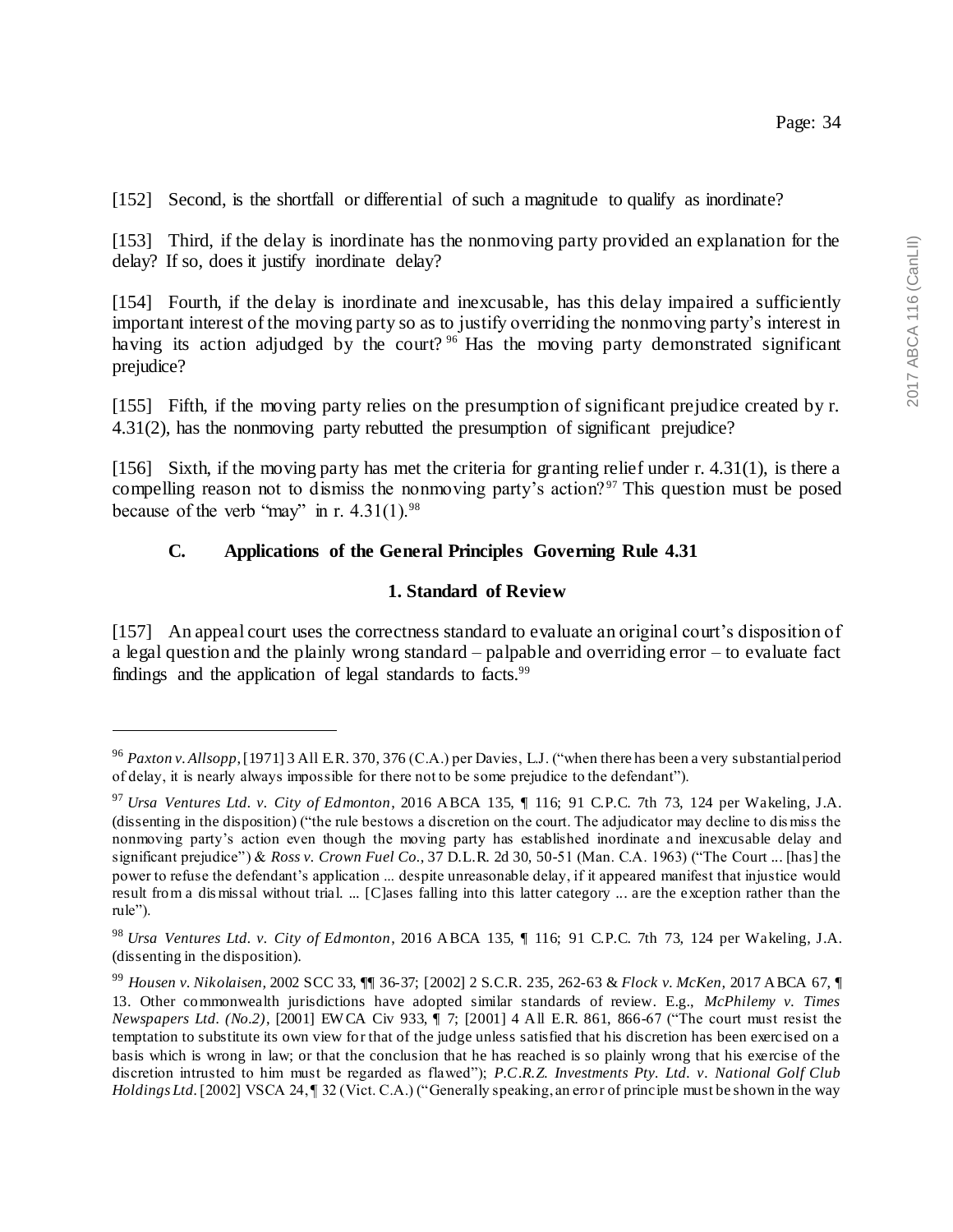2017 ABCA 116 (CanLII) 2017 ABCA 116 (CanLII)

[158] The motions court committed four reversible errors.

[159] First, it failed to provide any helpful explanation for its holding that the admitted delay did not constitute inordinate delay. Given that the motions court was asked to adjudge a r. 4.31(1) application almost ten years after the suit commenced and it was still years away from trial, it was obliged to provide compelling reasons to support a conclusion that the delay in this proceeding was not inordinate. It was incumbent upon the motions court to quantify the delay it believed was embedded in this action. What were the litigation milestones that the comparator action would have reached? Why did the adjudicator believe that the substantial shortfall was not inordinate?

[160] With respect, the following passage, an extract from the decision that deals with delay, does not provide an acceptable explanation for the court's conclusion:  $100$ 

[W]hile counsel for Trebilcock agrees that I need to look at the whole of the action, Trebilcock's brief affidavit fails to address the whole of the action except in the most general terms. It revisits Trebilcock's complaint that nothing in the litigation has involved him for a long time ... It mentions the plaintiffs' delays in relation to the March 19, 2016 case management order. But … "the analysis of the delay under Rule 4.31 is broader than merely a review of the last litigation activities".

[161] We note that each of the affidavits of Messrs. Trebilcock and Hanne contains as an exhibit the court's procedure card. This document provides a detailed record of the litigation. It is beyond dispute what happened in the period between December 14, 2006, the date the plaintiffs filed their suit, to October 14, 2016, the date the motions court issued its decision. It was equally obvious that as of October 14, 2016, this action was not likely to be tried for several years. The defendants had not even started their questioning of Mr. Humphreys.

[162] Second, the motions court failed to ask the right questions in the correct order. The failure to adopt this strategy unnecessarily increases the risk that the decision maker will overlook an important consideration and arrive at an unsound conclusion. <sup>101</sup> It did not start its analysis with a consideration of delay, the logical departure gate on the journey to judgment. Instead it focused on the prejudice concept. This was an error. It should have first considered what milestones a reasonable plaintiff prosecuting a fraud action with reasonable expedition would have reached in a comparable case. It did not identify the quantum of the measured differentials when comparing the

the discretion was exercised or some substantial injustice must be established in the result arrived at") & *Bradbury v. Westpac Banking Corp*, [2009] NZCA 234, ¶32; [2009] 3 N.Z.L.R. 400, 411 ("the award will not be upset unless contrary to principle as by adopting a wrong approach or disregarding a material factor, or wholly wrong").

 $100$  2016 ABQB 579, ¶ 28.

<sup>&</sup>lt;sup>101</sup> Sahaluk v. Alberta, 2015 ABQB 142, ¶ 117 ("The likihood that a court will wisely and rationally resolve a ... problem increases significantly if it asks the right questions in the correct order") & *Estate of Roger v. Helvering,* 320 U.S. 410, 413 (1943) ("In law also the right answer usually depends on putting the right question").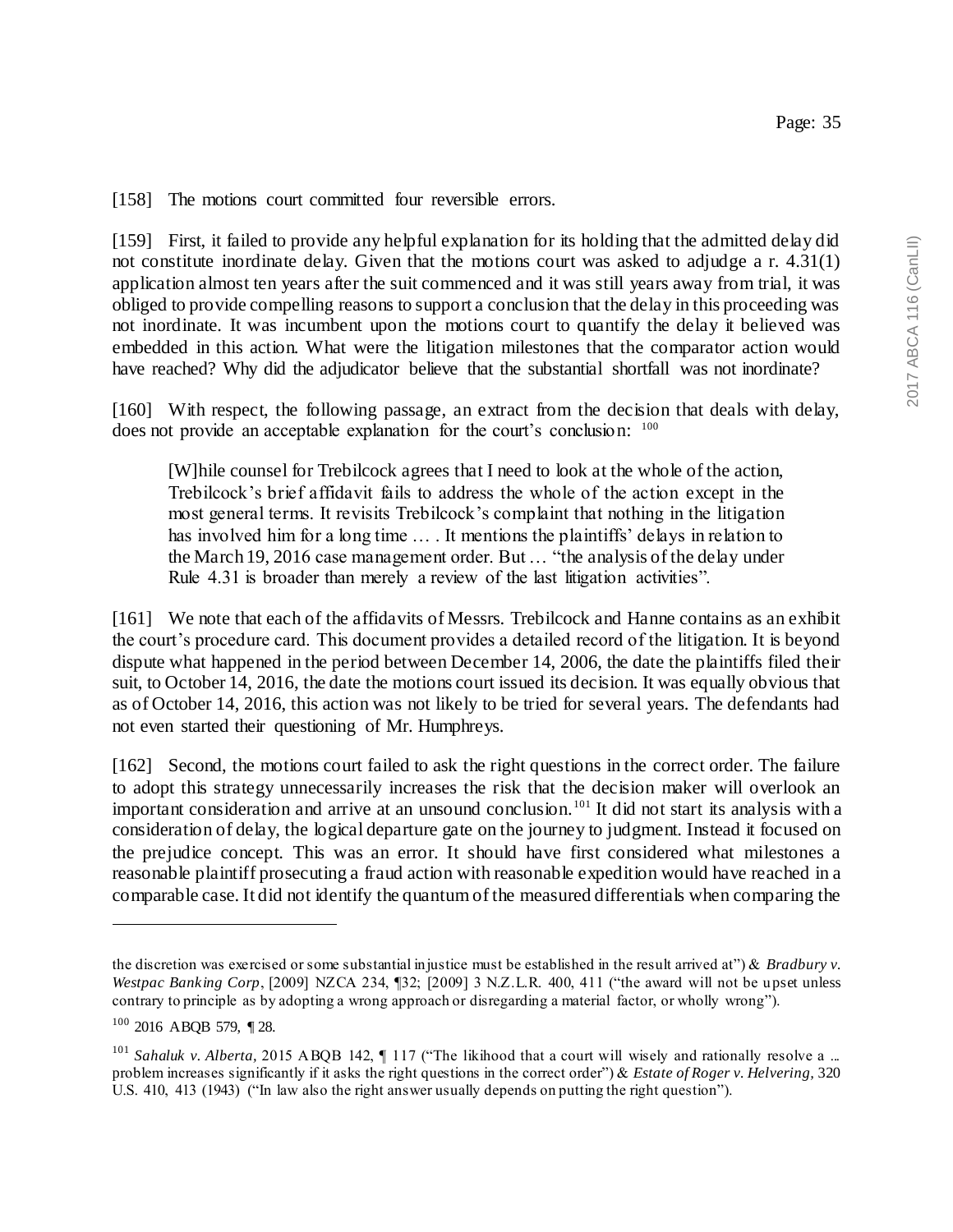comparator's action and Mr. Humphreys' action. Nor did it ask why these cumulative delays were not inordinate. Had the motions court undertaken this study we believe that it would have been hardpressed to reach the conclusion that it did. And had it concluded that there was inordinate delay, it would have had to probe further. Did the nonmoving party provide an explanation for the delay? And, it if did, was the explanation adequate to justify the nonmoving party's pedestrian pace? Or was the delay inexcusable?

[163] Third, the motions court failed to consider the moving parties' allegations of nonlitigation prejudice.

[164] Fourth, the record compelled the motions court to conclude that the delay was both inordinate and inexcusable. With respect, the motions court's contrary conclusion was clearly wrong. And had the motions court held that the delay was both inordinate and inexcusable, this basic fact determination would have triggered a rebuttable legal presumption that the delay caused the moving parties significant prejudice.

[165] In the next part, we chart our pathway to judgment.

## **2. Our Solution**

[166] The plaintiffs commenced their action on December 14, 2006. It is a standard commercial law case. They allege that the defendants committed fraud.

[167] The plaintiffs are obliged to prosecute their action with reasonable expedition. This is a faster rate than is required of a claimant who does not allege fraud or a comparable wrong.

[168] The plaintiffs did not proceed with reasonable expedition. Any delay that was not trivial or minor is inordinate. One will recall that the plaintiffs conceded that there was delay. They should have had their case tried years ago. To adopt the reference of Justice Binnie to the tale of the Flying Dutchman in *Lax kw'alaaqms Indian Band v. Canada,<sup>102</sup>* there is still no end in sight.

[169] Have the plaintiffs provided an explanation for the delay?

[170] They have.

l

[171] The law firm that represented the plaintiffs from sometime shortly after October 12, 2012 until January 1, 2016 assigned at least three different lawyers to their file. This turnover eventually troubled the plaintiffs. They "grew dissatisfied with the lack of continuity and sought out new counsel towards the end of 2015". Once they made up their mind to change lawyers they acted quickly. They retained Rackel Belzil LLP on January 1, 2016. Within several months their new law firm had the old firm's complete file.

<sup>102</sup> 2011 SCC S6, ¶ 41; [2011] 3 S.C.R. 535, 556.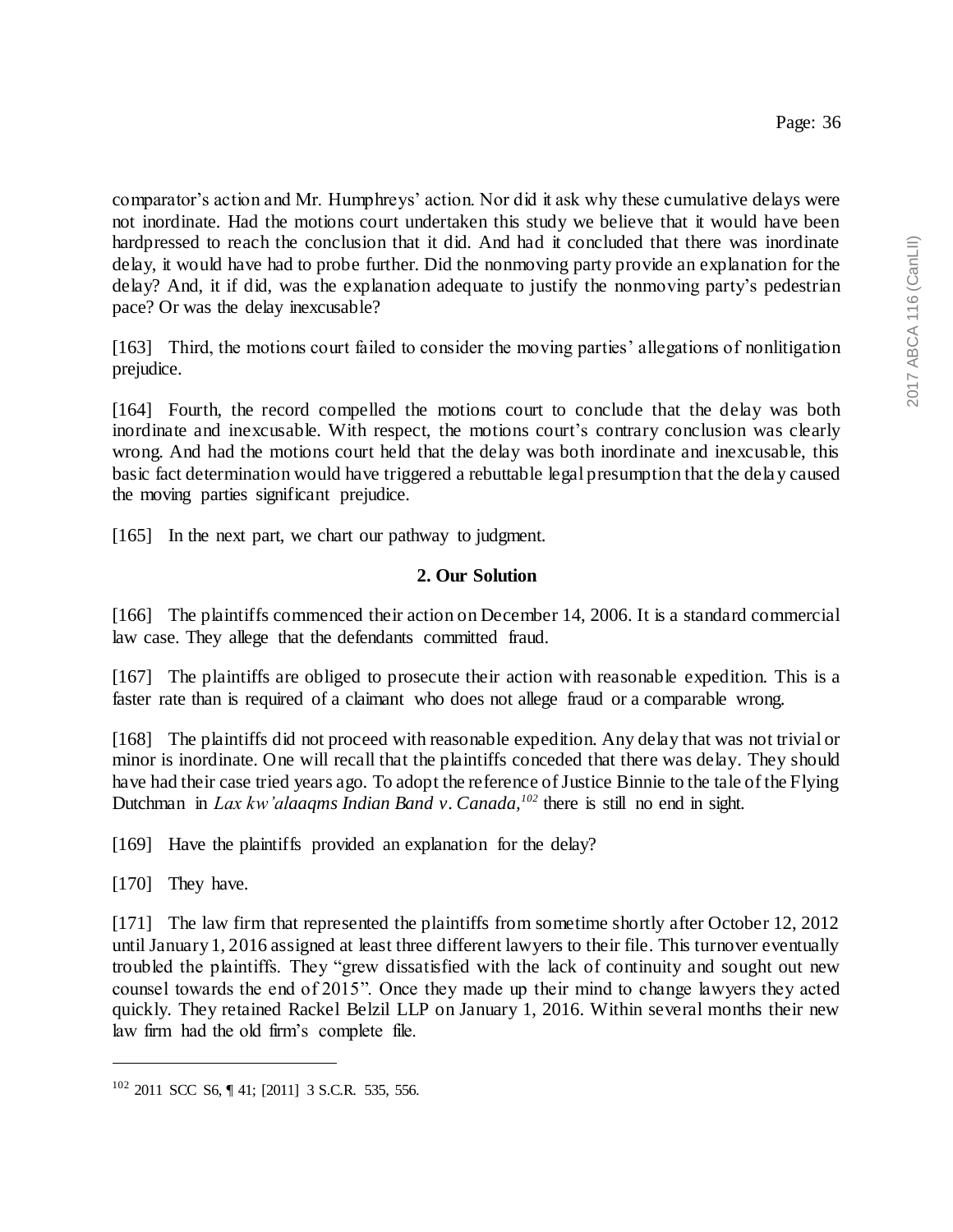[172] It is noteworthy that Mr. Humphreys did not blame the defendants for the delay. This accounts for the motions court's statement that "the plaintiffs have made no case that the defendants have contributed to the delay by failing or refusing appropriately to cooperate".<sup>103</sup>

[173] For several reasons the plaintiffs' explanation does not pass muster. First, the plaintiffs' delay became inordinate before Mr. Veylan ceased to act for the plaintiffs. This is a fraud case. The plaintiffs' action should, at least, have been set down for trial by then, if not tried. Second, a litigant cannot defend an almost ten-year litigation period during which relatively little progress has been made by complaining about lawyer turnover in the last quarter of 2015. Third, the plaintiffs are responsible for the legal representation provided by the lawyers they selected. The appellants did not force the plaintiffs to select the law firm that the plaintiffs abandoned in late 2015. 104

[174] We agree completely with Lord Justice Ward's holding in *Hytec Information Systems Ltd. v. Coventry City Council<sup>105</sup>* that the sins of the lawyers are usually the sins of the client:

Ordinarily this court should not distinguish between the litigant himself and his advisers. There are good reasons why the court should not: first, if anyone is to suffer for failure of the solicitor it is better that it be the client than another party to the litigation; secondly, the disgruntled client may in appropriate cases have his remedies in damages …; thirdly, it seems to me that it would become a charter for the incompetent … .

[175] The plaintiffs have not provided a satisfactory excuse to account for their failure to press their action ahead with reasonable expedition. They do not allege that the defendants have engaged in acts either intended or having the effect of interfering with the ordinary advance of the action.

<sup>103</sup> 2016 ABQB 579, ¶ 42.

<sup>104</sup> *Travis v. D & J Overhead Door Ltd.*, 2016 ABCA 319, ¶ 168; 92 C.P.C. 7th 259, 323 (chambers) ("Mr. Travis, not the respondents, must assume responsibility for the inadequate representation the counsel he selected provided")  $\&$ *Link v. Wabash Railroad*, 370 U.S. 626, 633-34 (1962) ("[the party] voluntarily chose this attorney ... and he cannot now avoid the consequences of the acts or omissions of this freely selected agent").

<sup>105</sup> [1997] 1 W.L.R. 1666, 1675 (C.A. 1996). See also *Travis v. D & J Overhead Door Ltd.*, 2016 ABCA 319, ¶ 165; 92 C.P.C. 7th 259, 322 (chambers) ("[the client] is responsible for the missteps of his counsel"); *International Capital Corp. v. Schafer*, 2010 SKCA 48, ¶ 45; 319 D.L.R. 4th 155, 173 (Sask. C.A. 2010) ("If a litigant engages a lawyer and the lawyer then fails to have matters forward expeditiously, the litigant should bear the burden of his or her own choice of counsel and should not expect to have that burden shifted wholly to a defendant who played no role in retaining or instructing the lawyer"); *Hughes v. Simpson-Sears Ltd.*, 52 D.L.R. 4<sup>th</sup> 553, 559-60 (Man. C.A. 1988) ("A plaintiff is responsible for delays occasioned by his solicitors"); *Training in Compliance Ltd. v. Dewse*, [2000] EWCA Civ J0710-18, ¶ 66 ("in general, the action or inaction of a party's legal representatives must be treated under the Civil Procedure Rules as the action or inaction of the party himself"); *Shtun v. Zalejska*, [1996] 1 W.L.R. 1270, 1286 (C.A.) (it is "irrelevant" whether the nonmoving party's delay is the fault of the party or the party's lawyer) & *Bishopsgate Insurance Australia Ltd. v. Deloitte Haskins & Sells*, [1999] 3 V.R. 863, 878 (Sup. Ct. App. Div. 1994) ("the plaintiff cannot be excused merely by blaming its behaviour on its professional advisors").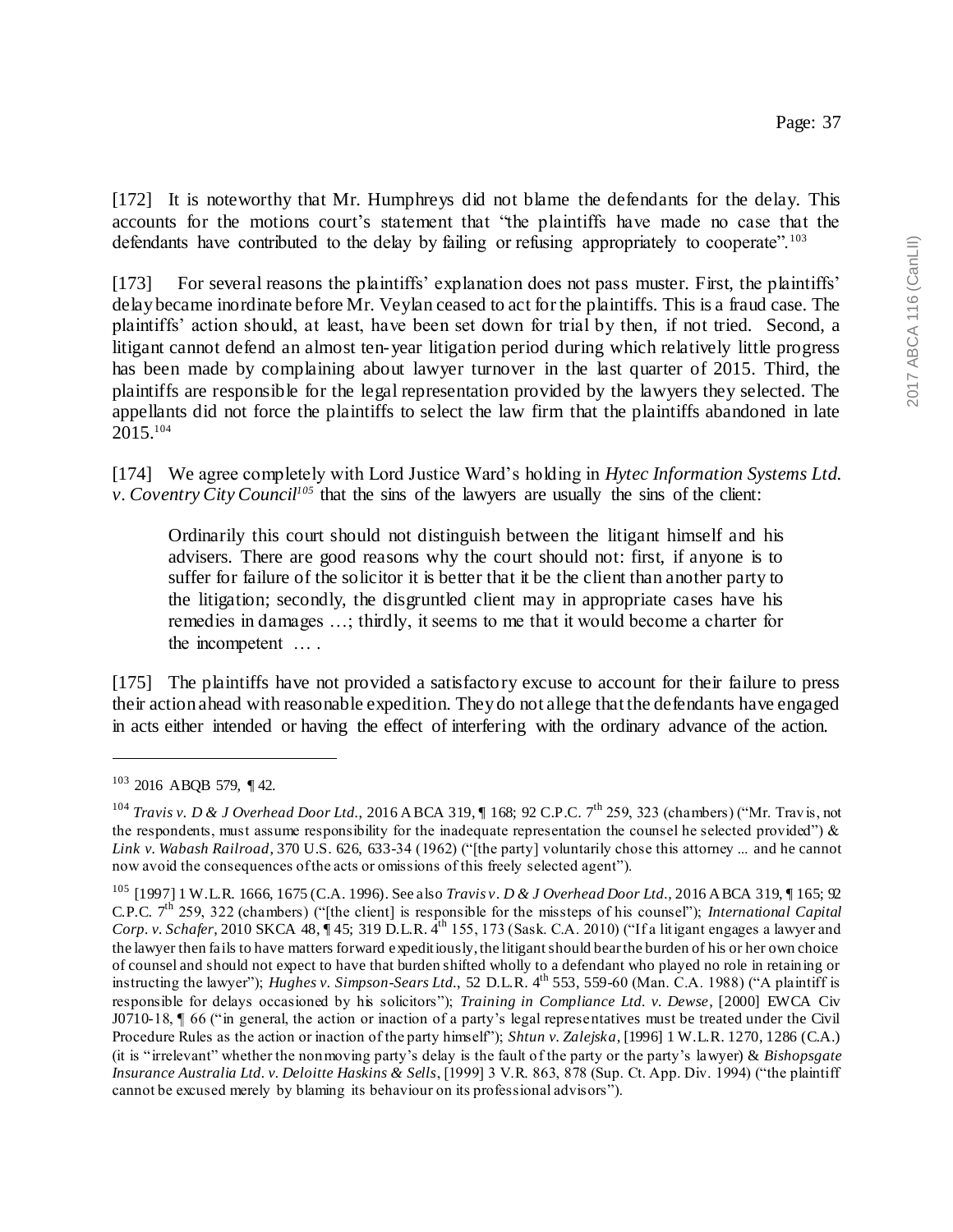[176] Has the inordinate and inexcusable delay for which the plaintiffs are responsible impaired an important interest of the defendants? If so, is it sufficiently important to justify an order dismissing the plaintiffs' action?

[177] The moving parties have proved that it is more likely than not that the nonmoving parties' inordinate and inexcusable delay has caused them nonlitigation and litigation prejudice.

[178] The plaintiffs have alleged that Messrs. Trebilcock, Sebastian Hanne and Juergen Hanne, Calgary Ventures Inc., Contura Consulting Ltd., Bauland Inc., Lux Real Investments Ltd. and Troyvest Estates Ltd. have engaged in fraudulent acts that have harmed them. Business persons and businesses should not have to endure allegations of this nature for any more time than it would take a litigant acting with reasonable expedition to prosecute such a claim to trial.

[179] Even if the plaintiffs had not alleged that the moving parties had engaged in fraud, their actions have been outstanding far too long. There comes a point when its temporal dimension has exceeded its allowable maximum lifespan.

[180] We are also satisfied that the appellants have made out a case of litigation prejudice.

[181] Several reasons account for this determination.

 $\overline{a}$ 

[182] First, the ability of persons to recall events accurately diminishes with the passage of time.<sup>106</sup> This is true even for persons with above-average recall skills. In this case witnesses will probably be asked in 2020 about events that occurred between 2003 and 2006 or between fourteen and seventeen years ago.

[183] Second, the appellants have not had the opportunity to question Mr. Humphreys, either in his capacity as a plaintiff or the representative of the corporate plaintiff. This means that the

<sup>106</sup> See *M.L. Bruce Holdings Inc. v. Ceco Developments Ltd.*, 2015 ABQB 604, ¶ 50 (Master) ("in light of the fact that the claim is based on oral agreements, memory lapse seems likely. Even if a plaintiff witness feels he or she has a very clear recollection of events, the witness' ability to answer questions in cross-examination may be compromised, because such questions often probe topics to which the witness has not given much, if any, thought"); *Roebuck v. Mungovin*, [1994] 2 A.C. 224, 234 (H.L.) per Lord Browne-Wilkinson ("In the ordinary case the prejudice suffered by a defendant caused by the plaintiff's delay is the dimming of witnesses' memories. ... I have no doubt that [specific evidence] ... is not necessary and that a judge can infer that any substantial delay ... leads to a further loss of recollection"); *Brisbane South Regional Health Authority v. Taylor*, [1996] HCA 25; 186 C.L.R. 541, 551 ("Prejudice may exist [on account of the passage of time] without the parties or anybody else realizing that it exists"); *Lovie v. Medical Assurance Society NZ Ltd.*, [1992] 2 N.Z.L.R. 244, 254 (H.C.) ("One needs to guard ... against the danger of discounting the arguments based on the dimming of memories simply because often they cannot be adequately demonstrated"); *Spitfire Nominees Pty. Ltd. v. Hall & Thompson*, [2001] VSCA 245, ¶ 40 (Vict. C.A.) ("[the lower court] could be well satisfied that the defendants and their witnesses would be placed at a distinct disadvantage by the plaintiffs having allowed 11 years to elapse before evidence could be given at trial") & *Barker v. Wingo*, 407 U.S. 514, 532 (1972) ("Loss of memory ... is not always reflected in the record because what has been forgotten can rarely be shown").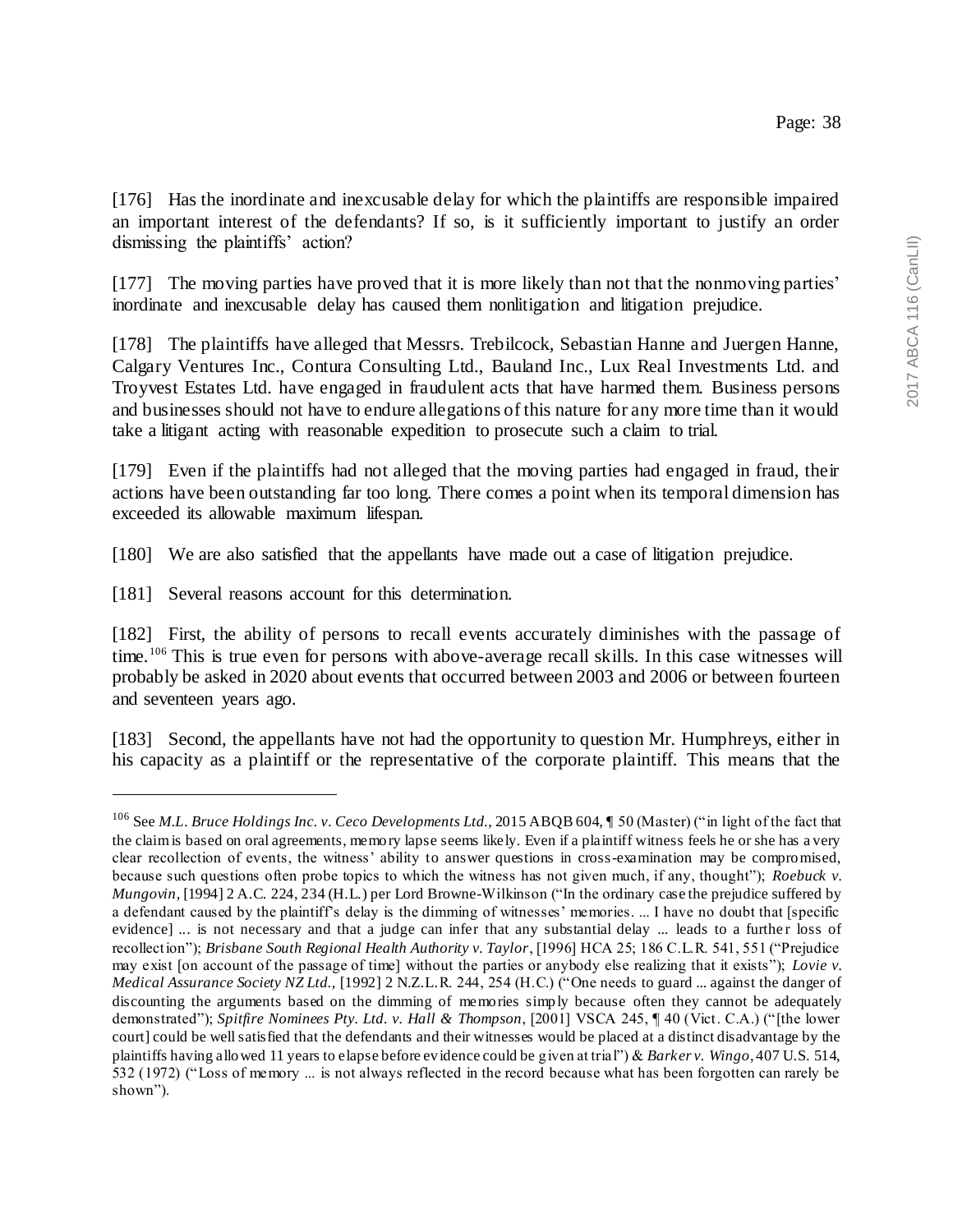plaintiffs' star witness will not be required to disclose critical facts on which the plaintiffs rely until up to seventeen years after the events transpired. This is grossly unfair.

[184] Third, while it is true that the disclosed documents will undoubtedly provide a paper trail tracking the distribution of assets, it is inevitable there will be questions the answers to which cannot be found in the documents. It is unrealistic to insist that moving parties catalogue these lacunae. They cannot possibly know at this stage of the litigation where the gaps are. This is especially so given that they have not had the opportunity to question Mr. Humphreys and explore his perception of the key events.

[185] The Supreme Court of Victoria, Appeal Division faced a similar dilemma in *Bishopsgate Insurance Australia Ltd. v. Deloitte Haskins & Sells*. <sup>107</sup> The plaintiff, a company in liquidation, sued its former auditors for professional negligence. It alleged that the auditors, in reviewing the financial year ending December 31, 1982 during the first part of 1983, did so in a negligent manner and failed to detect the fraudulent acts of one of its officers to the detriment of the plaintiff. On July 20, 1993 the defendant applied for a permanent stay of proceedings. The Master dismissed the application without costs, despite the "entire lack of progress in the action". The Victoria appeal court allowed the appeal and dismissed the plaintiff's proceeding for want of prosecution. It did so on account of litigation and nonlitigation prejudice. Of particular interest is the Court's response to the argument that this was a dispute in which the documentary evidence would be of significance:<sup>108</sup>

If the plaintiff be right, then there will be undoubtedly entries in its books to which it will point and say that they required to be referred to in the auditor's reports and its accounts required qualification. But the question of prejudice is to be looked at from the viewpoint of the defendant having to conduct its case many years after the conduct of that audit and having regard to the delay, since issue of the writ, and in particular by comparing the defendant's position with what it would have been if the case had been tried promptly. No doubt there will be some working papers still available. But the defendant and its witnesses will have to give evidence explaining what steps it took or, more likely, why it did not take steps to qualify the accounts or draw attention to the entries. That will require the defendant and its staff to recall events relating to an audit 13 or so years earlier and possibly evidence from other witnesses then employed by the plaintiff as to possible proffered explanations. ... The conduct of the defence must in those circumstances be very difficult for the defendant … .

l

<sup>107</sup> [1999] 3 V.R. 863 (1994).

 $108$  Id. 886.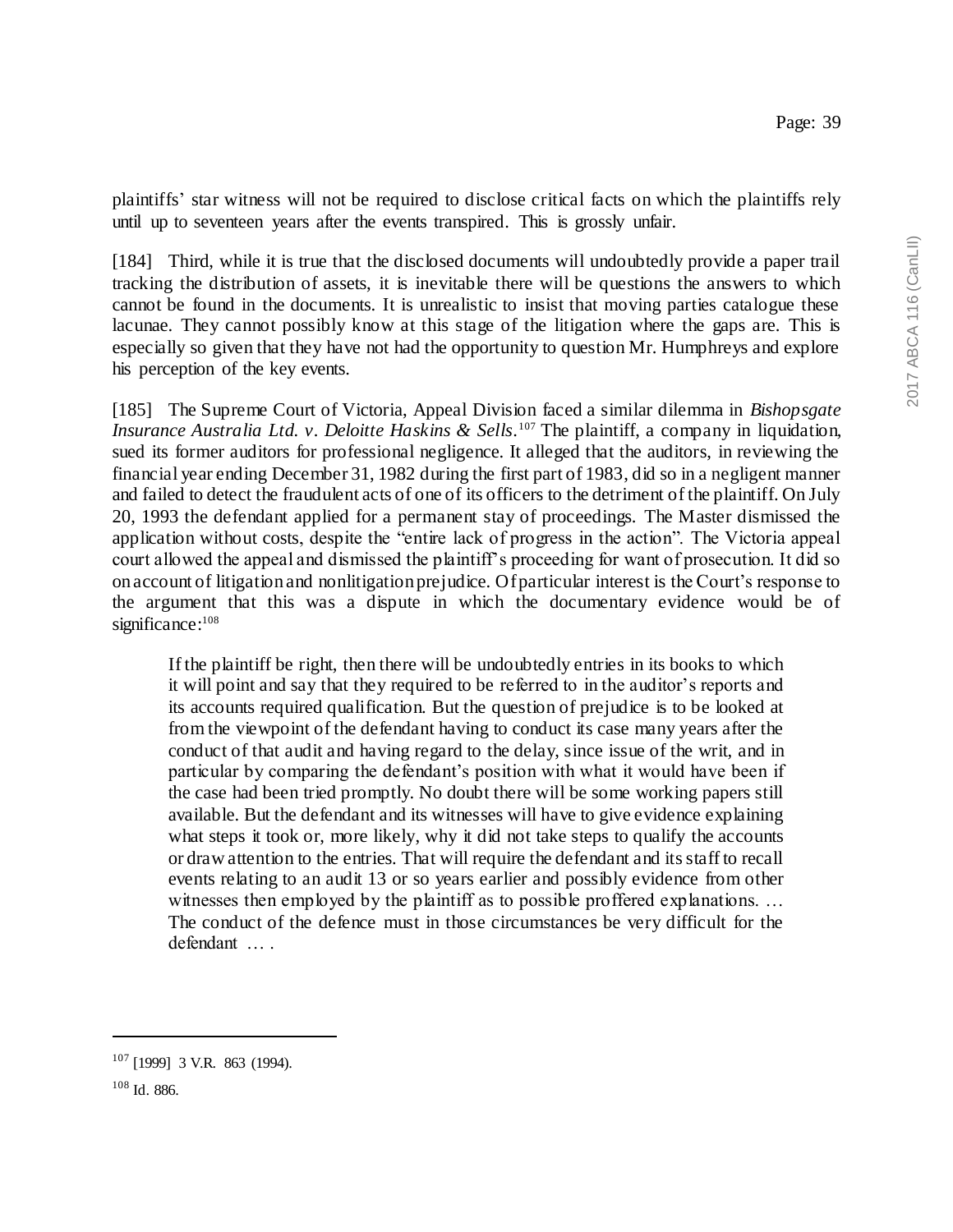[186] Fourth, the rebuttable presumption of law created by r. 4.31(2) is activated. <sup>109</sup> The plaintiffs have not rebutted it.

[187] The moving parties have demonstrated that the nonmoving parties' inordinate and inexcusable delay has caused them significant prejudice. The motion court's decision to the contrary was not a conclusion open to it.

[188] There is no reason, let alone a compelling reason, not to dismiss the actions of Mr. Humphreys and Brodlor Foods Inc.

#### **VII. Conclusion**

l

[189] This appeal is allowed. The plaintiffs' claims against Messrs. Trebilcock, Hanne and Hanne, Calgary Ventures Inc., Contura Consulting Ltd., Bauland Inc., Lux Real Investments and Troyvest Estates Ltd. are dismissed pursuant to r. 4.31(1) of the *Alberta Rules of Court*.

Appeal heard on April 3, 2017

Memorandum filed at Edmonton, Alberta this  $19<sup>th</sup>$  day of April, 2017

Costigan, J.A.

Watson, J.A.

Wakeling, J.A.

<sup>109</sup> *Brace v. Williams*, 2016 ABCA 384, ¶ 6 ("Merely because the party prejudiced cannot itemize every impact of prejudice is not an answer to the presumption") & *Kuziw v. Kucheran Estate,* 2000 ABCA 226, ¶ 27; 266 A.R. 284, 291 ("Proof of inordinate and inexcusable delay is in and of itself prima facie evidence of serious prejudice to the party that brought the application. Without more, the applicant has proven its case").